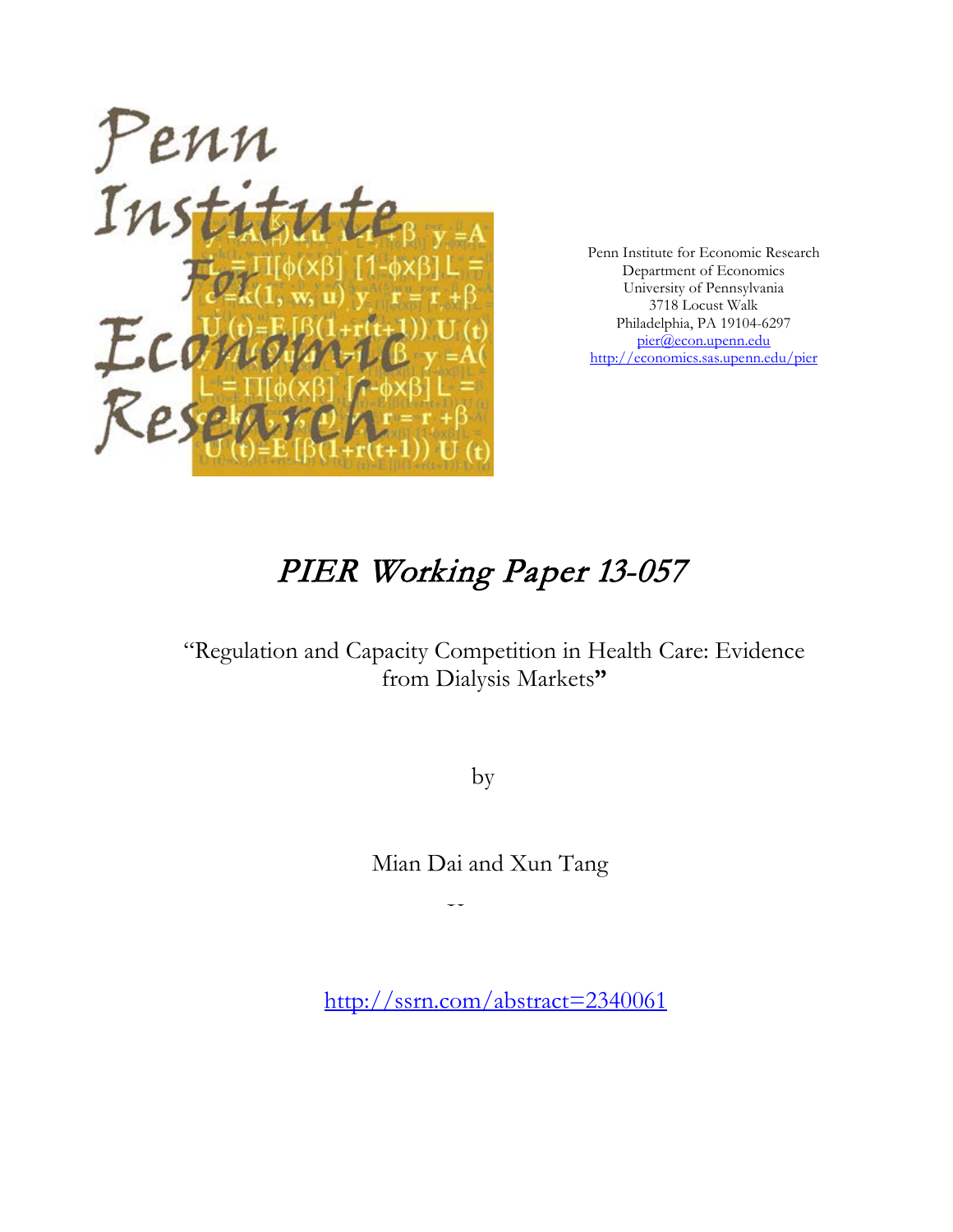# Regulation and Capacity Competition in Health Care: Evidence from Dialysis Markets

Mian Dai<sup>\*</sup> Xun Tang<sup>†</sup>

June 28, 2013

#### Abstract

This paper studies entry and capacity decisions by dialysis providers in the U.S. We estimate a structural model where providers make strategic continuous choices of capacities based on private information about own costs and beliefs about competitorsí behaviors. We evaluate the impact on market structure and provider profits under counterfactual regulatory policies that increase per capacity cost or reduce per capacity payment. We Önd that these policies reduce the market capacity of dialysis stations. However, the downward sloping reaction curve shields some providers from negative profit shocks in certain markets. The paper also has a methodological contribution in that it proposes new estimators for Bayesian games with continuous actions, which differ qualitative from discrete Bayesian games such as those with binary entry decisions.

JEL Classification: L11, L13, I11

Keywords: Bayesian Games with Continuous Actions, U.S. Dialysis Market

Department of Economics, LeBow College of Business, Drexel University, 3600 Market Street, Philadelphia, Pennsylvania,19104. E-mail: md598@drexel.edu. Phone: (215) 895-2536.

<sup>&</sup>lt;sup>†</sup>Department of Economics, University of Pennsylvania, 3718 Locust Walk, Philadelphia, Pennsylvania 19104. Email: xuntang@econ.upenn.edu. Phone: (215) 898-7409.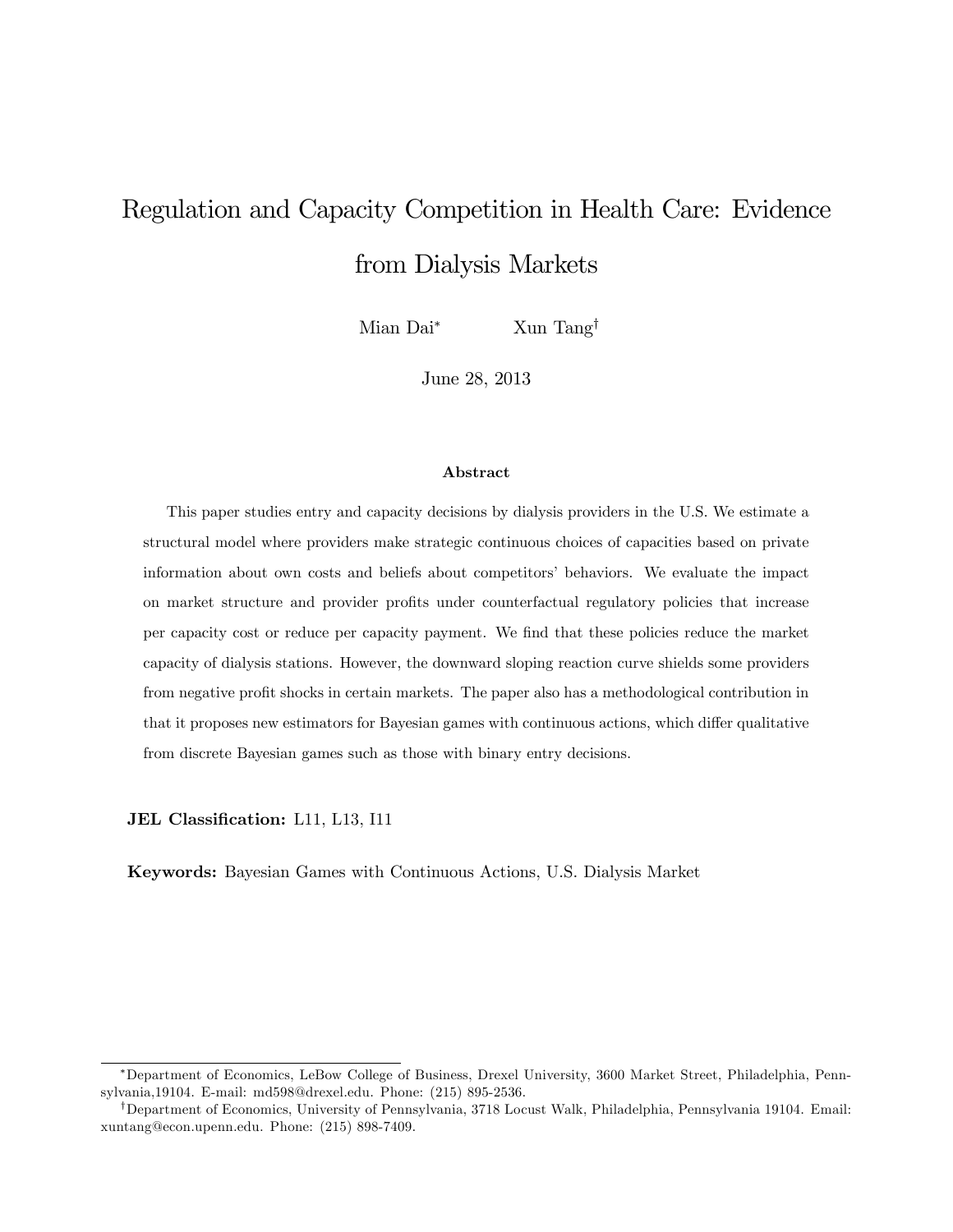## 1 Introduction

Dialysis is the major treatment for more than 630,000 patients in the U.S. who suffer from End Stage Renal Disease (ESRD). Medicare, the monopolistic buyer of dialysis services, has spent 8.6 billion dollars in 2007 on the treatment and medication of dialysis patients. While Medicare pays a fixed rate to dialysis providers, rising dialysis expenditure motivates a recent Medicare reform that aims at reducing dialysis cost and maintaining the quality of care.<sup>1</sup> The core component of the reform is a new payment system that incorporates the payments for the drugs and services furnished in a dialysis session into a single bundled rate. This effectively reduces the average per-treatment payment rate and lowers the per-patient margin for dialysis providers. On the other hand, insufficient payment may compromise dialysis accessibility. Dialysis capacity, as measured by the number of dialysis stations, is an important metric used by policy makers to evaluate the adequacy of dialysis payment. In this paper, we analyze the provision of dialysis capacity and use it to evaluate the implications of counterfactual dialysis payment policies. Our results offer some insights into the conduct of health care providers and helps us better understand the effectiveness of fixed-price regulation.

We build a model of static Bayesian games with *continuous* actions to examine the strategic interactions between U.S. dialysis providers in their capacity choices across Hospital Service Areas (HSA). We focus on three types of providers on the market: FMC, DaVita and all other non-Chain providers.<sup>2</sup> We estimate how the payoffs of these providers depend on exogenous market conditions (such as size, ESRD risks etc) as well as the endogenous choice of capacities. We then apply our estimates to address counterfactual policy questions, such as understanding the differential impact of payment policies that either raise or reduce the per-capacity margin. In particular, we are interested in how different providers would respond to positive or negative adjustment in reimbursement for dialysis and whether high capacity helps a dialysis provider maintain market presence with a lower margin.

The importance of capacity choices on the market structure and the intensity of competition have been emphasized under a variety of theoretical contexts (e.g. Dixit 1980, Gelman and Salop 1983, Kreps and Scheinkman 1983 etc). On the other hand, the empirical literature has largely ignored the strategic incentives in the continuous capacity choice and its impact on competitors' behavior. With little price and quality competition (Grieco and McDevitt 2013 and Cultler, Dafny and Ody 2012), these strategic incentives are important for dialysis providers.<sup>3</sup> In practice, a dialysis provider's

<sup>&</sup>lt;sup>1</sup>The reform was proposed in 2008 and became effective in 2011. The full implementation of the policy is expected to complete in 2014.

 $2FMC$  and DaVita are the industry leaders with national footprints. They jointly own  $2/3$  of the dialysis facilities and treat more than 2/3 of all dialysis patients. All other non-FMC or non-DaVita providers are referred to as non-Chain hereinafter. Their operation scale and market penetration of these non-chain providers are not comparable to the leaders.

<sup>&</sup>lt;sup>3</sup>Both Grieco and McDevitt (2013) and Cultler, Dafny and Ody (2012) find little effect of competition on various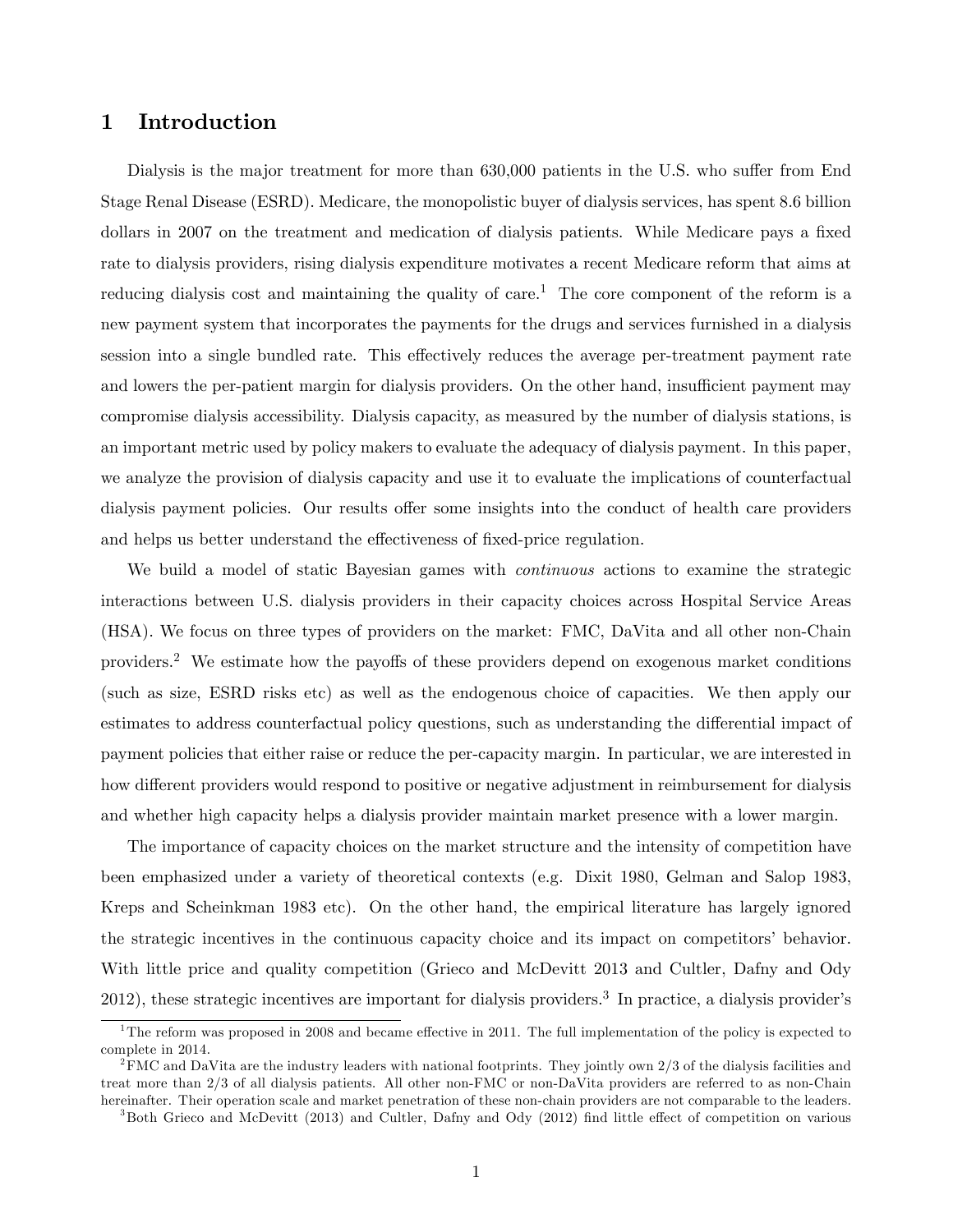margin decreases in the capacity of competitors, because additional capacity allows competitors to offer a more flexible treatment schedule, which is highly valued by patients.<sup>4</sup> Given the high operation and maintenance costs for each unit of capacity, the optimal capacity choices depend on tradeoffs between the market demand, the capacity costs and the competitive interactions between dialysis providers.

We characterize providers' strategies in a Bayesian Nash equilibrium by the first-order conditions of their constrained maximization problems (subject to the constraints of non-negative capacities). We show that these conditions take the form similar to censored regressions, except that expected capacities for competitors now enter as "generated" regressors. We propose a GMM estimator to identify and infer marginal effects of own and competitor capacities as well as market characteristics on a provider's profits.

Our GMM estimator has two desirable features. First, it fully exploits the structural relations in the model (i.e. fixed-point equations that characterize ex ante capacities in equilibrium). Hence, it's more efficient than the classic two-step estimators used for discrete Bayesian games, where the structural parameters are estimated from a reduced-form representation in the second step (e.g. Bajari, Hong, Krainer and Nekipelov  $2010$ <sup>5</sup>. We first summarize the structural equilibrium relations between parameters of interests and observed outcomes into a likelihood function. We then include the Örstorder conditions for maximizing the likelihood as the first set of moments used in estimation. Second, our estimator retains the advantage of the two-step estimators over conventional nested Öxed-point maximum-likelihood estimators. That is, we use data to guide the equilibrium selection by including the second set of moments that match the equilibrium predictions of expected capacities with those directly identifiable and estimated from data. Therefore, our estimator manages to remain agnostic about the equilibrium selection mechanisms.<sup>6</sup>

Our estimates conform to the empirical regularities that a dialysis providerís capacity choice is decreasing in those of the competitors' (i.e. reaction curve is downward sloping) and that competition is more intense between competitors with high capacities. We find that, all else being equal, a capacity increase of one unit decreases a rival's equilibrium choice of capacity by an average of 0.2-0.4 units and

measures of dialysis quality and patient outcomes.

<sup>4</sup>Given that a typical dialysis patient visits providers three times a week for a total of nine to twelve hours, the ease of scheduling is found to be more important than survival in patient's dialysis choice (Johansen 2011). It's easier for patients to find their preferred appointments with the providers capable of performing multiple concurrent dialysis sessions.

<sup>&</sup>lt;sup>5</sup>In a classic two-step approach for estimating simultaneous entry games, players' choice probabilities in equilibrium is nonparametrically estimated from the data in the first step. Then in the second step, payoff parameters are estimated from the structural equation that characterizes players' optimal decisions, with the equilibrium probabilities therein replaced by first-step estimates.

 $6\,\text{Nevertheless},$  we do require the conventional assumption that the data generating process is rationalized by a unique equilibrium.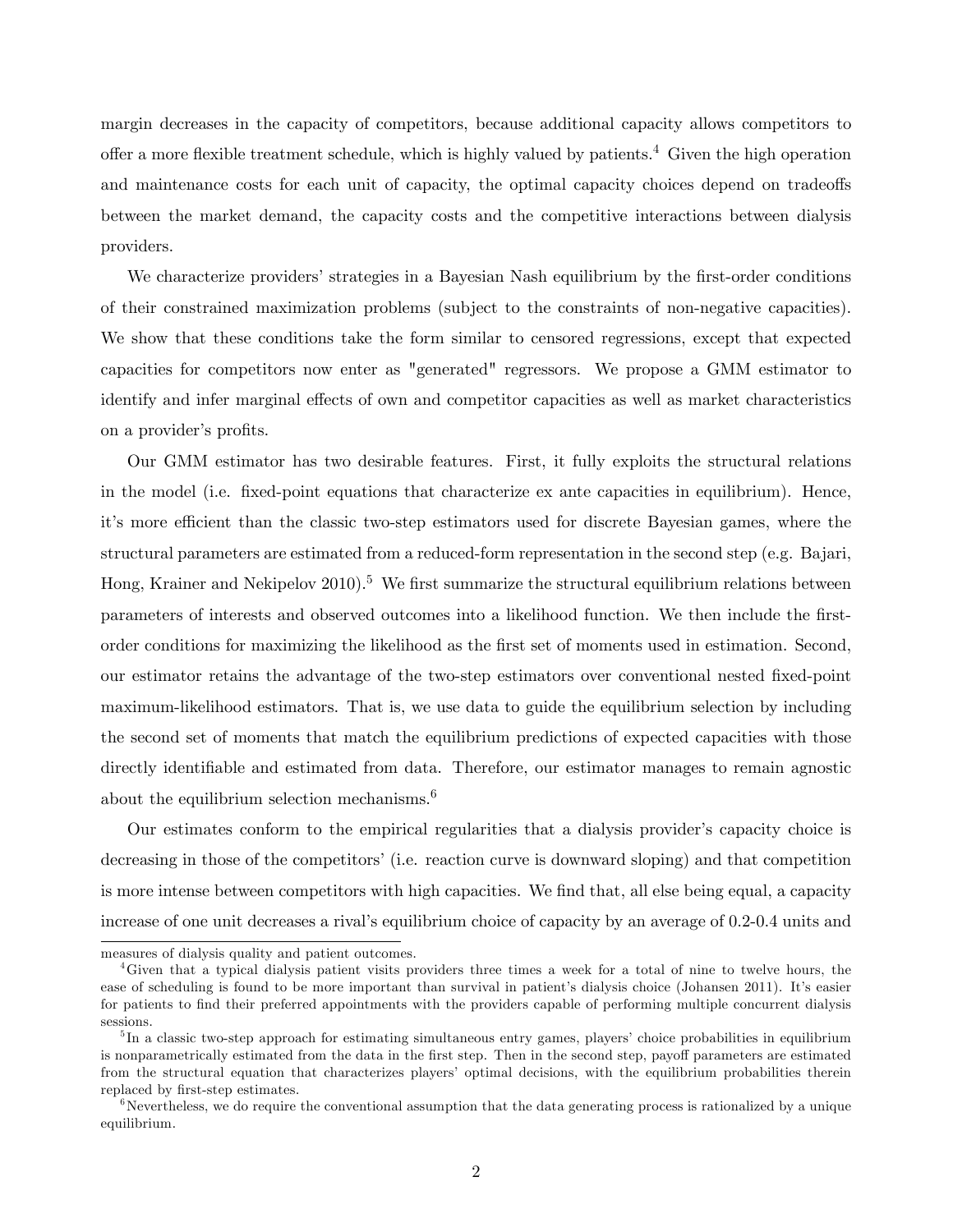decreases its entry probability by  $3\%$ -13%.<sup>7</sup> This suggests that focusing on the binary entry decisions has overlooked rather substantial strategic interactions between competitors' capacity choices. Our results are robust to various sample selection criteria and econometric specifications (such as two-stage, nested maximum-likelihood and GMM).

In our counterfactual analyses, we find that the average providers' capacity choices respond negatively to a reduction in profit margin that results from a more stringent reimbursement policy. The effects are reversed under more generous reimbursement policies that increase the profit margin. More interesting, the responses are heterogeneous across markets and providers. For example, FMC and non-chain independent providers respond most strongly to both negative and positive margin adjustments while DaVita reacts mildly in both cases. In a number of markets, DaVita reduces / increases its capacity when the margin widens / shrinks by the same portion as its competitors. This is driven by the downward sloping reaction curve. It incentivizes DaVita to decrease capacity if the rivals expand aggressively and to increase capacity if rival scales down substantially (despite the positive / negative margin adjustments). Overall, the shape of the reaction curve magnifies a firm's response to small changes in per-capacity margin and plays a crucial role in determining the effect of different reimbursement policies.

Apart from the empirical motivations and findings, our paper contributes to the literature on the econometrics of empirical games. We are not aware of any previous work that structurally estimates a model of static Bayesian games with continuous actions. The bulk of existing literature studies competitive effects in games with *discrete* actions in contexts such as entry games, where alternatives available to players are naturally finite (e.g. Mazzeo 2002, Seim 2006, Sweeting 2009 and Davis 2006). In our application, the discrete entry decision is closely associated with a continuous capacity choice, suggesting that even small incremental changes in capacities play an important role in determining firms' payoffs and market outcomes. Indeed, one of the main message of our paper is that overlooking the information revealed in the level of capacities may compromise researchers' understanding of the market mechanism.

The rest of this paper is organized as follows. Section 2 introduces the background of the dialysis industry. Section 3 specifies the econometric model for structural analyses. Section 4 discusses its identification and our methods for estimation. Section 5 describes our data. Section 6 presents the empirical findings. Section 7 concludes with implications for future research.

<sup>7</sup>One unit in capacity is equivalent to one dialysis machine.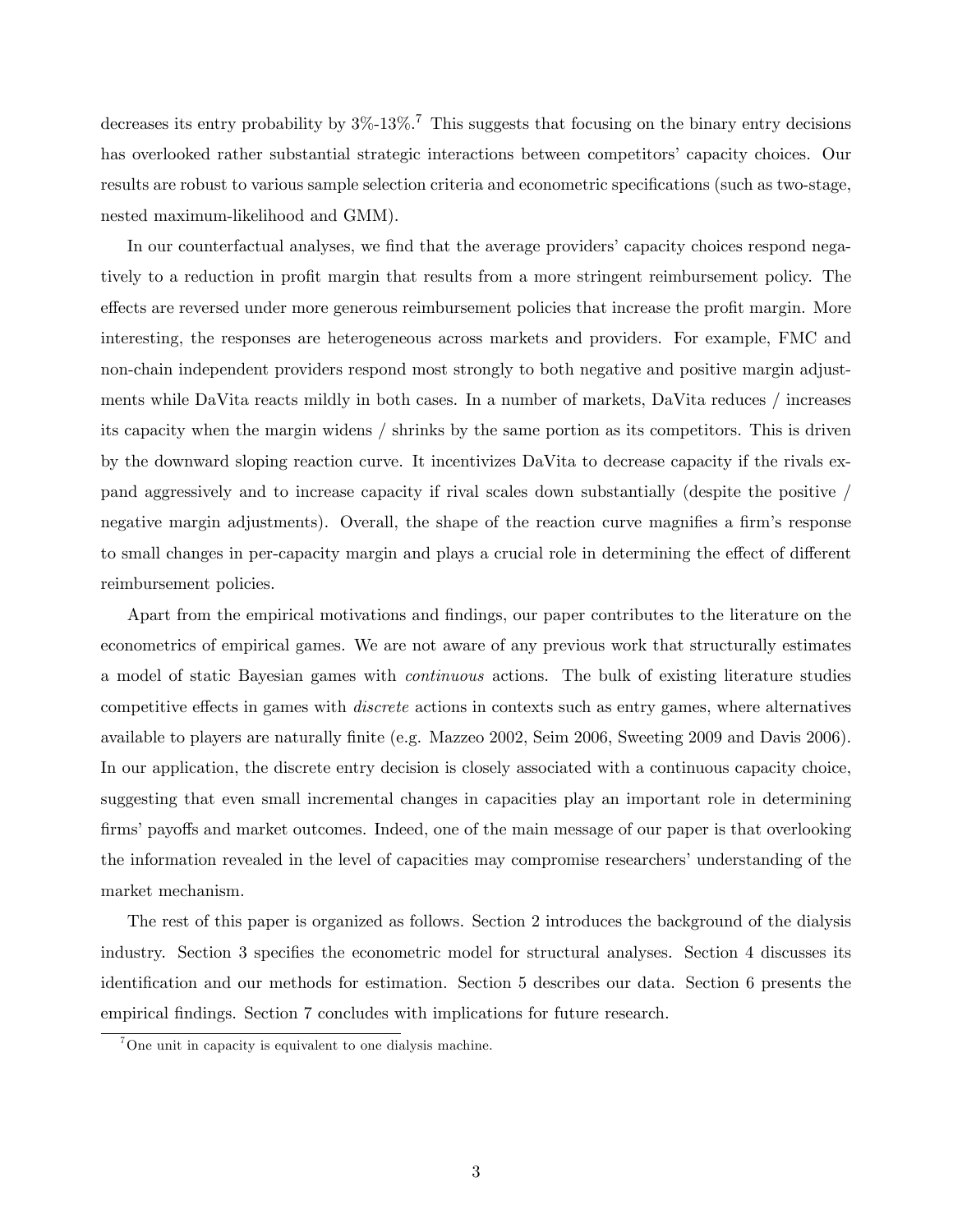## 2 Background

#### 2.1 Dialysis and Capacity

Chronic Kidney Disease (CKD) affects more than twenty million adults in the United States. The advanced stage of CKD is known as End Stage Renal Disease (ESRD) and is most commonly caused by diabetes and high blood pressure. The only treatment for ESRD is dialysis or a kidney transplant. Given the limited supply of donor organ and the surgical risk due to comorbidity among a portion of population, the majority of ESRD patients rely on routine dialysis as the major treatment.

Dialysis is a therapy that removes waste (such as urea) and excess water from the body as a replacement for lost kidney function. Hemodialysis is the most common treatment modality and accounts for about  $90\%$  of the dialysis population in the U.S.<sup>8</sup> In a hemodialysis session, a dialysis machine pumps a patient's blood into the dialyzer, cleans it with dialyzate (a solution that removes excess fluids and wastes) and injects cleaned blood back into the patient's body. It is impossible to provide dialysis without those machines.

Acquiring and operating a dialysis machine is quite costly. A new dialysis machine costs between \$10,000 and \$15,000 with a lifespan of five to seven years. There are other associated costs, such as dialysis chairs, private screens, etc. The industry experts estimate a cost of \$100,000 to maintain and operate one dialysis station. The dialysis capacity provided in a given market (HSA) is practically a permanent decision for dialysis providers, as data report little subsequent adjustment in capacities by providers following initial entry into a market. Grieco and McDevitt (2013) Önds that dialysis capacity remains constant for over 90% of the dialysis facilities in the U.S. between 2004 and 2007.

#### 2.2 Regulatory Background

The ESRD patients receive almost universal coverage under Medicare regardless of their age.<sup>9</sup> Around 80% of the dialysis population relies on Medicare as the primary payer (USRDS 2010). Under the old system, Medicare reimbursed three dialysis sessions per-week under a fixed rate (after adjusting for patient's case-mix, local wages and other factors associated with the cost of treatment). In addition, providers are also paid for separately billable services that are furnished during the in-center hemodialysis sessions (e.g. injectable drugs such as Epogen and diagnostic laboratory tests), which represent about 40 percent of total Medicare payments per dialysis treatment session. The generous

<sup>8</sup>Alternatively, about 10% of the dialysis population chooses peritoneal dialysis which is usually performed everyday by patients at home.

 $9^9$ ESRD was recognized as disability under the Medicare Reform Act in 1972. The legislation was signed into law and became effective in 1973.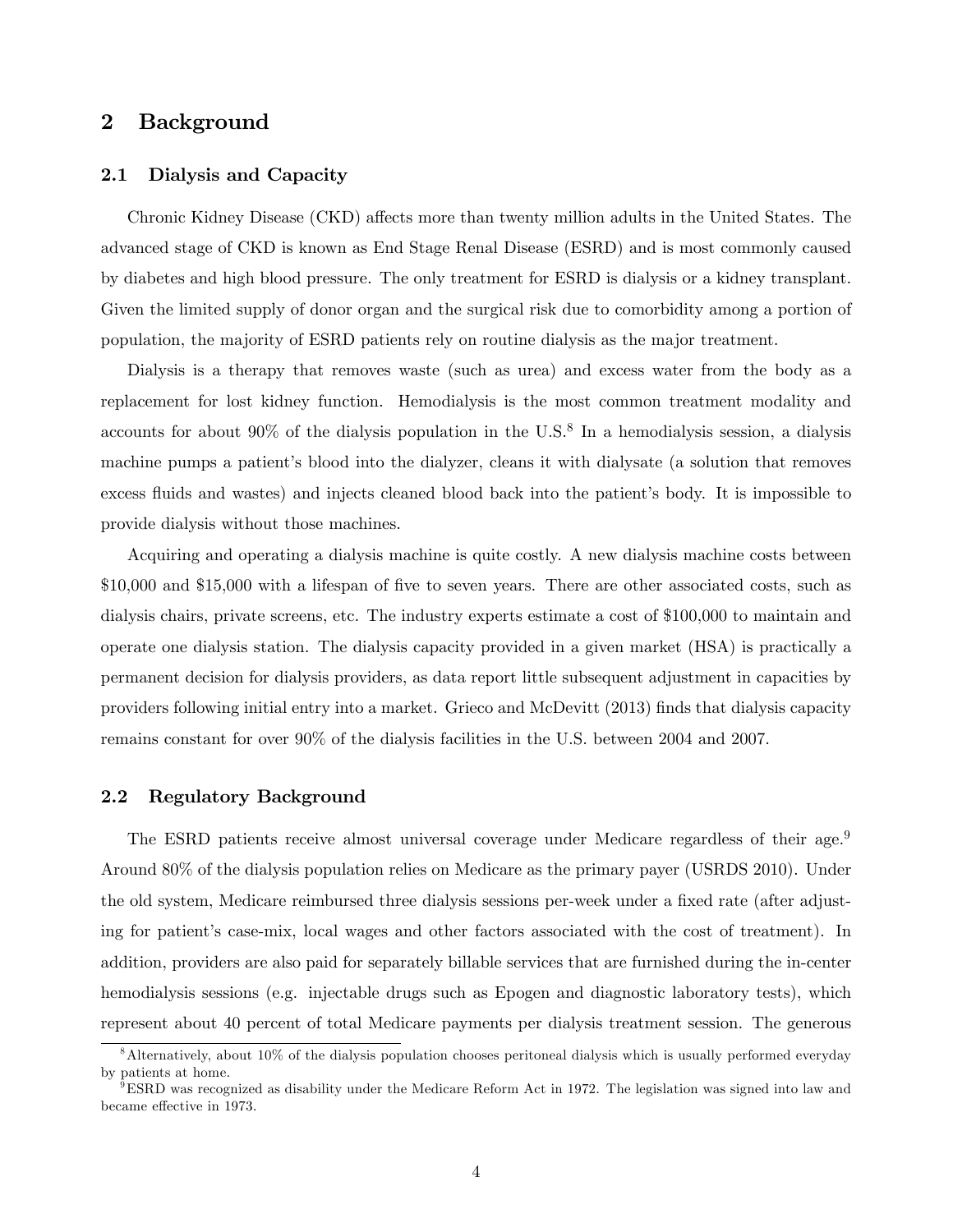reimbursement for separately billable services has raised concern that it may create distorted profit incentives for over-utilization. For example, one of the separately billable drugs known as Epogen, primarily used by ESRD patients, cost \$2.1 billion in 2008 and has become Medicare's largest drug expenditure.<sup>10</sup> DaVita, one of the largest chain dialysis providers, was investigated for overbilling dialysis drugs.<sup>11</sup> Thamer et al. (2007) find that large for-profit chain facilities used larger dose of Epogen and suspect that the profit incentive is responsible for the outcome. The excessive use of drugs such as Epogen not only increases the Medicare expenditure, it also raises cardiovascular risk (e.g. heart attack, stroke etc.) and subsequently lowers the quality of life of ESRD patients.

In 2008, Medicare proposed a new payment system and eliminated the drug incentive by incorporating separate billable items into an expanded bundled payment.<sup>12</sup> Additionally, pay for performance quality incentive were introduced under the new system. Dialysis providers whose dialysis quality measures (namely, patient's hemoglobin and urea levels)  $^{13}$  did not meet standards could be penalized with payment rate reduction of up to 2 percent. The new dialysis payment system became effective in 2011 and the full implementation is expected by 2014.

The new Medicare reimbursement rule could have a significant impact on dialysis providers. The Government Accountability Office estimates an \$880 million saving on dialysis payments.<sup>14</sup> Our counterfactual experiments is motivated by this reform and investigate how dialysis providers respond to different adjustments in the reimbursement rate.

#### 2.3 Dialysis Market

The dialysis market in the U.S can be characterized as a duopoly. In 2007, DaVita and Fresenius Medical Care (FMC), the two largest national chains, jointly treated over 66% of dialysis patients (31% by DaVita v.s. 35% by FMC) and owned around 66% of the dialysis facilities (30% by DaVita v.s.  $36\%$  by FMC).<sup>15</sup> The national chains grew significantly after a series of consolidations in the 2000s. In 2004, DaVita bought Gambro who owned over 550 facilities while in 2005, FMC bought Renal Care Group with more than 450 facilities.<sup>16</sup> Overall, the mergers between 2004 through 2006 consolidated the six largest chains into just two. The market structure was relatively stable between 2007 and 2010.

 $10$  Epogen treats anemia, a common complication of ESRD.

 $11$ In 2006, 25% of DaVita's revenue came from Epogen. The government decided not to pursue the case in 2011.

<sup>&</sup>lt;sup>12</sup> For example, the Medicare base rate per dialysis session was \$133.81 while it was \$229.63 under the 2008 proposal. Note that the proposed base rate incorporates all separable billable services including lab test and injectable drugs.

<sup>&</sup>lt;sup>13</sup>Hemoglobin is an indicator for whether patient's anemia is under management while urea reduction ratio is an indicator for dialysis adequacy.

<sup>&</sup>lt;sup>14</sup> Source: http://www.ama-assn.org/amednews/2012/12/24/gvsd1226.htm

 $15$  Source: USRDS Atlas of ESRD 2009, Chapter 10.

 $^{16}$ The merger between FMC and Renal Care Group was annunced May 2005 and completed in March, 2006.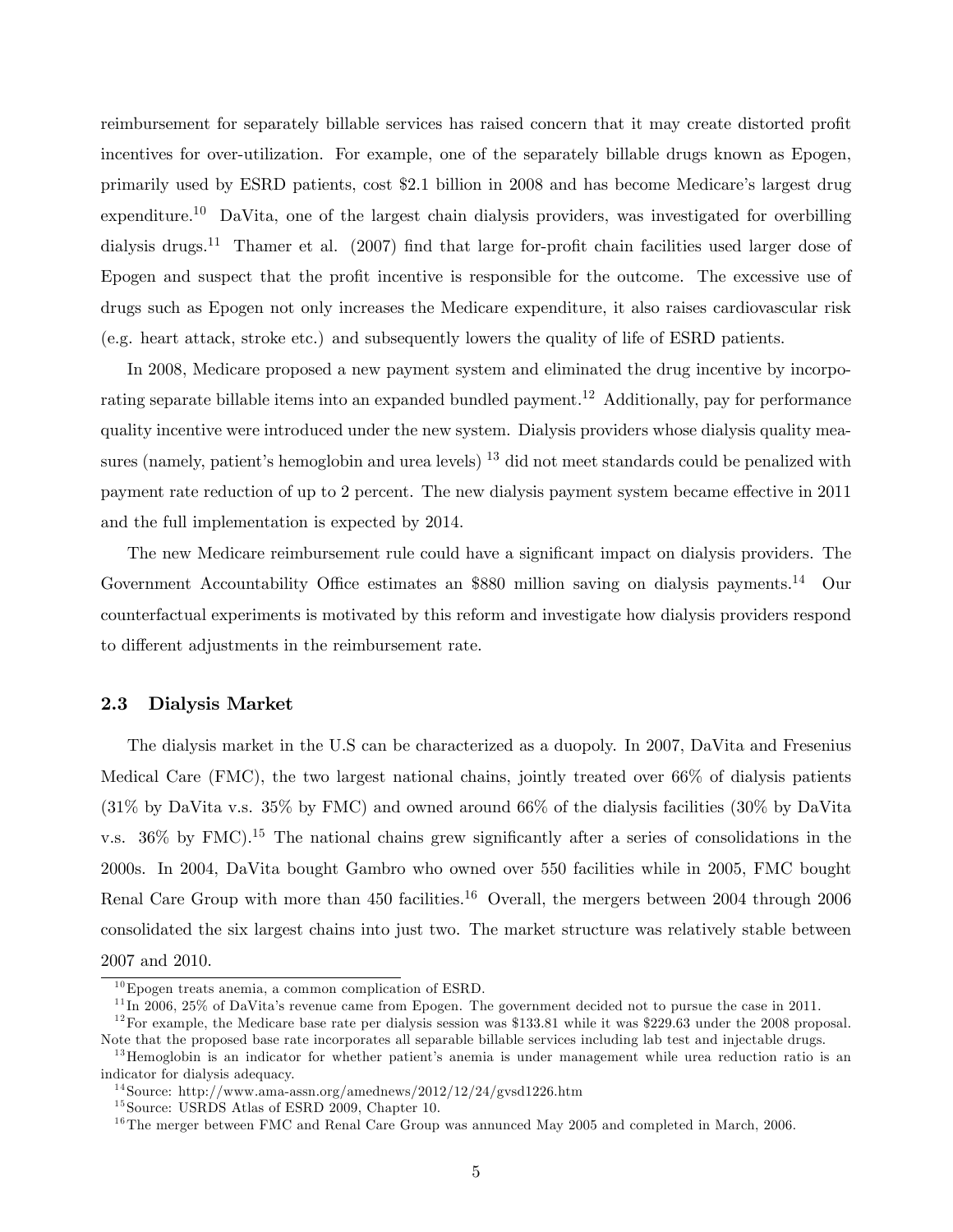In our model, we focus on three types of dialysis providers: FMC, DaVita and all other providers (referred to as non-Chain). Given the proximity in time frame when these consolidations and market reorganization occur between 2004 and 2006, we believe that the decisions of providers can be treated as made simultaneously.

## 3 A Model of Capacity Choices with Private Information

We now specify a model of simultaneous Bayesian games with continuous actions. Consider a market that is served by N providers competing through choices of their capacities. A provider (firm) i's profit from providing capacity  $K_i$  in market m is given by:

$$
\Pi_{i,m}(K_{i,m}, K_{-i,m}, X_m, \varepsilon_{i,m}) = K_{i,m} \pi_i(X_m, K_{-i,m}, \varepsilon_{i,m}) - c_i(K_{i,m}).
$$

The function  $\pi_i(X_m, K_{-i,m}, \varepsilon_{i,m})$  is the per capacity revenue for i. It depends on the vector of competitors' capacities  $K_{-i,m} \equiv (K_{j,m})_{j \neq i}$ , the market characteristics  $X_m$ , and an idiosyncratic profit component  $\varepsilon_{i,m}$  which is private information only known to provider i. We assume the private information  $\varepsilon_{i,m}$  are independent from each other conditional on  $X_m$ . To simplify notation, we drop subscript m below.

A provider's revenue is proportional to its choice of capacity in the specification above. This is motivated by the observation that each dialysis machine receives a flat rate from Medicare for each treatment. A typical dialysis patient receives three treatments per week, each lasting for about four hours. An additional hour is needed for setting up and cleaning the machine per treatment. This sums to 15 hours per week. On average, a dialysis machine treats 3-5 patients per week. During a treatment, operating staff such as registered nurses and technicians have to overlook the patients and perform routine checks. Given the fixed dialysis price, it is plausible that a provider's revenue is approximately proportional to its dialysis capacity.

We adopt a linear specification of per capacity revenue  $\pi_i$ :

$$
\pi_i(X, K_{-i}, \varepsilon_i) = X\beta_i + \sum_{j \neq i} \gamma_{i,j} K_j - \varepsilon_i
$$

where  $\gamma_{i,j}$  are heterogeneous marginal effects of j's capacities on i's per capacity revenues. There are two reasons for this simple specification. First, this linear specification for  $\pi_i$  can be interpreted as a practical reduced-form approximation (regression) of actual per capacity revenue in the datagenerating process. Using this as a benchmark helps us to better understand the strategic role of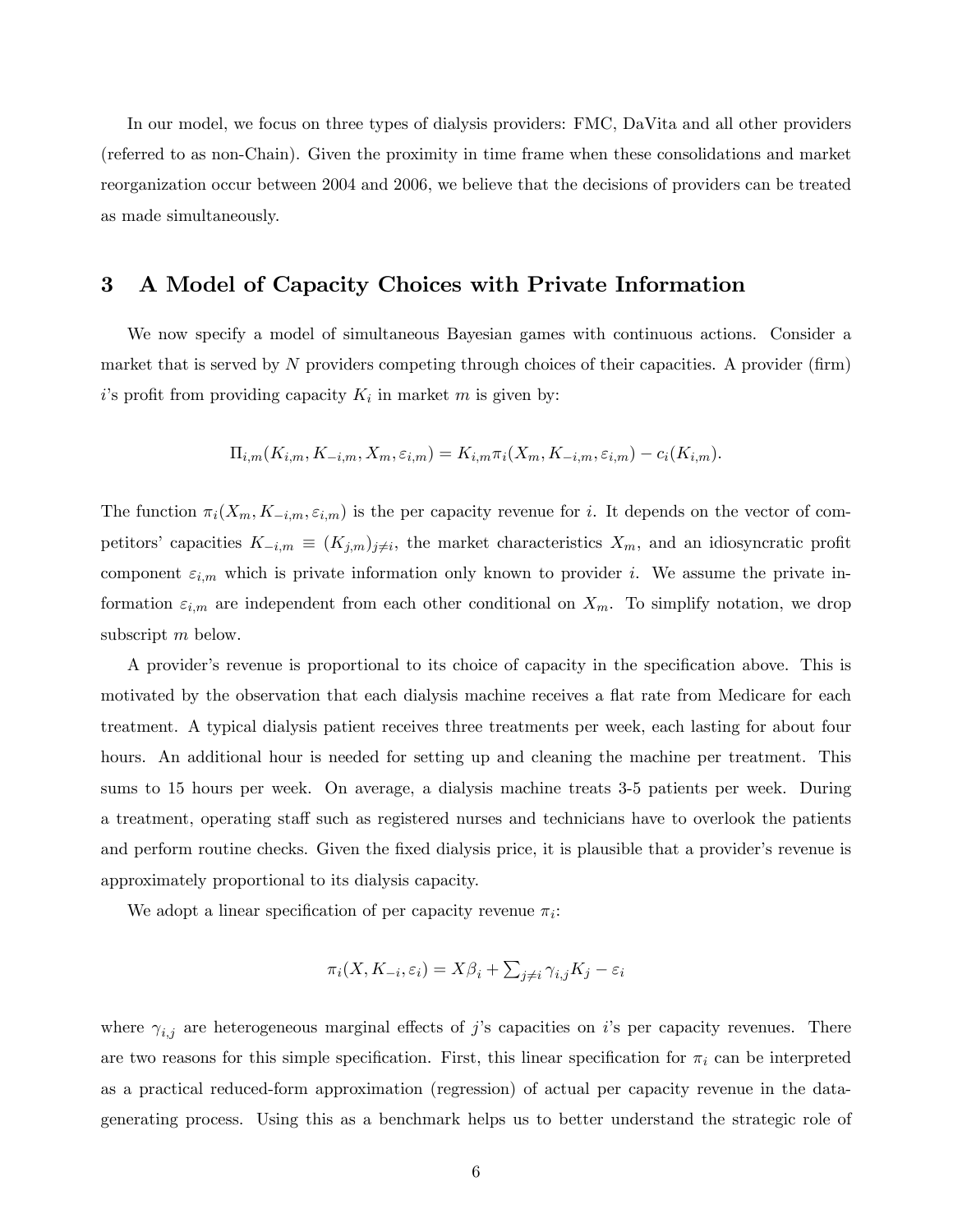capacity choices in determining market outcomes and firms' profits. As we show in Section 6, this simple specification already manages to explain a large portion of the variation in capacity choices observed from the data. Second, focusing on this linear specification allows us to establish the identification of marginal effects of market characteristics on latent profits. In principle, we could extend our estimation algorithm in Section 4 to a richer structural model (such as one with market-level unobserved heterogeneity) to attain a better Öt for data. Yet this is known to raise new challenges with identification of structural elements, including the marginal effects of capacities and market characteristics on profits.

The firm-specific fixed cost is specified as:

$$
c_i(K_i) = a_i K_i^2 + b_i K_i
$$
, where  $a_i > 0$ .

We adopt a quadratic cost specification for the following reasons. First, the assumption of constant scale of economy (i.e. costs are linear in capacity) is not plausible in the dialysis industry. Adding a dialysis station not only involves significant investment, but also requires additional space, maintenance and personnel (e.g. technician and nurses) etc. The supplies of these inputs are usually not very elastic. The quadratic form is intended to capture such diseconomies of scale. Second, quadratic cost takes a flexible nonlinear form, and can be considered as a second-order polynomial approximation to a more complicated cost structure. Our estimation algorithm below can be extended to allow for higher order polynomials in the specification. Finally, that there is no constant term in the quadratic function is due to the need for a location normalization: i.e., profits from no entry  $(K_i = 0)$  need to be zero.

To conduct structural analyses, we assume capacities observed from the data are rationalized by providers' pure-strategy Bayesian Nash equilibria. A pure strategy for a provider  $i$  is a mapping from its information set  $(X, \varepsilon_i)$  into the support for capacities (i.e.  $\mathbb{R}_+$ ). A pair of pure-strategies  $\{K_i^*(.)\}_{i\in\mathbb{N}}$  forms a pure-strategy Bayesian Nash equilibrium (PSBNE) if:

$$
K_i^*(X, \varepsilon_i) = \arg \max_{K_i \in \mathbb{R}_+} \mathbb{E}_{\varepsilon_{-i}} \left[ \Pi_i(K_i, K_{-i}^*(X, \varepsilon_{-i}), X, \varepsilon_i) | X, \varepsilon_i \right]
$$
(1)

where  $K_{-i}^*(X, \varepsilon_{-i})$  is a shorthand for  $\{K_j^*(X, \varepsilon_j)\}_{j \neq i}$ . The case with  $K_i = 0$  means provider i decides not to enter the market. Existence of a pure-strategy Bayesian Nash equilibrium in our model follows from Theorem 3 in Athey (2001) and the fact that the cross-derivatives of the *ex post* profits for i with respect to  $(K_i, K_j)$  and  $(K_i, \varepsilon_j)$  are constants.

We now derive the first-order condition of the equilibrium as a foundation for our maximum likelihood estimator. We maintain a popular regularity condition that the order of differentiation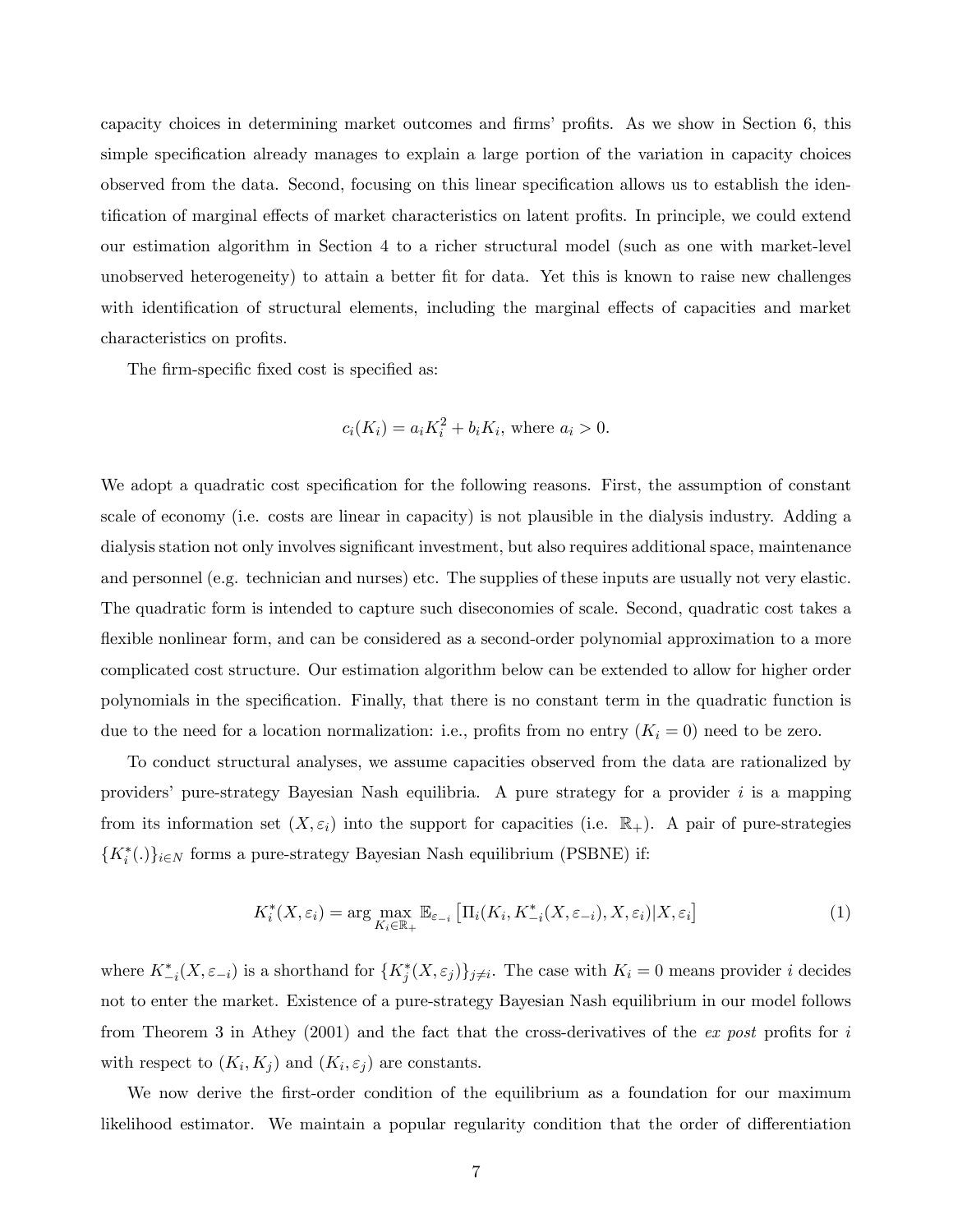and integration in  $\frac{\partial}{\partial K_i} \mathbb{E}_{\varepsilon_{-i}} [\Pi_i(K_i, K_{-i}(X, \varepsilon_{-i}), X, \varepsilon_i] | X, \varepsilon_i]$  can be switched for all i and vectors of admissible rival strategies  $K_{-i}(X, \varepsilon_{-i}).$ 

**Proposition 1** Under the model assumptions above and a regularity condition that the order of differentiation and integration in  $\frac{\partial}{\partial K_i} \mathbb{E}_{\varepsilon_{-i}} [\Pi_i(K_i, K_{-i}(X, \varepsilon_{-i}), X, \varepsilon_i]$  can be interchanged,

$$
K_i^*(X, \varepsilon_i) = \max\left\{0, \frac{1}{2a_i} \left(X\beta_i + \sum_{j \neq i} \gamma_{i,j} \mathbb{E}_{\varepsilon_j} \left[K_j^*(X, \varepsilon_j) | X, \varepsilon_i\right] - b_i - \varepsilon_i\right)\right\}
$$
(2)

in any PSBNE.

This proposition has a couple of key implications for estimation. First, it implies the scale of  $a_i, b_i, \beta_i, \gamma_{i,j}$  and the distribution of  $\varepsilon_i$  cannot be jointly recovered from (2). Hence without loss of generality we set  $a_i = 1/2$  by way of a scale normalization that is necessary for estimation. Second, the equilibrium condition in (2) is similar to a single-agent censored regression, except that a subvector of its regressors now consists of equilibrium objects  $\{\mathbb{E}_{\varepsilon_j}[K_j^*|x,\varepsilon_i]\}_{j\neq i}$ . Thus the model lends itself to standard maximum likelihood estimation of censored regressions with generated regressors.

We conclude this sections with further discussions that justify our modeling choices by the distinctive institutional details of the dialysis services market. First, providers' choices of capacity are essentially continuous. Our data show such capacities by a provider in a market range from zero to just under sixty. Thus it is infeasible to apply the typical multinomial choice model to analyze capacity decisions with such a large number of actions. Second, dialysis providers rarely adjust their capacities after the initial entry (Grieco and McDevitt 2013). This indicates that binary market entry decision is made practically in combination with a continuous choice of capacity. Both decisions are de facto permanent, based on a provider's expectation about market profitability. Finally, the game is one with incomplete information, because the dialysis providers have little information about idiosyncratic components in competitors' profits.

#### 4 Econometric Methods

We sketch a proof of identification for coefficients  $\beta_i, \gamma_{i,j}, b_i$  in (2) using a typical two-step argument. First, under the assumption that private information is independent across players conditional on market characteristics, player is expectation for competitors' capacities in  $(2)$  is a function of commonly observed market characteristics  $X$  alone. With data rationalized by a single profile of equilibrium  $\{K_i^*(.)\}_{i\in N}$ , this function is directly identifiable as the expectation of  $K_j^*$  conditional on X.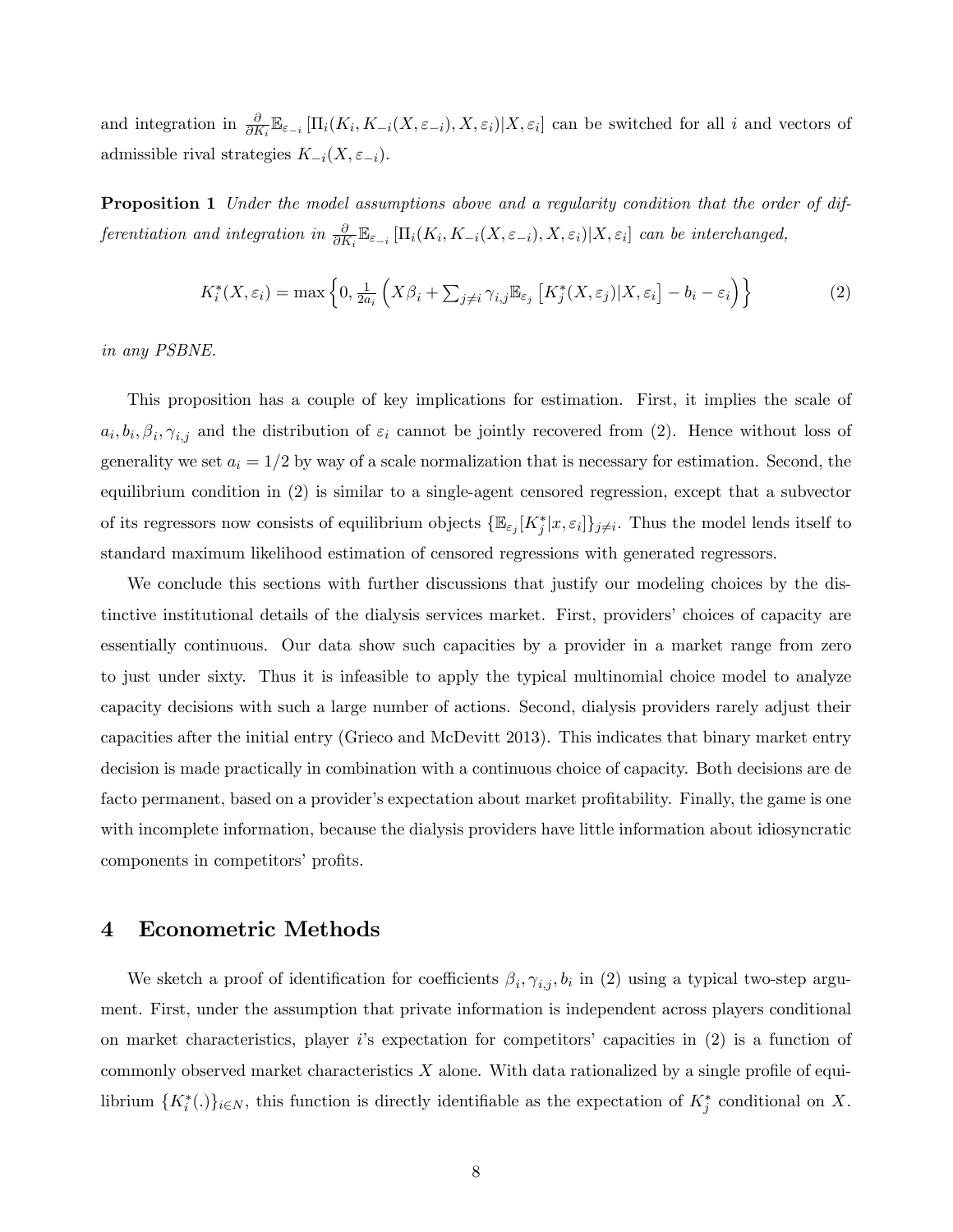With the scale normalization that  $2a_i = 1$ , (2) becomes

$$
K_i^*(X, \varepsilon_i) = \max\left\{0, X\beta_i + \sum_{j \neq i} \gamma_{i,j} \varphi_j(X) - b_i - \varepsilon_i\right\}
$$
\n(3)

for all *i*, where  $\varphi_i(X) \equiv \mathbb{E}_{\varepsilon_j}[K^*_j(X, \varepsilon_j)|X]$  is directly identifiable from the data. With the distribution of  $\varepsilon_i$  parameterized (e.g. as a normal or a logistic distribution), the joint identification of  $\beta_i, \gamma_{i,j}, b_i$ and parameters in the distribution of  $\varepsilon_i$  follows from typical arguments for parametric Tobit models, provided the vector of  $(X, \{\varphi_j(X)\}_{j\neq i})$  in equilibrium demonstrates sufficient variation (i.e. their joint support satisfies a mild full-rank condition).<sup>17</sup>

This identification strategy leads to the following two-step estimator: In the first step, nonparametrically estimate the expectation of competitors' equilibrium capacities by  $\hat{\varphi}_i(X)$ . This could be done using kernel estimators (with either the local constant or the polynomial approach), or using sieves estimators with polynomial basis. We adopt the latter approach in the empirical implementation in Section 6. That is,

$$
\hat{\varphi}_j(x_g) \equiv \min_{\{\alpha_s\}_{0 \le s \le S}} \frac{1}{G} \sum_{g=1}^G \left[ k_{g,j} - \sum_{s=0}^S \alpha_s x_g^s \right]^2 \tag{4}
$$

where g is an index for the G independent games (markets) observed in data; and  $k_{g,j}$ ,  $x_g$  are realizations of  $K_i$ , X in market g. We set the order S to four in estimation. Alternatively, to reduce computational costs in estimation, one may choose to replace these first-step nonparametric estimates with those from a reduced-form Poisson regression. A Poisson regression works well in practice when the empirical distribution of dependent variables in the data are close in shape to some distributions from the exponential family. (See Cameron and Trivedi (1998) and Christensen (1997) for details.) In such cases, Poisson regressions are known to provide good approximations in terms of model Öt especially when the dependent variables are continuous or count data, as is the case in our application.

In the second step, use a maximum likelihood estimator where the distribution of  $\varepsilon_i$  is parametrized (e.g.,  $\varepsilon_i^N(N(0, \sigma_i^2))$  for all i, where  $\sigma_i^2$  are constant parameters to be estimated). Specifically, let  $\theta \equiv$  $(\theta_i)_{i\in\mathbb{N}}$  where  $\theta_i \equiv (\beta_i, {\{\gamma_{i,j}\}}_{j\neq i}, b_i, \sigma_i)$ . Our estimator is defined as

$$
\hat{\boldsymbol{\theta}}^{TS} \equiv \arg\max_{\boldsymbol{\theta}} \tfrac{1}{G}\log \hat{L}_G(\boldsymbol{\theta})
$$

<sup>&</sup>lt;sup>17</sup>In fact, identification of coefficients  $\beta_i, \gamma_{i,j}$ ,  $b_i$  can be shown for (3) under nonparametric stochastic restrictions on  $\varepsilon_i$ instead of parametric assumptions. Examples of these stochatic restrictions include: independence between  $\varepsilon_i$  and X as in Buckley and James (1979) and Horowitz (1986); conditional symmetry as in Powell (1986); and median independence in Powell (1984).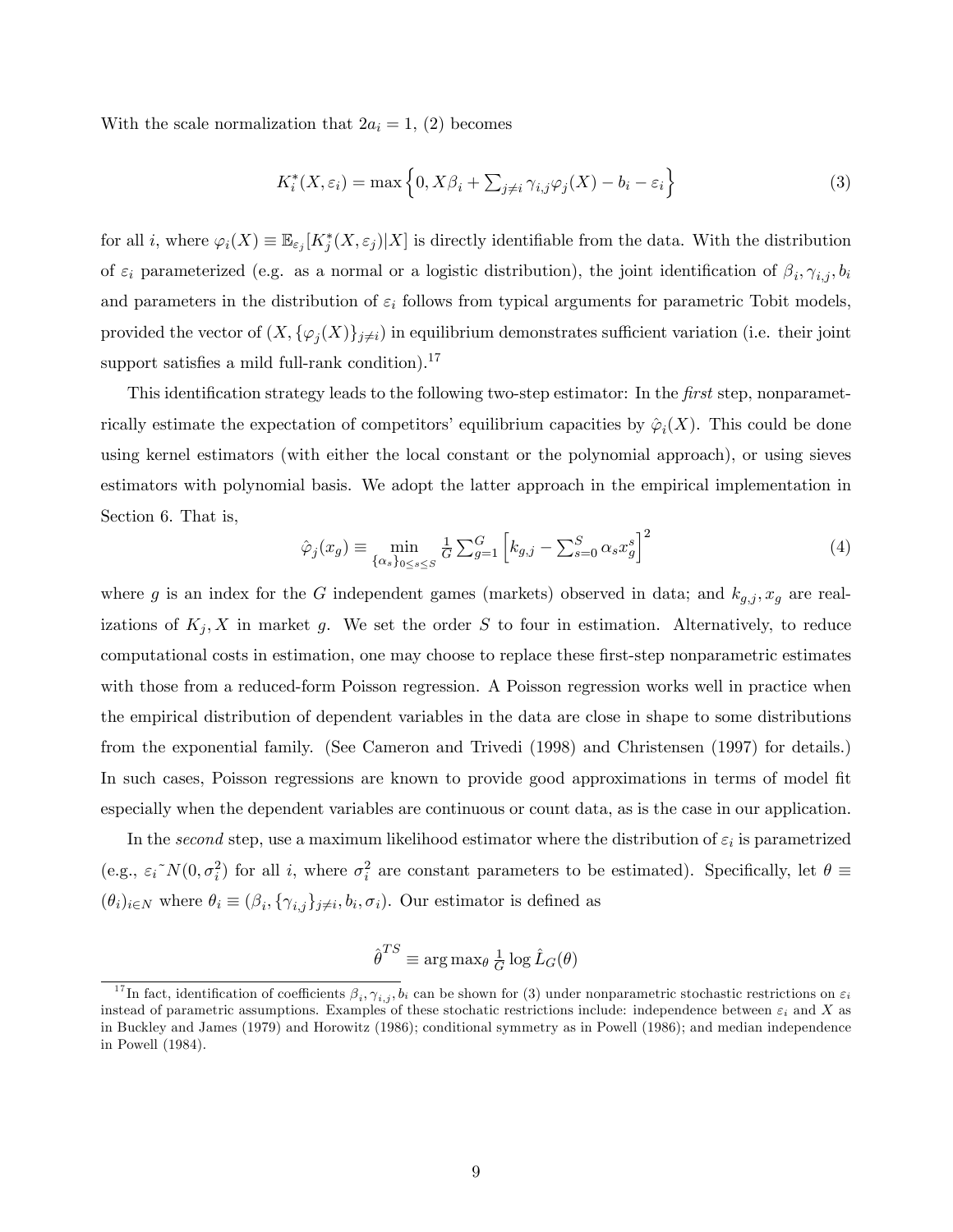where

$$
\hat{L}_{G}(\theta) \equiv \prod_{g \leq G} \prod_{i \in N} \hat{f}_{i}(k_{g,i}|x_{g};\theta_{i}); \text{ and}
$$
\n
$$
\hat{f}_{i}(k_{i}|x;\theta_{i}) \equiv \left\{1 - \Phi\left(\frac{x\beta_{i} + \sum_{j \neq i} \gamma_{i,j} \hat{\varphi}_{j}(x) - b_{i}}{\sigma_{i}}\right)\right\}^{1(k_{i} = 0)} \left\{\frac{1}{\sigma_{i}} \phi\left(\frac{k_{i} - x\beta_{i} - \sum_{j \neq i} \gamma_{i,j} \hat{\varphi}_{j}(x) + b_{i}}{\sigma_{i}}\right)\right\}^{1(k_{i} > 0)}.
$$
\n(5)

With the number of basis used in the first step polynomial estimation expanding at an appropriate rate as the sample size increases, the preliminary estimate  $\hat{\varphi}_j(.)$  converges to the true function uniformly at a rate fast enough to maintain the root-n asymptotic normality of the second step MLE estimators.

It is possible to improve estimation efficiency by further exploiting the fixed-point characterization of ex ante equilibrium capacities in the second step. To this end, we also propose a General Method of Moment (GMM) estimator, which exploits the structural fixed-point equation defining competitors expected capacities in PSBNE: For all  $i \in N$ ,<sup>18</sup>

$$
\varphi_i(X) \equiv \mathbb{E}_{\varepsilon_i}[K_i^*(X,\varepsilon_i)|X] = \mathbb{E}_{\varepsilon_i}\left[\max\left\{0\;,\;X\beta_i + \sum_{j\neq i}\gamma_{i,j}\varphi_j(X) - b_i - \varepsilon_i\right\}\Big|X\right].\tag{6}
$$

More specifically, the GMM estimator is:

$$
\hat{\theta}^{GM} \equiv \arg\min_{\theta} \hat{M}'_G(\theta)\hat{W}_G\hat{M}_G(\theta)
$$

where the empirical moments are:

$$
\hat{M}_G(\theta) \equiv \left[ \frac{1}{G} \nabla_{\theta} \log \hat{L}_G(\theta) \ ; \ \frac{1}{G} \sum_{g \leq G} \sum_{i \in N} \left[ \tilde{\varphi}_i(x_g; \theta) - \hat{\varphi}_i(x_g) \right]^2 \right] \tag{7}
$$

where  $\hat{L}_G(\theta)$  is defined in (5);  $\hat{W}_G$  is a consistent estimator for the optimal GMM weight matrix;  $\hat{\varphi}_i(x)$ is the first-stage non-parametric estimates for expected capacities in equilibrium (e.g. a polynomial approximation defined in (4)); and  $\tilde{\varphi}_i(x;\theta)$  is a solution for  $\{\varphi_i(x)\}_{i\in N}$  in (6) at  $X = x$  given the vector of parameters  $\theta$ . Alternatively, in order to reduce computational costs, one can also choose to

$$
\varphi_i = \Phi\left(\frac{x\beta_i + \gamma_i\varphi_{-i} - b_i}{\sigma_i}\right) * \left\{x\beta_i + \gamma_i\varphi_{-i} - b_i + \sigma_i\frac{\phi\left(\frac{x\beta_i + \gamma_i\varphi_{-i} - b_i}{\sigma_i}\right)}{\Phi\left(\frac{x\beta_i + \gamma_i\varphi_{-i} - b_i}{\sigma_i}\right)}\right\}
$$

for  $i \in N$ , where  $\varphi_i$  and  $\varphi_{-i}$  are i and its rival's expected capacities.

<sup>&</sup>lt;sup>18</sup>Under normality assumption of  $\varepsilon$ , (6) has a closed form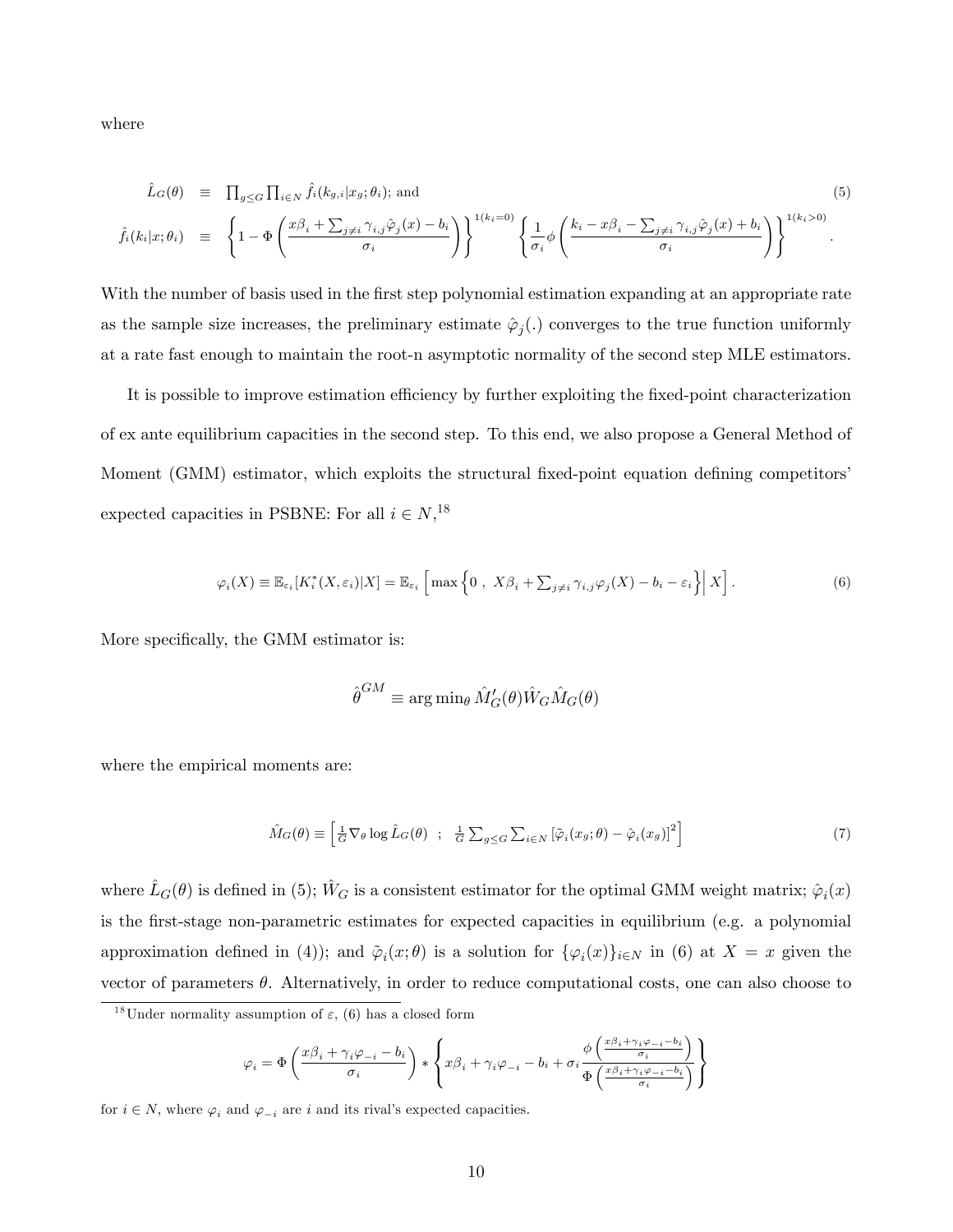replace  $\hat{\varphi}_i(.)$  with the fitted values of expected capacities based on a reduced-form Poisson regression. We adopt this alternative in our estimation later. In Section 6, we first obtain initial GMM estimates by setting the weight matrix to be the identity matrix. We then estimate the optimal weight matrix  $\hat{W}_G$  using the initial estimates, and apply it to weighted GMM to improve estimation efficiency.

For the purpose of comparisons, we also report in Section 6 the performance of a third estimator  $\hat{\theta}^{FL}$ , which is based on a full nested fixed-point maximum-likelihood approach. This estimator amounts to replacing the first-step estimates  $\hat{\varphi}_i$  in the two-step estimator  $\hat{\theta}^{TS}$  by  $\tilde{\varphi}_i(x;\theta)$ , i.e. solutions for  $\{\varphi_i(x)\}_{i\in\mathbb{N}}$  in (6) at  $X = x$ . Such an estimator is feasible under our specification of  $\pi_i$  and parametrization of the private information distribution. The nested maximum-likelihood estimator used in our case is analogous to that applied widely to dynamic discrete choice models (e.g. Rust 1987).

We conclude this section on econometric methods with several remarks regarding the issue of multiple equilibria and the comparison between the three estimators  $\hat{\theta}^{TS}$ ,  $\hat{\theta}^{FL}$  and  $\hat{\theta}^{GM}$ .

Remark 1. For any given market characteristics x and a vector of parameters  $\theta$ , there could potentially be multiple solutions for  $\{\varphi_i(x)\}_{i\in\mathbb{N}}$  in (6). However, such multiplicity does not affect the validity of our two-stage estimator under the common assumption that the data are rationalized by a single Bayesian Nash equilibrium (BNE) given market characteristics. This is because, under this assumption, the expected capacities that enter the likelihood are directly identified from data rather than solved for from (6). On the other hand, the full nested fixed-point MLE estimator is susceptible to the issue of multiplicity in equilibria. While implementing this estimator, we use an algorithm of "Mathematical" Programming with Constrained Maximization" (MPEC) for the maximization routine. This algorithm is known to implicitly deal with the multiplicity issue through an effective ad hoc procedure, which essentially always picks an equilibrium that maximizes the likelihood. More detailed discussions are included in Section 6.1.

Remark 2. The afore-mentioned multiplicity also does not affect the validity (consistency) of our GMM estimator under the assumption of a single BNE in the data, as we have incorporated the following ad hoc procedure in the calculation of  $\hat{\theta}^{GM}$ . Suppose for some  $(x_g, \theta)$  the system of equations in (6) admits multiple solutions of the vector  $\tilde{\varphi}(x_g; \theta) \equiv {\{\tilde{\varphi}_i(x_g; \theta)\}}_{i \in N}$  (which are often picked up by experimenting with multiple initial points while solving the nonlinear fixed-point equation in  $(6)$ ). In such cases, choose the vector of  $\tilde{\varphi}(x_g; \theta)$  that minimizes the empirical moments in (7) while evaluating the objective function of GMM. To see how such a procedure maintains the consistency of  $\hat{\theta}^{GM}$  under multiple equilibria, note the second set of moments in (7) takes a form similar to the objective function of a minimum-distance estimator. Thus, this procedure is effectively using the directly identifiable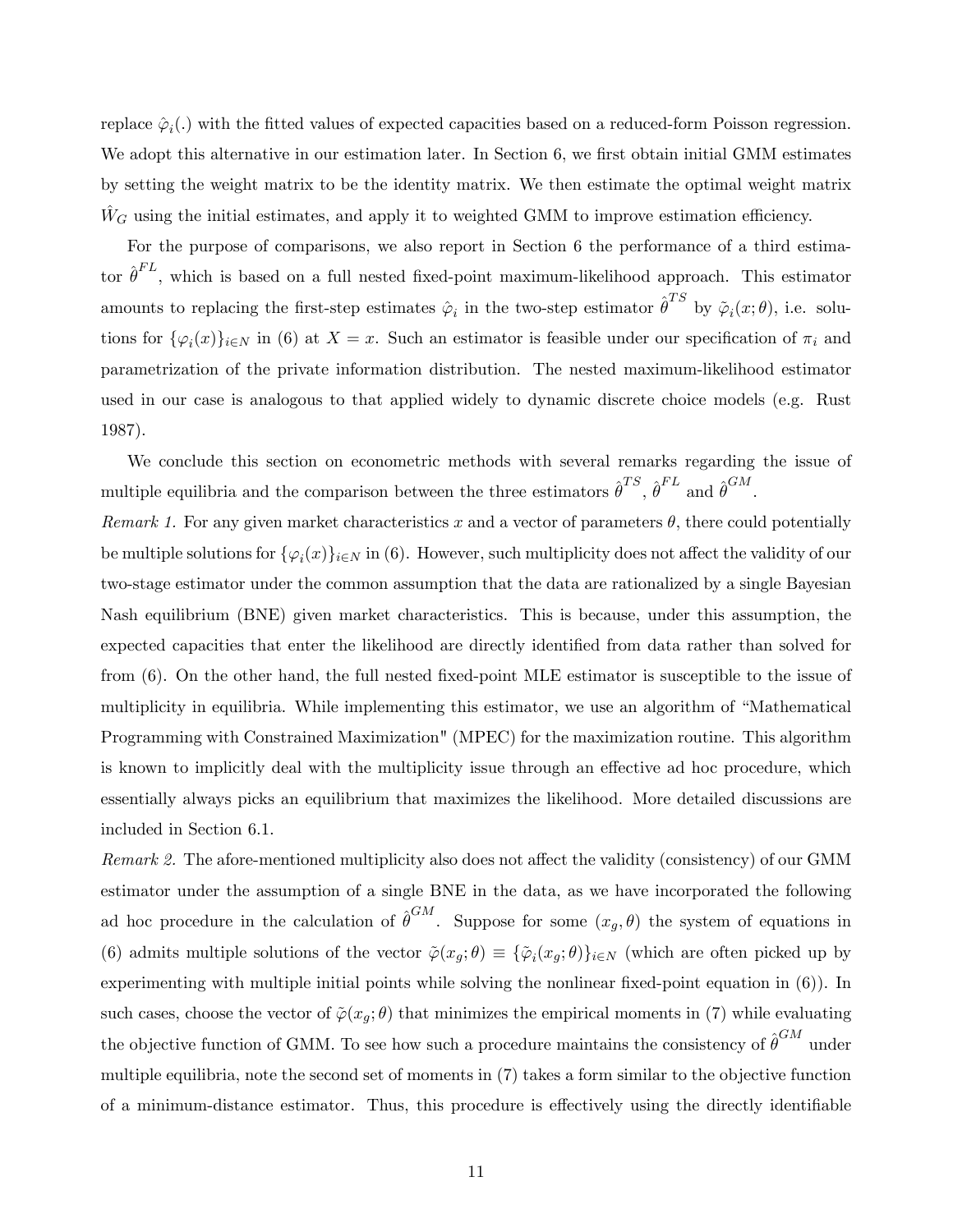$\mathbb{E}[K_i^*(X,\varepsilon_i)|X]$  to guide our choices of equilibrium-implied expected capacities while implementing GMM.

Remark 3. The two-step estimator  $\hat{\theta}^{TS}$  and the full nested fixed-point ML estimator  $\hat{\theta}^{FL}$  have respective advantages. As explained in Remark 1,  $\hat{\theta}^{TS}$  is robust to the issue of multiple equilibria but does not explicitly use the structure in the Öxed-point characterization of ex ante capacities in equilibrium (i.e. the  $\varphi_i$ 's). In contrast,  $\hat{\theta}^{FL}$  is explicit in exploiting this structural relation defining  $\{\varphi_i\}_{i\in N}$ , but is potentially susceptible to the issue of multiple equilibria.<sup>19</sup> Therefore, choices between the two should depend on researchers' judgement about the possibility of multiple equilibria. The GMM estimator  $\hat{\theta}^{GM}$ , on the other hand, provides the benefits of both estimators. Due to the use of the second moments, the GMM estimator not only exploits the structural relations defining ex ante capacities, but also manages to deal with the issue of equilibrium multiplicity under the assumption that choices are rationalized by a single Bayesian Nash equilibrium in the data-generating process.

### 5 Data Description

#### 5.1 Sample Construction and Market Definition

We construct our sample from the data on dialysis facility compare maintained by the Center for Medicare and Medicaid Services. The CMS receives monthly updates about the characteristics of each facility (e.g. facility name, address, chain affiliation, number of dialysis stations, date of certification etc.) and posts them online every quarter. A similar dataset has been used by several recent studies on the dialysis market including Ramanarayanan and Snyder (2011), Grieco and McDevitt (2013), and Cutler, Dafny and Ody (2012). The key variable of interest in our study is capacity, i.e. the number of dialysis stations.

The market for out-patient dialysis is local in nature. Dialysis patients usually receive three treatment sessions per week, each lasts for about four hours. They are in general unwilling or unable to travel too far. According to MedPAC, the median driving distance between patients and dialysis facility is six miles. Following several other studies on dialysis markets (e.g. Grieco and McDevitt 2013, Culter, Dafny and Ody 2012), we use Hospital Service Area (HSA) to delineate the local market. HSA is compiled by the Dartmouth Atlas from Medicare data on patientís hospital choice, which is relatively self-contained with respect to heath care services. The number of HSAs in the U.S. is roughly equal to the number of U.S counties; however, their boundaries don't generally overlap.

 $19$ The full-maximum-likelihood estimator should be more efficient than the two-step estimator, provided the identification of parameters holds under the parametrization, and the model always admits a unique PSBNE under all  $x$  and  $\theta$ .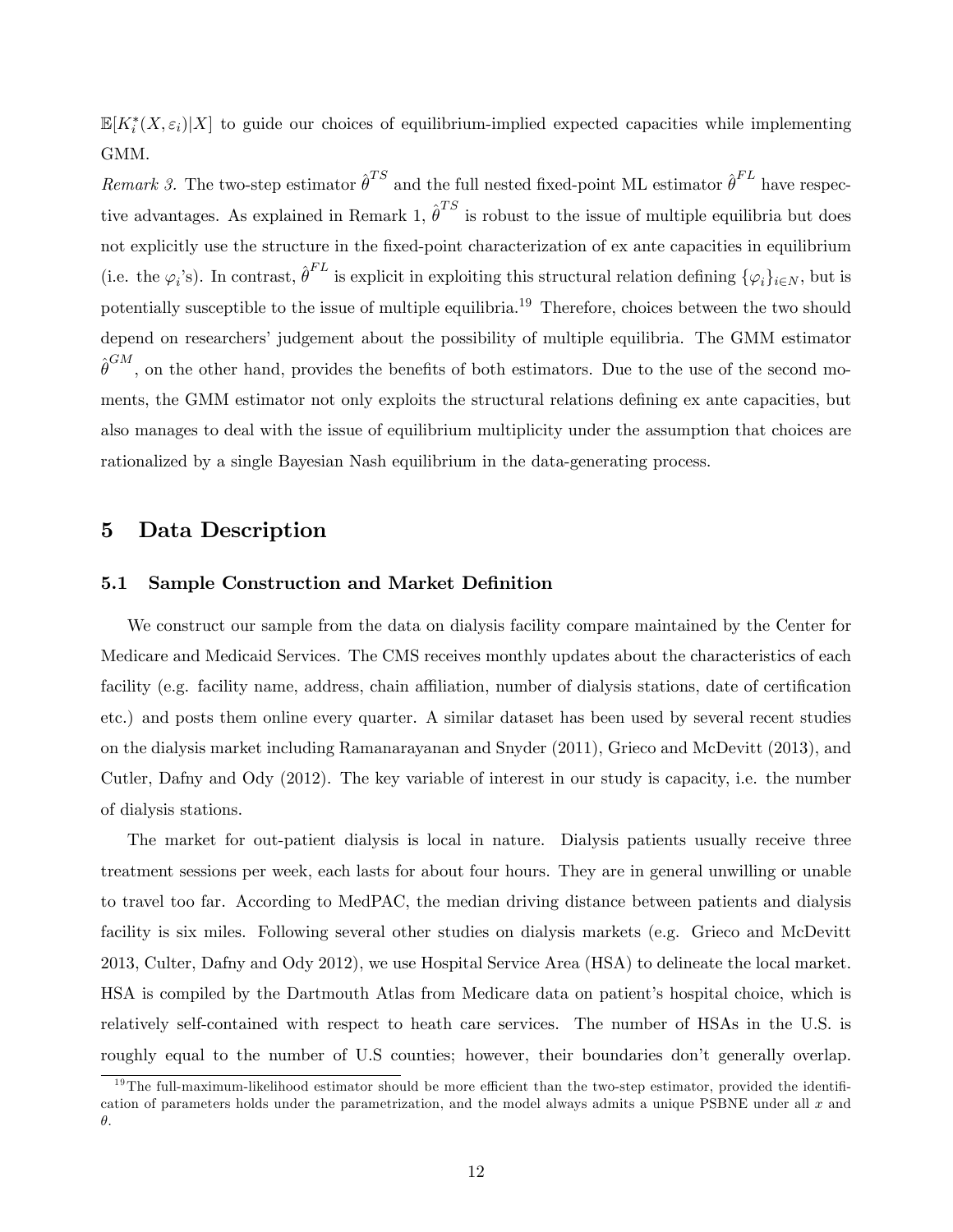Unfortunately, demographics such as population, age and racial composition are not available at the HSA level. To obtain the market level profit and cost shifters, we assign each HSA to a county based on the population distribution within HSA.<sup>20</sup> Then we use the census's county demographics data (e.g. racial composition, age, income, poverty, size of business payroll etc.) to approximate the population characteristics within an HSA. To minimize the measurement error, we exclude the market if less than  $60\%$  of the HSA population is contained in a single county.<sup>21</sup>

We supplement the Census demographic data with hospital and physician capacity data obtained from the Dartmouth Atlas. While the Dartmouth Atlas provides this information only for 2006, it provides a good approximation for our sampling year in 2007, for there were no major shifts in the industry environment between these years. We include the age adjusted prevalence rate of diabetes as proxies for ESRD risks. We also use hospital beds and the number of nephrologists to control for the base demand and intensity of health care. These additional variables explain a significant portion of the variation in dialysis capacity in our later analysis.

Following Ford and Kaserman (1993), who showed the certificate of need (CON) regulation discourage entry by requiring additional regulatory procedure for providers to establish a market presence, we construct a binary indicator for the state level CON regulation. Finally, we use the distance between an HSA and the headquarters of the chains as an extra set of cost shifters.<sup>22,23,24</sup>

The distribution of dialysis capacity is highly skewed. While the average capacity in a given market is about 21, the total dialysis capacity in some markets can be as high as 1309. The high capacity outliers usually lie in heavily populated cities such as Chicago and Los Angeles. In these markets, chain providers often operate multiple branches in close proximity to each other. The nature of competitive interactions are clearly different from an average market. For our analysis, we choose to focus on areas with population between 40,000 and 800,000.<sup>25</sup> We exclude another 124 outliers with total market capacity greater that  $60<sup>26</sup>$  Our results are robust to alternative sample selection criterion as shown

 $^{20}$  We decompose each HSA into a collection of zip codes and obtain the population for each zip from the Census. We assign HSA to a county if that county contains the largest proportion of HSA population.

 $^{21}$ This eliminates 288 HSAs.

 $^{22}$ We use the HSA boundary file from Dartmouth Atlas to pin point the centroid for the market. The distance from the geographical center of each HSA to the headquarter of either chain is calculated using Haversine formula.

 $^{23}$  Note that Davita's headquarters changes from El Segundo, CA to Denver, CO. We compute the distance variable based on both locations. Our tables reports the results based on the Denver headquarters. Using CA headquarters doesn't change our results.

<sup>&</sup>lt;sup>24</sup>While other facility specific cost shifters (e.g. number of FTE employees, compensations etc.) are made available in the Medicare Cost Reports, they generally vary substantially over time and are not likely to influence the time-invariant capacity decision.

 $^{25}$ This eliminates 1646 HSAs, most of which are sparsely populated areas.

 $^{26}$ Our current cutoff is approximately the 90th percentile in the capacity distribution. Our results are robust to alternative cutoff values (e.g. the 95th or the 85th percentile in capacity distribution).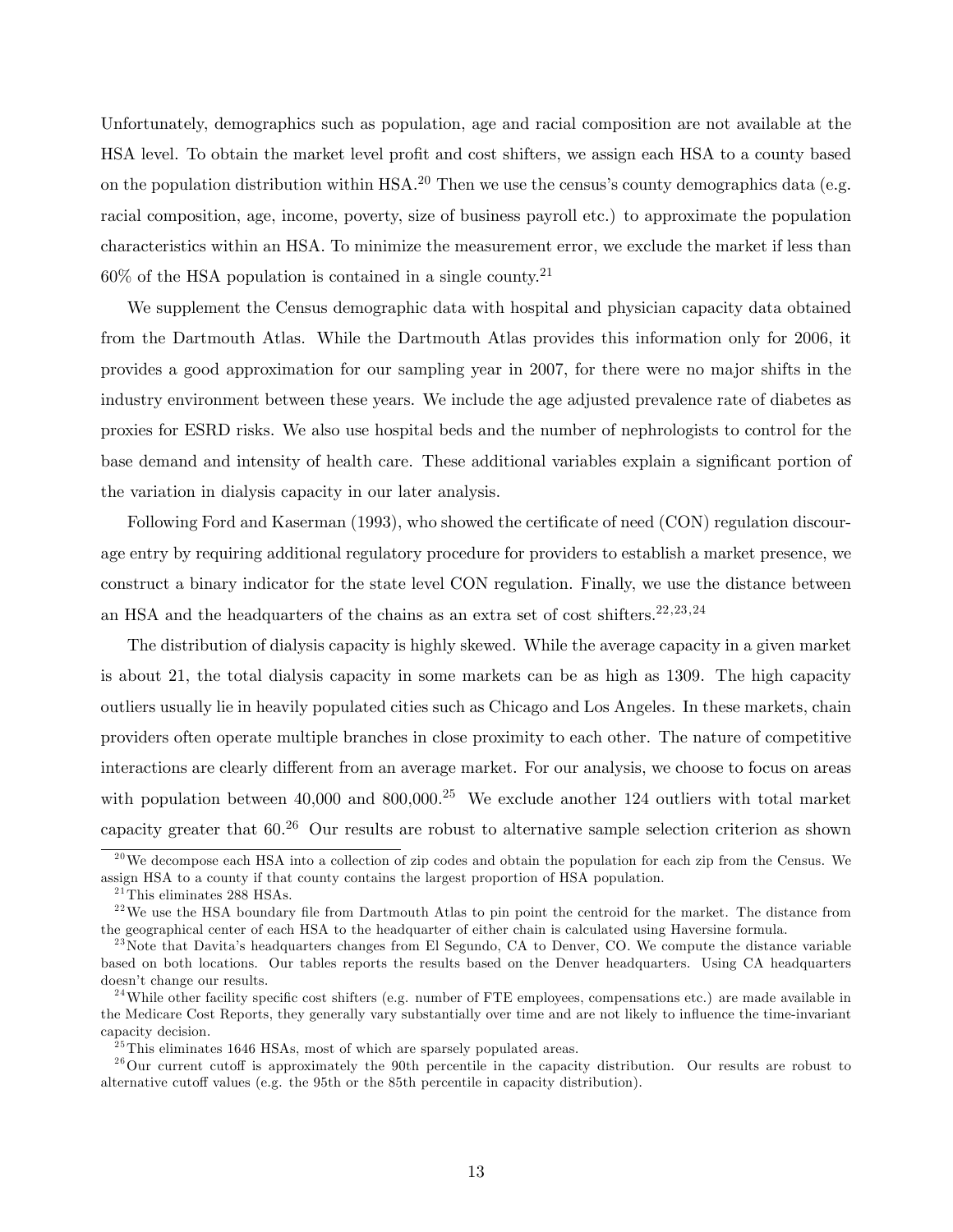in Appendix A.<sup>27</sup>

Our final sample contains 1320 HSA and 1287 facilities in the 48 contiguous states in 2007. In these markets, chain dialysis providers usually open a single branch if entry occurs. One potential concern is that capacity decisions of chain providers are correlated across markets. However, such concern should be minimal for our analysis since our sample selection criterion ensures a set of relatively isolated markets. A back of the envelope spatial analysis shows that the average distance from an in sample FMC facility to its closest FMC neighbor is 12.5 miles while that of DaVita is 12.3 miles.<sup>28</sup> Most of the facilities (287 out of 353 for DaVita and 242 out of 490 for FMC) are not within 10 miles radius of another facility of the same chain. Overall, we don't believe correlated capacity decision to be a significant concern for our analysis.

#### 5.2 Descriptive Statistics

Table 1 summarizes the capacity choices of FMC, DaVita and non-Chain providers. Two significant empirical regularities motivate our model. First, dialysis capacities vary substantially over a wide support. For example, the average capacity of FMC is 6.4 followed by non-Chain and DaVita with the standard deviation ranging between 9.22 and 11.4. While one may still apply a multinomial choice model with fewer choices by arbitrarily grouping capacity levels into relabeled categories (e.g. a multinomial choice model with three alternatives being low, medium and high capacities), this overlooks the information contained in the rich variation of capacities. We believe the continuous choice model better characterizes dialysis providersícapacity decisions.

Second, there is a substantial number of markets in which some providers choose not to enter. FMC, the largest provider, has a presence in about 31% of the markets (followed by non-chain 25% and DaVita 23%). This pattern makes the overall unconditional expectation of capacities much smaller than the mean capacity *conditional on entry*. Nevertheless, the standard deviation of capacity choice is similar to that conditional on entry. This suggests that the variation in capacity choices is mostly driven by the specific choices of capacities upon entry.

The correlation between entry and capacity decisions in Table 2 presents descriptive evidence for strategic interactions. Both market presence and dialysis capacities are negatively correlated with that of the rival's. For example, the correlation between FMC and DaVita's entry decisions is  $-0.12$ , while the correlation between FMC's capacity and DaVita's entry decision is  $-0.14$ . This suggests

<sup>&</sup>lt;sup>27</sup>As a robustness check, we perform the analysis in larger samples that include almost all HSAs using the two-stage estimator. We obtain results very similar to what we report in the paper. However, it is very computationally costly to apply ML and GMM estimators on larger samples. These results are reported in Table A1 in the appendix.

 $^{28}$ The distances calculation is based on both in sample and out of sample facilities.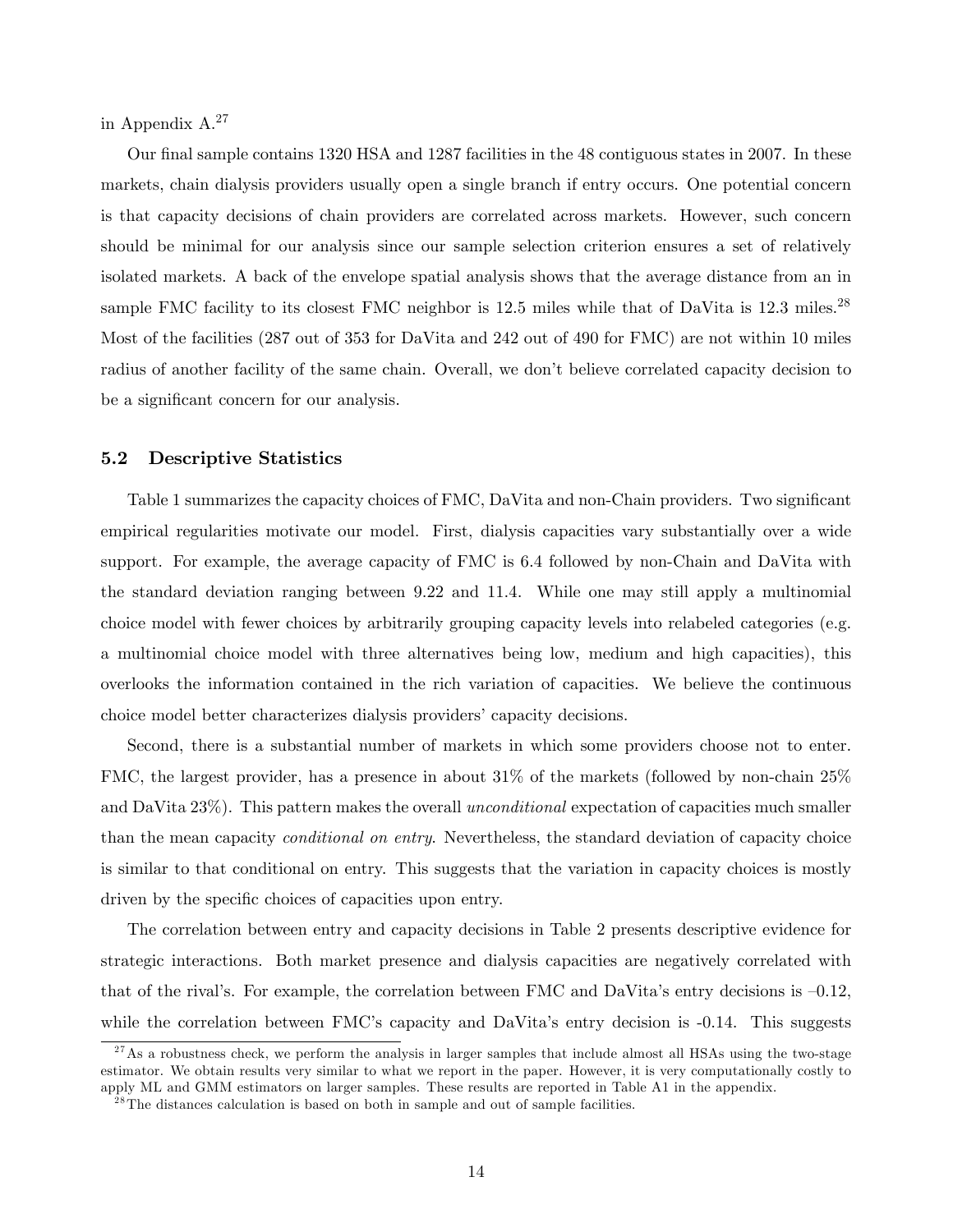DaVita and FMC generally enter different markets, and DaVita is even less likely to enter when FMC chooses a larger capacity. However, we cannot infer from these aggregate correlation patterns alone that all providers' response curves to competitors' capacities are downward sloping, for this would risk overlooking the heterogeneity in providers' profit and cost structures. The observed aggregate correlation pattern in Table 2 could be driven by a subset of providers and thus not be representative of the other providers. Indeed, a key motivation for our structural analyses in Section 4 is the need to account for such heterogeneity in the reaction curve across providers.

Table 3 presents summary statistics of the market demographics. An average market in our sample is populated by 75,531 residents, 1030 miles away from FMC's headquarter and 1100 miles away from Davitaís headquarter. About 23 percent of the markets are located in the northeast region, 24 percent in the mid-west, 17 percent in the west and the remaining 31 percent in the south. The CON regulation is effective in 21 percent of the markets. We employ a parsimonious set of profit and cost shifters including percent of population over 65, racial composition etc. In alternative specifications, we experiment with a larger sets of variables such as poverty rate, income, population density, size of business payroll, number of uninsured, the number of hospital registered nurses, the size and racial mixes of Medicare enrollees etc. These variables do little to explain the variation in dialysis capacity and therefore we did not include them in our main specification.

### 6 Results

#### 6.1 Details in implementing the estimators

We estimate the model using the estimators described in Section 4. Table 4 presents the results. Panel A, B and C present the results from the two-step estimator  $\hat{\theta}^{TS}$ , the maximum likelihood (nested fixed point) estimator  $\hat{\theta}^{FL}$ , and the GMM estimator  $\hat{\theta}^{GM}$  respectively. We now provide some further details in the implementation / calculation of these estimators.

In the first step of the two-step estimation, we adopt the Poisson regression approach to estimate the expected capacities in equilibrium. That is, we fit the observed capacity choices to a Poisson distribution, and use it to estimate providers' expected capacities. A Poisson regression is advantageous because the observed capacity choice is non-negative with many observations censored at zero. In a finite sample with moderate size such as ours, a Poisson yields a better fit to the data than the nonparametric alternative of polynomial approximation.<sup>29</sup> In the second step, we use a tobit model

<sup>&</sup>lt;sup>29</sup>The R<sup>2</sup> in Poisson regression are 31%, 30% and 23% for FMC, DaVita and non-Chain while they are 22%, 22% and 18% in polynomial approximation.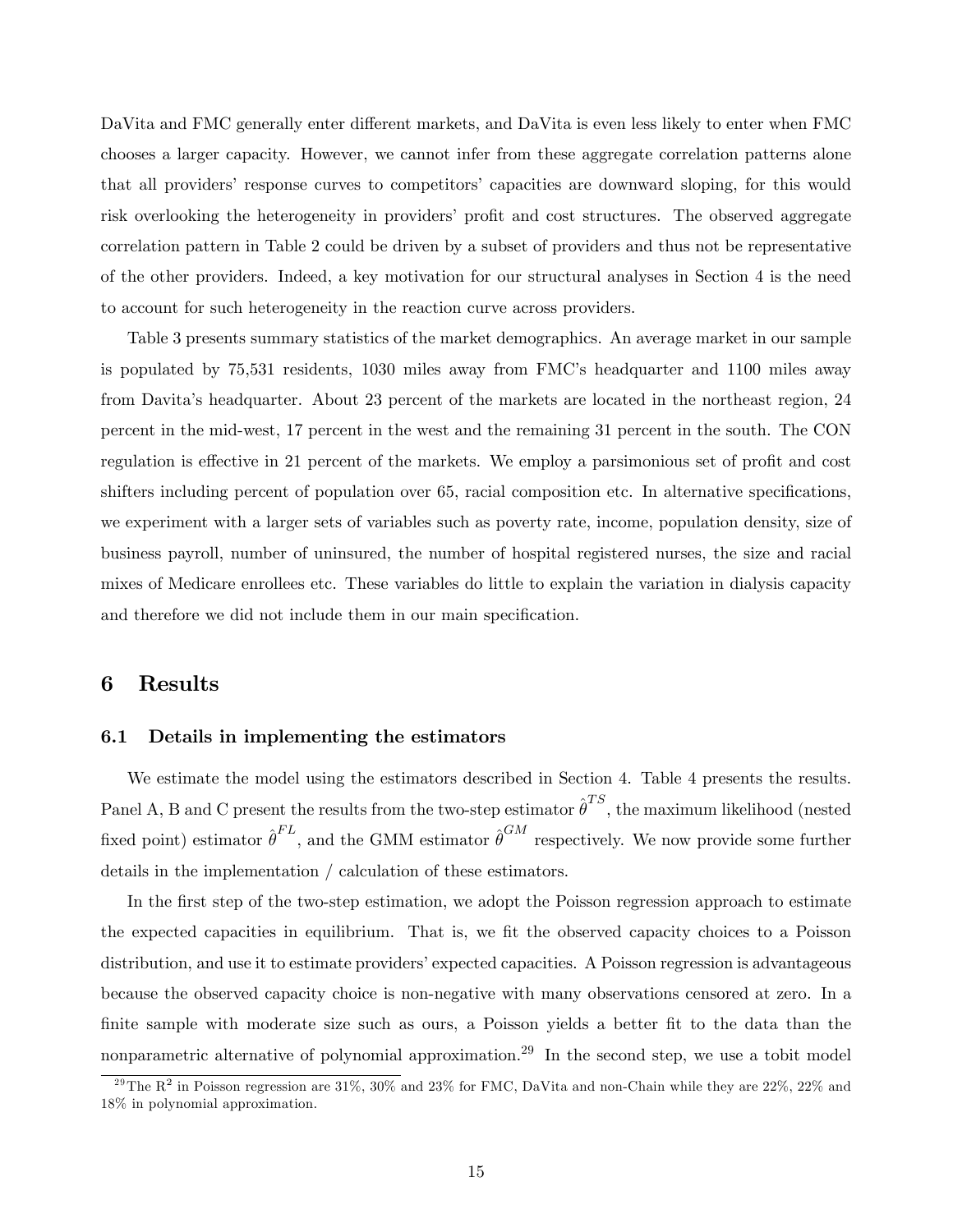to estimate the effect of  $\mathbb{E}(K_{-i}^*|X)$  and X on  $K_i$ , where  $\mathbb{E}(K_{-i}^*|X)$  is the predicted capacity obtained from the first step. We follow a standard bootstrap procedure to calculate standard errors of the estimates, based on 300 bootstrap samples of size  $G$ .

We estimate the nested fixed-point MLE using an optimization strategy called Mathematical Program with Equilibrium Constrain (MPEC), which was introduced by Judd and Su (2011). The standard maximization routines for calculating the nested fixed-point MLE is computationally demanding as it requires solving for equilibrium outcomes defined by the fixed-point mapping  $(6)$  in every market for every iteration of parameter values throughout the maximization routine. Besides, the issue of multiplicity arises in such routines, for a given parameter may well admit more than one Bayesian Nash equilibria in general.

In comparison, the MPEC algorithm maximizes the likelihood with respect to both model parameters and providers' strategies (as characterized by expected capacities) in each market subject to the constraints that the expected capacity choices constitute equilibrium defined by our model. As shown by Judd and Su (2011), the solution to the constrained maximum likelihood is equivalent to the solution of the nested fixed point. Thus MPEC is computationally more feasible than nested fixed-point MLE, since the constrained maximization in MPEC doesn't require solving for the non-linear fixed point mapping in every market. For our application, there are 1320 markets with three choice variables in each market. The likelihood is maximized with respect to 3960 more parameters (in addition to the covariates of our empirical specification) subject to 3960 constraints defined by (6). Besides, MPEC is also known to have dealt with the issue of multiple equilibria implicitly: That is, evaluating the likelihood at an MPEC solution is equivalent to evaluating the likelihood at a nested fixed-point MLE solution when the equilibrium selection mechanism is degenerate at the one that yields the highest likelihood. (For more details, see Proposition 1 in Judd and Su (2011) and the subsequent discussions.) The standard errors are obtained through the Hessian of the likelihood function evaluated at our estimates.

To implement our GMM estimator, we use two sets of moment conditions as defined in  $(7)$  in Section 4. The first set consists of the first-order condition of the likelihood as defined by  $(5)$ . The second set of moments matches the model predicted capacity to the ones identified from the data. To reduce computational costs, we use fitted values from a Poisson regression as the first-step estimates  $\hat{\varphi}_i$  and use the MPEC algorithm to find the maximizer of our GMM objective function. We then follow a standard two-step approach to estimate GMM: That is, first obtain an initial GMM estimate by setting the weight matrix to be the identity matrix and then use it to compute the optimal weight matrix. We then re-estimate the model by substituting the optimal weight matrix into the GMM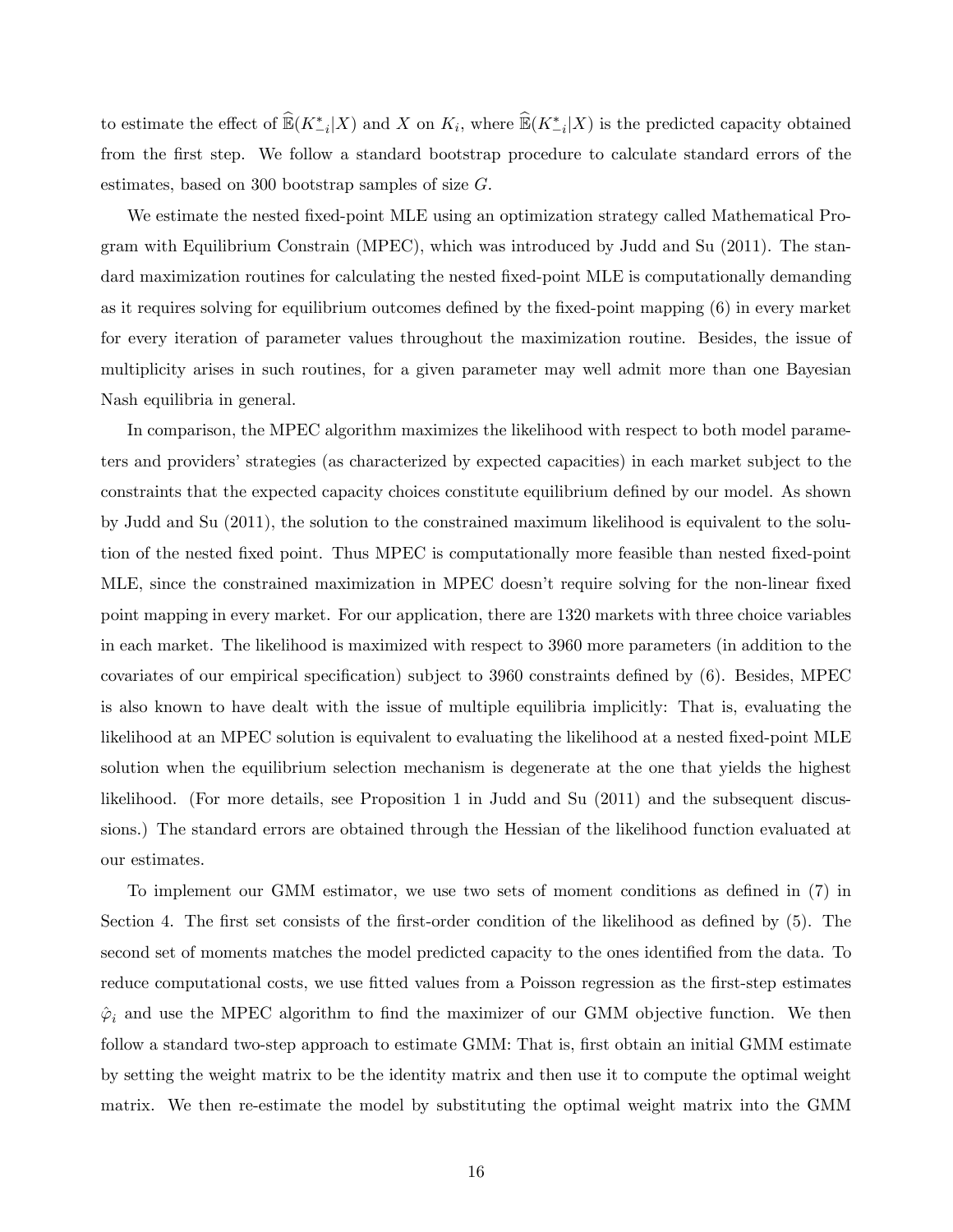objective function. The standard errors for the two-step GMM estimator  $\hat{\boldsymbol{\theta}}^{GM}$ are then calculated using the classical approach as in Section 6 of Newey and McFadden  $(1994)$ <sup>30</sup>

#### 6.2 Estimates

The estimates from each panel of Table 4 are close in magnitude. The standard errors on many of the GMM estimates are significantly smaller than those on the two-step estimates (e.g. population, nephrologist, diabetes rate, register nurse, CON regulation etc.), especially the standard errors on coefficients of strategic variables. This seems to point to some gains in estimation efficiency from exploiting the equilibrium structure of our model. Since GMM is advantageous over two-stage and fixed point maximum likelihood, we will focus our discussion based on GMM estimates (unless otherwise indicated).

The strategic effect of rival's capacity is strongly significant with a negative sign. This is very robust across different econometric models. The magnitudes of the strategic coefficients suggest that FMC competes aggressively with all other providers. For example, according to the GMM estimates, the effect of FMC on DaVita is about  $50\%$  larger than the effect of non-Chain (-2.17 vs. -1.45) while it is  $30\%$  larger than the effect DaVita on non-Chain (-0.82 vs. -0.61). Nevertheless, there is no significant evidence that competition is more intense between chain providers.

The strategic effects are quite large. A quick calculation of the marginal effects (similar to those in a Tobit model) suggests that holding other factors at their mean, a one unit increase in DaVitaís capacity decreases FMC's capacity by 0.24 units and a one unit increase in non-Chain's capacity decreases FMC's capacity by 0.27 unit. For both DaVita and non-Chain, FMC poses a stronger competitive pressure. A one unit increase in FMC's capacity reduces DaVita's capacity by  $0.37$  units while it reduces non-Chain's capacity by 0.21 units.

The strategic interactions between dialysis providers also imply a strong effect of capacity choices on rival's entry probability. The marginal effect on the entry probability (i.e. the probability of being uncensored) can be calculated as:

$$
\frac{\partial \Pr(K^* > 0|x)}{\partial x} = \frac{\beta}{\sigma} \phi \left( \frac{x\beta + \gamma E(K^*|x)}{\sigma} \right)
$$

Our estimate implies that FMC poses the strongest competition to both DaVita and non-Chain. A one unit increase in FMCís capacity decreases the entry probability of DaVita and non-Chain by

 $30$ This classical approach essentially amounts to stacking all moments used for estimation together (i.e. including those used for estimating the linear coefficients in the Poisson regressions in the first step), and then estimating the covariance matrix based on such an augmented set of moments.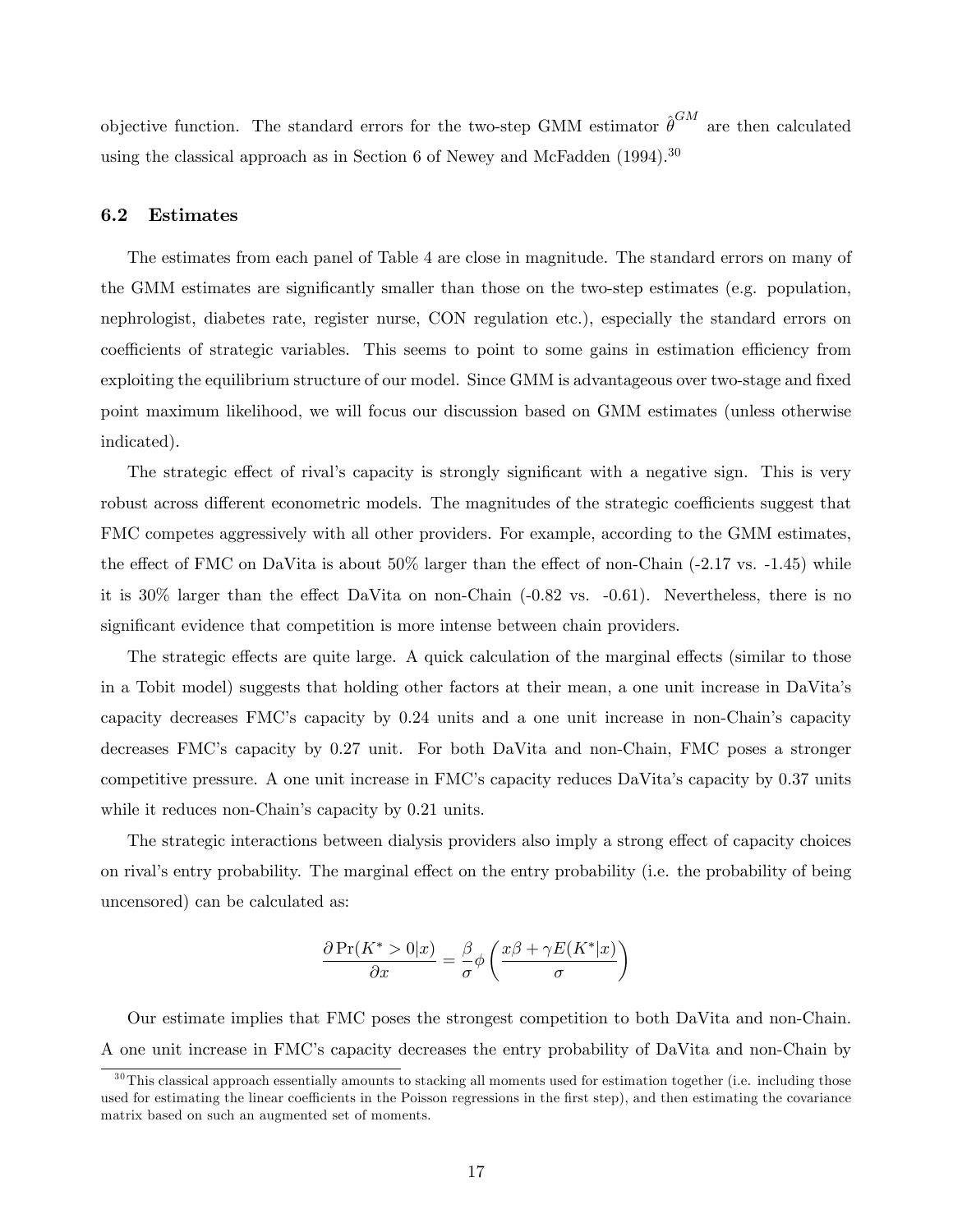0.03 and 0.01 in an average market, which translates into 12.5 and 3.3 percentage point decreases.<sup>31</sup> Since each provider generally chooses different levels of capacity, a rival's presence should have a nonuniform effect across markets and the competition should be more intense when the rival chooses a higher capacity level. A model that focuses on discrete market entry decisions would have overlooked these heterogeneous competitive interactions.

Most of the coefficients are significant with expected signs. The market size, the extent of diabetic population, the supply of local nephrologists and registered nurses are positively associated with the capacity of all providers while entry barriers such as CON regulation is negatively associated with capacity choice. Some market conditions may be important for one firm but not for others. This implies that dialysis firms target different demographics and it is important to account for firm heterogeneity. Distance to headquarters doesn't seem to be very important to the capacity choice of the chains.<sup>32</sup> But non-chain providers are more likely to offer positive capacity when the market is further away from either chain's headquarters.

To better understand the magnitude of these estimates, Table 5 reports the change in equilibrium capacity and the number of markets with high entry probabilities (i.e. greater than 50%) when some market level variables change. To derive the effect on capacity, we resolve the equilibrium based on equation (6) after adjusting the market level variables upward by 10%. The entry probability of a provider on a market characterized by  $x$  is computed as

$$
\Pr(K_i^* > 0|x) = \Phi[(x\beta_i + \gamma_i \mathbb{E}[K_{-i}^*|x] - b_i)/\sigma_i] \tag{8}
$$

and  $E(K^*|X)$  is the new equilibrium capacity after the adjustment of market variables. We also calculate a measure of provider-specific "market penetration" under these hypothetical adjustments. Such a measure is defined as the proportion of markets in the sample where a provider would enter with probability greater than 50% under the adjustment considered.

The effect of market size is quite substantial. When population increases by  $10\%$ , the total capacity unambiguously increases by 7%, 9% and 8% for FMC, DaVita and non-Chain while the market penetration measure increases by 12%, 19% and 15%. There are mild increases in capacity and market penetration measures when nephrologists increase by  $10\%$ . The effect on non-Chain provider is the smallest. This is probably not too surprising since many non-chain dialysis facilities are owned and operated by the local nephrologist group. By contrast, chain facilities benefit more from a larger

 $31$ The percentage points are computed based on the mean entry probability of 0.24 and 0.30 for DaVita and non-Chain. The 0.03 points decrease in probability is equivalent to  $0.03/0.24=12.5\%$  in percentage points.

 $32$ Distance to FMC's headquarter is marginally significant for DaVita. All other distance variables are insignificant for chains.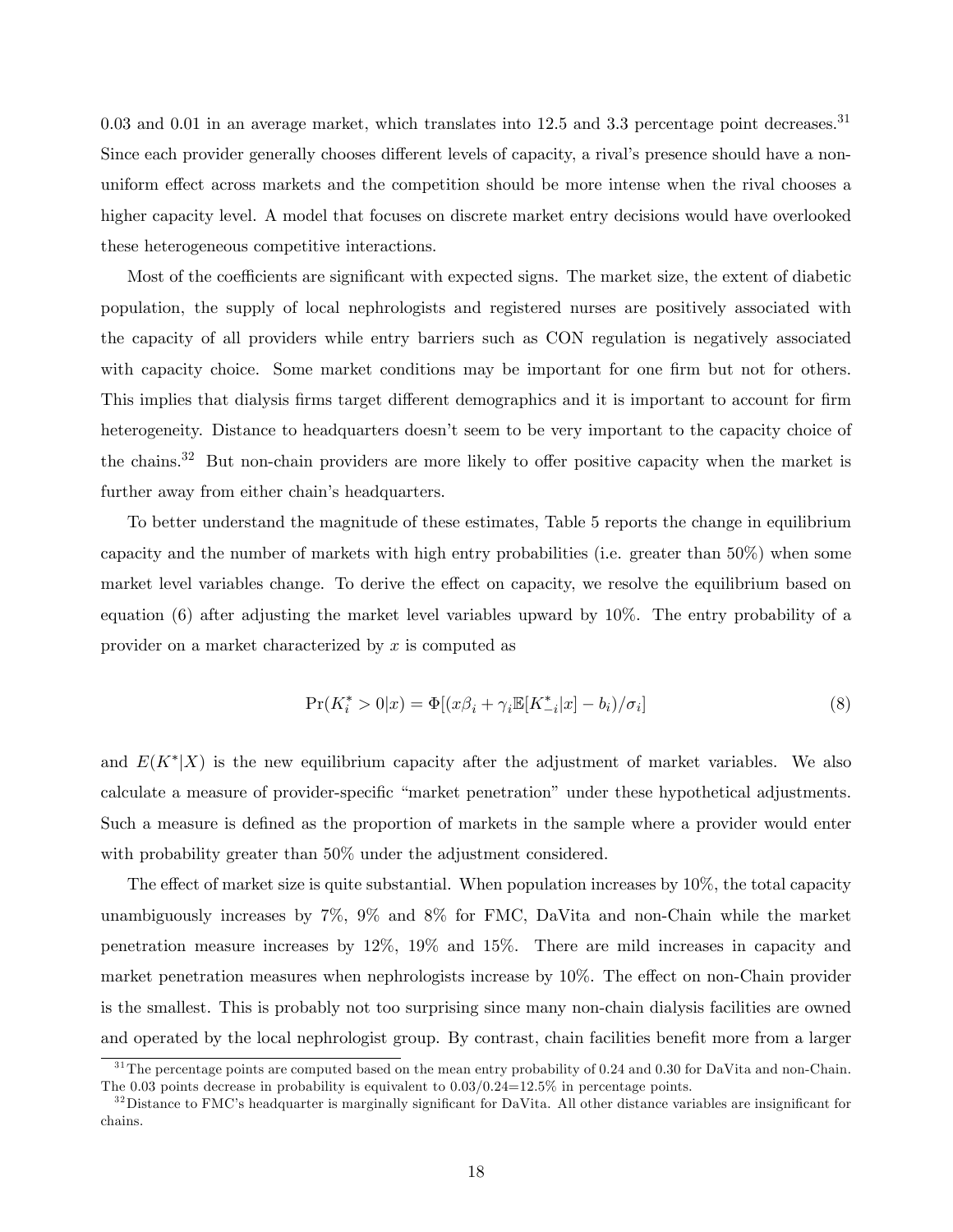nephrologist stock since such stocks make it easier to locate medical directors with an established referral base. The increase in the prevalence rate of diabetes has heterogeneous effects on different providers. While FMC increases the capacity substantially, non-chain providers reduce the capacity while the capacity of DaVita remains almost constant. This is driven by the intense competitive pressure that FMC exerts on the rivals. Besides, for each additional unit increases in FMCís capacity resulting from the larger diabetic patient base, the competition felt by non-chain providers is strong enough to warrant the capacity reduction through the downward sloping reaction curve. A similar intuition explains that both DaVita and non-Chain respond mildly to the repeal of CON regulation by increasing capacity while FMC increases capacity substantially.

As robustness checks, we perform our analysis on a larger sample with 3129 HSA markets by applying our two-stage estimator and report the results in Panel A of Appendix Table A1. This includes  $92\%$  of all HSA in the contiguous US.<sup>33</sup> In addition, we experimented with alternative sample selection criterion by focusing on markets with total capacity less than 80 and 40. The results in Panel B and Panel C of Table A1 remain qualitatively similar to those of Table 4.<sup>34</sup>

#### 6.3 Model Fit

We compute several predictions from our model and compare them to the observed outcomes in the data. Overall, these predictions suggest that our model fits the data quite well.

First, we evaluate the model predicted entry probabilities for each provider and compare them to the observed entry rate. The predicted entry probability is calculated using (8) where  $\mathbb{E}[K_i^*|x]$  solves the fixed point mapping defined by  $(6)$  evaluated with our estimates in Panel C of Table 4.

Panel A of Table 5 reports the mean and standard deviation of these probabilities. The predicted entry probabilities are very close to the observed entry rates. For example, the entry rate of DaVita is 0.23 while our model predicts an average entry probability of 0.24. We also impute binary entry decision using  $I\{Pr(K_i^*|x) > 0) \ge 0.5\}$ . Based on such imputations, we find our model correctly predicts the entry decisions in 70%, 78% and 73% of the markets for FMC, DaVita and non-Chain. Overall, our model did well in capturing the censored capacity choice.

Second, we compute the model implied expected capacity choice  $\mathbb{E}(K^*|X)$ . These expectations are the solution to the fixed mapping evaluated at the estimated parameters. We find the predicted expected capacities are close to the data average. The average observed capacities are 6.4, 4.4 and

<sup>&</sup>lt;sup>33</sup> We drop the markets where the physician, hospital capacity or demographical information is missing. We also drop about 200 large markets where the total market capacity is greater than 60.

 $34$  As explained previously, directly estimating with GMM or ML using these (larger) samples exceeds our computational capability.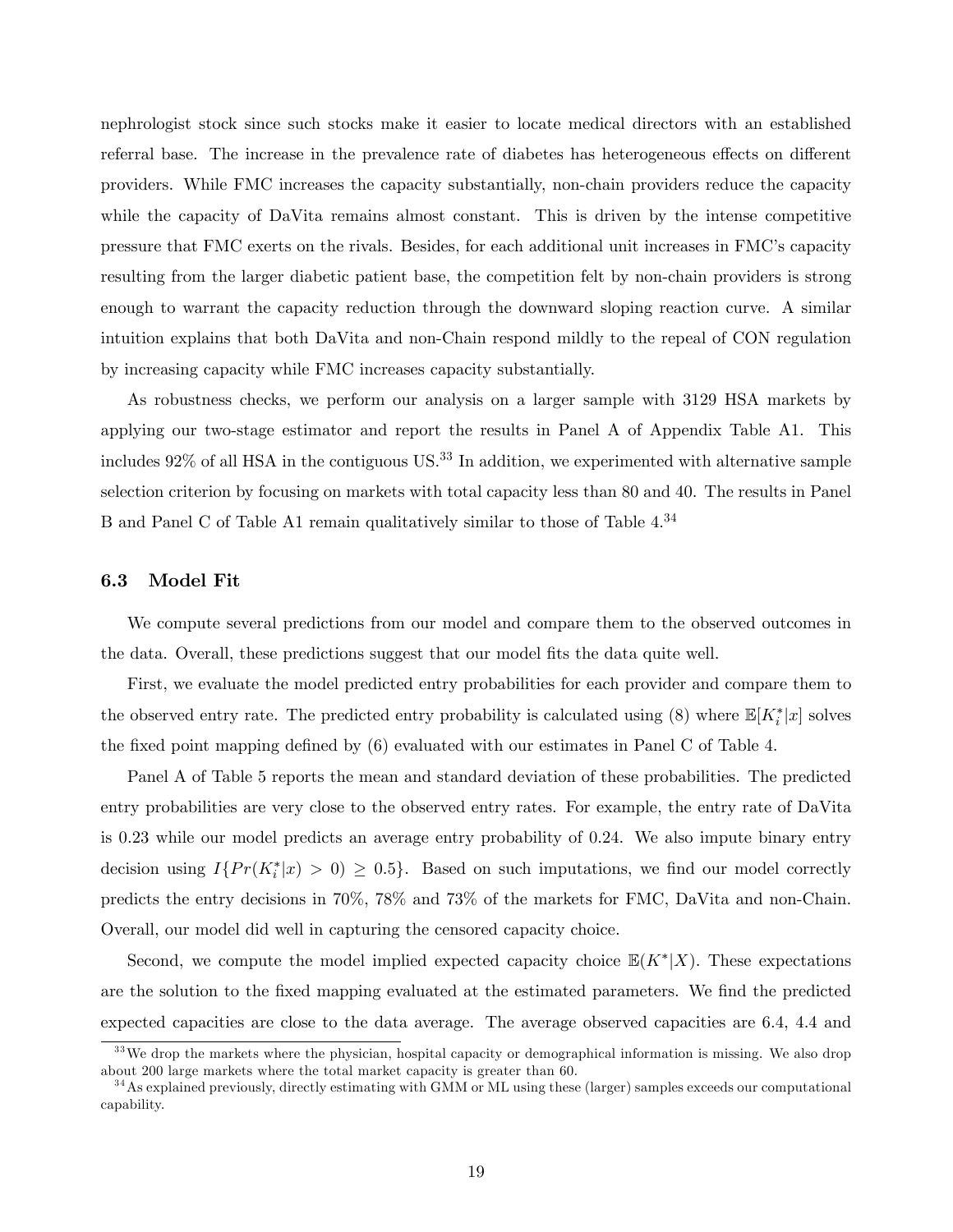5.32 for each provider while our model predicts 6.06, 4.23 and 5.08 respectively. This suggests that our model did well in explaining the average capacity choices.

Finally, we extrapolate from our sample and use our estimates to predict the capacity choice in 1809 medium to small HSAs that are not currently included in our sample.<sup>35</sup> It turns out that our model did a good job in the out of sample prediction as well. Appendix Table A2 presents the comparison between predicted and the observed outcomes in the out of our sample markets.

#### 6.4 Counterfactual

Our counterfactual experiment is motivated by the policy debate on the rapid growth of dialysis expenditure. As a result, Medicare started to implement a new bundled dialysis payment system in 2011. The new system incorporates the formerly separate billable items into a new bundled flat rate.<sup>36</sup> This effectively lowers the dialysis provider's per-treatment margin. To capture this policy effect, let  $\lambda$  be a factor of profit and  $\Delta$  be a factor of cost, the counterfactual payoff under the alternative profit and cost factor is:

$$
\Pi_i = \lambda K_i (x\beta_i + \sum_j \gamma_{ij} K_j^* - \varepsilon_i) - \Delta(a_i K_i^2 + b_i K_i)
$$

under the similar conditions derived in Section 3, this give rise to a counterfactual capacity choice of:

$$
K_i^*(x, \varepsilon_i, \lambda, \Delta) = \max \left\{ 0, \frac{\lambda}{\Delta} \left( x\beta_i + \sum_j \gamma_{ij} K_j^*(x, \varepsilon_j, \lambda, \Delta) - \varepsilon_i \right) - b_i \right\}
$$
(9)

Let  $\varphi_i = \mathbb{E}(K_i^* | x, \varepsilon_i, \lambda, \Delta)$  be the counterfactual capacity choice defined by the following equilibrium condition for each provider i:

$$
\varphi_i = \Phi\left(\frac{x\beta_i + \gamma_i\varphi_{-i} - b_i\frac{\Delta}{\lambda}}{\sigma_i}\right) * \frac{\lambda}{\Delta} * \left\{x\beta_i + \gamma_i\varphi_{-i} - \frac{\Delta}{\lambda}b_i + \sigma_i\frac{\phi\left(\frac{x\beta_i + \gamma_i\varphi_{-i} - b_i\frac{\Delta}{\lambda}}{\sigma_i}\right)}{\Phi\left(\frac{x\beta_i + \gamma_i\varphi_{-i} - b_i\frac{\Delta}{\lambda}}{\sigma_i}\right)}\right\}
$$
(10)

Under the status quo when  $\lambda = 1, \Delta = 1$ , (10) gives the same prediction as Table 6. If the percapacity cost increases by 20% and per-capacity revenue decreases by 10%, the counterfactual capacity distribution can be obtained by adjusting  $\frac{\lambda}{\Delta} = \frac{0.9}{1.2} = 0.75$  in (10). A similar counterfactual has been

<sup>&</sup>lt;sup>35</sup>These markets are used to perform robustness analysis in Panel A of Appendix A1. There are 3129-1320=1809 markets where 1320 is the number of markets included in our final sample.

<sup>&</sup>lt;sup>36</sup>The new system also incorporates some pay-for-performance incentives. Penalties will be imposed on providers whose dialysis quality measures (namely, patient's hemoglobin and urea levels) did not meet standards. The maximum payment reduction is up to 2 percent. We didn't explicitly investigate the pay-for-performance incentive in our analysis for two reasons. First, the incentive is relatively small. Second, several existing papers (Grieco and McDevitt 2012, Cutler, Dafny and Ody 2013) find that dialysis quality is not sensitive to competition.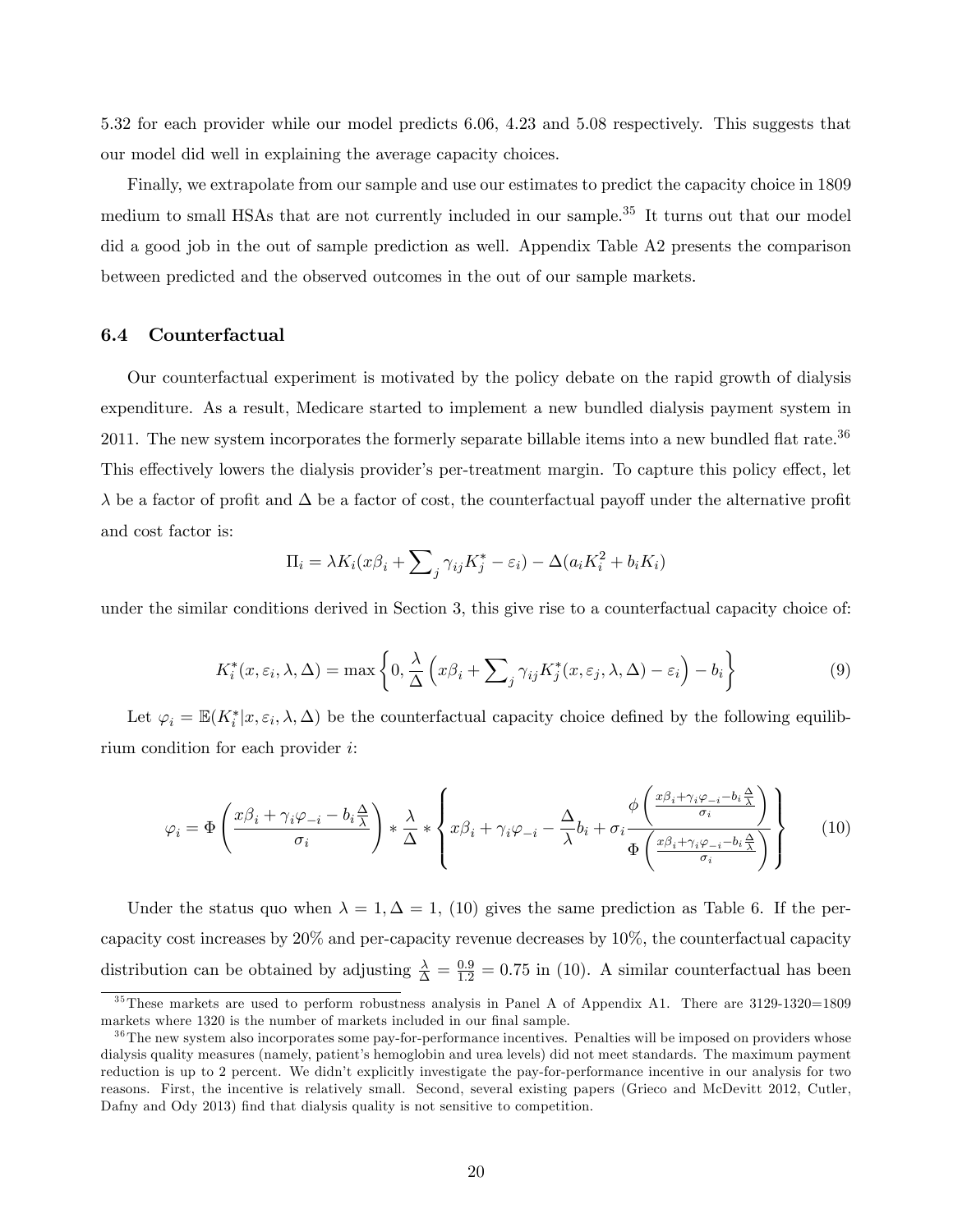applied by Schaumans and Verboven (2011) to investigate the market for healthcare professionals. According to MedPAC, the base composite rate under the old system is about \$142 per patient in 2012 (after excluding the \$20 drug add-on payment). Since the separate billable drugs account for approximately 40% of total Medicare payment for dialysis, this leads to an estimated average of \$257 per treatment payment.<sup>37</sup> Given the new composite payment base rate of \$235 in the same year, there is approximately a 5% reduction in the per-patient payment. Due to the lack of the detailed patient level payment and cost data, we cannot precisely measure the reduction on the per-patient margin as a result of reduction in the payment rate. Instead, we qualitatively investigate the new policy by lowering  $\frac{\lambda}{\Delta}$  to different levels. In Table 6, we report the new equilibrium outcome when  $\frac{\lambda}{\Delta}$  is reduced by 2%, 5% and 8%. Possibilities also remain that the margin goes up for facilities who donít rely too much on the separate billable drugs. We also simulate the outcome when  $\frac{\lambda}{\Delta}$  increases by 2%. Finally, we simulate the heterogeneous response to the policy by adjusting  $\frac{\lambda}{\Delta} = 0.98$  for DaVita while holding the profit to cost ratio constant for other providers. This is motivated by the well-known fact that DaVita relies heavily on drug revenue.

Table 6 presents the results for different counterfactual scenarios. The "capacity" column presents the mean capacity choice and aggregated expected capacity across all markets observed in data. The "entry" column presents the provider-specific mean entry probabilities and the number of markets where a provider would enter with probability greater than  $50\%$  in the counterfactual environment.

All providers reduces their capacity choice in response to the reduction in margin. However, the magnitudes of the responses are quite different across providers. The magnitude of capacity withdraw from DaVita is the smallest, followed by FMC and non-Chain. Thus the local independent providers were affected most by the reform assuming that it reduces the margin for all providers by the same proportion. On the other hand, one striking Önding is that the capacity adjustment of DaVita is negatively correlated with that of FMC. In fact, DaVita increases its capacity stock in 108 markets when  $\frac{\lambda}{\Delta} = 95\%$ . The downward sloping reaction curve, arising from the strategic interactions in capacity choices, could be the key reason. When a rival reduces its capacity, the downward sloping reaction curve would incentivize a provider to increase its capacity. It also helps to preserve the margin for providers in the face of any negative profit shocks.

The entry probabilities respond in a similar manner when the margin for all providers decreases by the same proportion. Non-Chain providers respond most strongly followed by FMC and then DaVita. Though the average entry probability for DaVita decreases unambiguously with lower and lower profit to cost ratio, the number of market with high entry probability increases substantially for DaVita

 $37$  It is computed as  $20+142/0.6$ .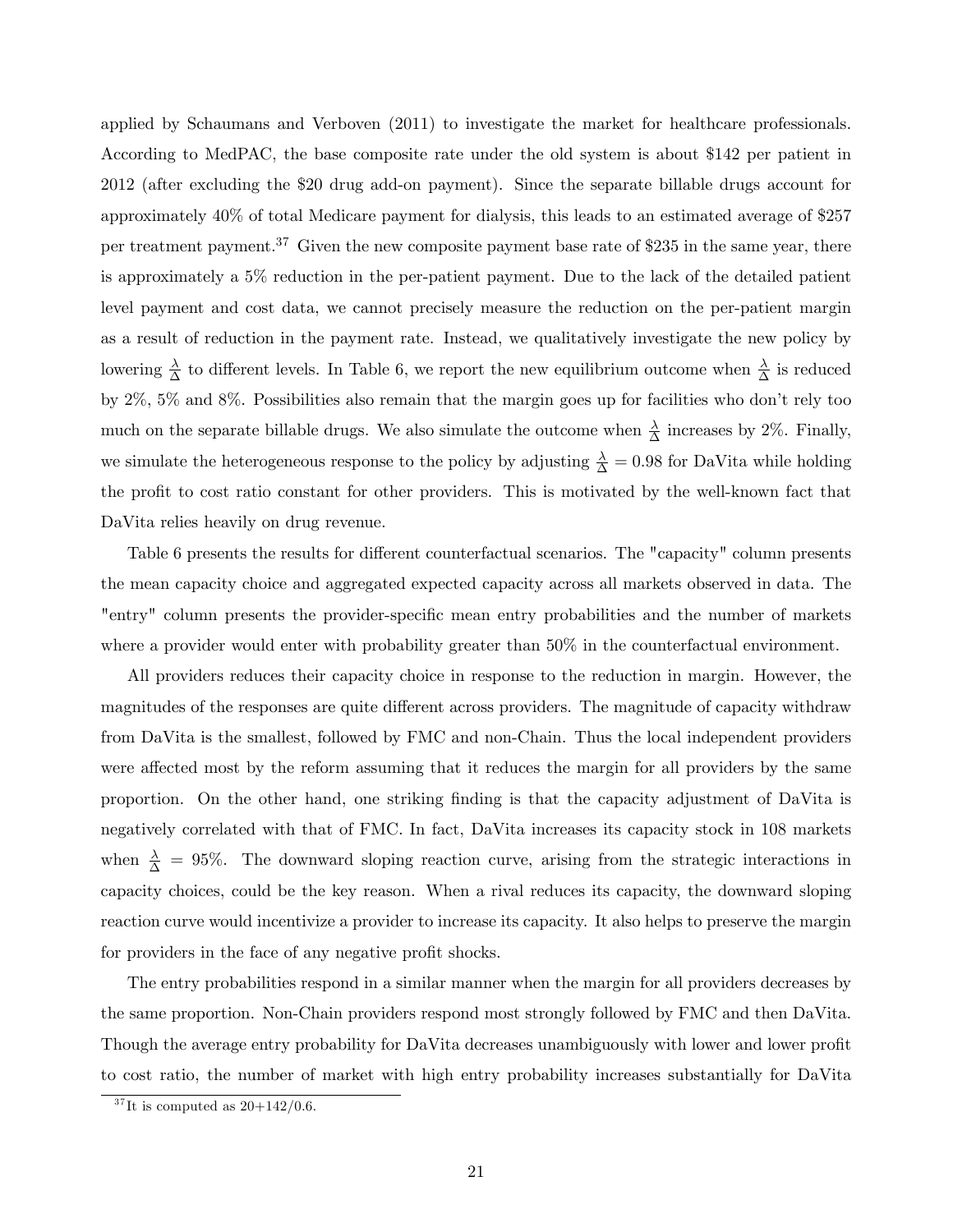when  $\frac{\lambda}{\Delta} = 98\%$  and remain the same same as that under the status quo when  $\frac{\lambda}{\Delta} = 95\%$ .

Since the policy reform can imply a positive profit shock for providers who are less reliant on drug revenues, we also investigate the outcome when  $\frac{\lambda}{\Delta} = 102\%$  for all providers. The results closely mirror those from a profit ratio reduction. FMC responds most aggressively by increasing its capacity stock. While non-Chain also increases the capacity, DaVita slightly cuts back its capacity stock due to the expansion of both rivals and the downward sloping reaction curve. Overall, when the providers face the same profit shock (that is, the same percentage change in margin), DaVita is better at absorbing the negative profit shock and is less responsive to the positive profit shock. This may arise from the asymmetries in providers' profit and cost structures as well as the difference in their strategic responses to their rival's capacity choice.

Finally, we simulate the heterogeneous effect of the policy reform by assuming that it implies a negative profit shock for DaVita while having no effect on FMC and non-Chain providers. We set  $\frac{\lambda}{\Delta} = 0.95$  for DaVita and  $\frac{\lambda}{\Delta} = 1$  for FMC an non-Chain.<sup>38</sup> Our model implies that DaVita reduces the capacity stock substantially while both rivals slightly increase capacity. The negative profit shock for DaVita is magnified by the downward sloping reaction curve. When the margin decreases, a direct response for DaVitaís is to reduce capacity. This motivates both FMC and non-Chain to increase their capacity through the reaction curve, which in turn incentivizes DaVita to further reduce capacity. Overall, our model suggests that with the downward sloping reaction curve, even a seemingly small asymmetric profit shock could induce significant change in dialysis providers' capacity choice.

## 7 Conclusion

This article is motivated by two features of the U.S. dialysis market: Dialysis providers choose capacities and rarely change them after initial entry, and capacity choices vary substantially over a wide support. To capture these empirical regularities, we propose a new structural model of Bayesian games with continuous actions and use it to examine strategic capacity choices of U.S. dialysis providers. We estimate our model using a couple of estimators, one of which is a GMM estimator fully exploiting the structural relationship without assuming arbitrary equilibrium selection. Then we use the model to investigate counterfactual policy interventions that either increase or reduce per-capacity margin.

Our estimates suggest Cournot-like competition between providers with downward sloping reaction curves. Dialysis providersí capacities decrease with that of competitorsî. A unit increase in a

 $38$  As we explained previously, this is motivated by the observation that DaVita relies heavily on drug revenue. In 2007, New York Times reported that  $40\%$  of DaVita's revenue comes from dialysis related drugs. By constrast, 25% of FMC's revenue depends on drug.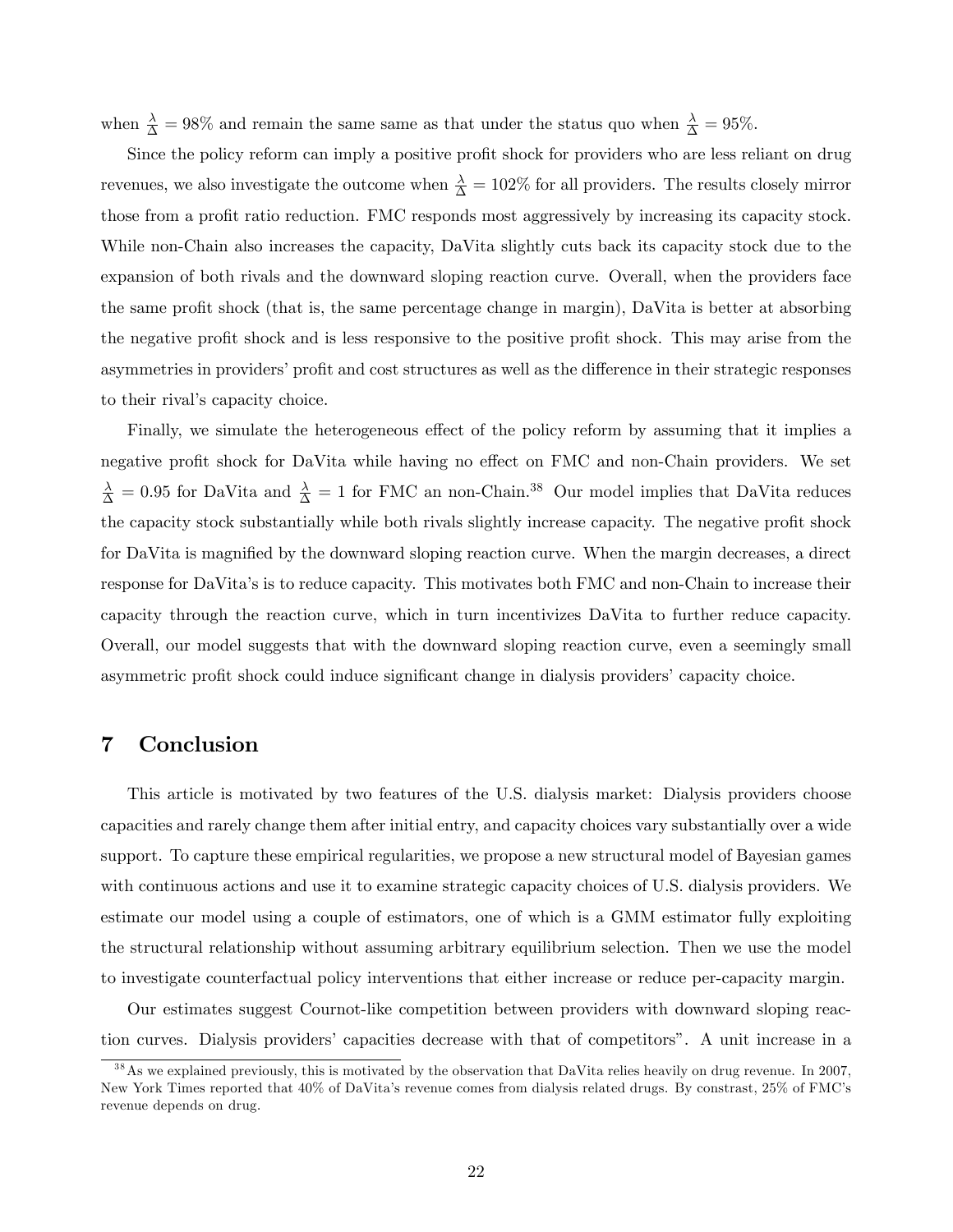competitor's capacity can reduce a provider's entry probability by 3-13%. This suggests that conventional models of the binary entry decisions would overlook the heterogeneity of strategic effects. Our econometric method is of interests in its own right and can be applied to a wider class of Bayesian games with continuous choices.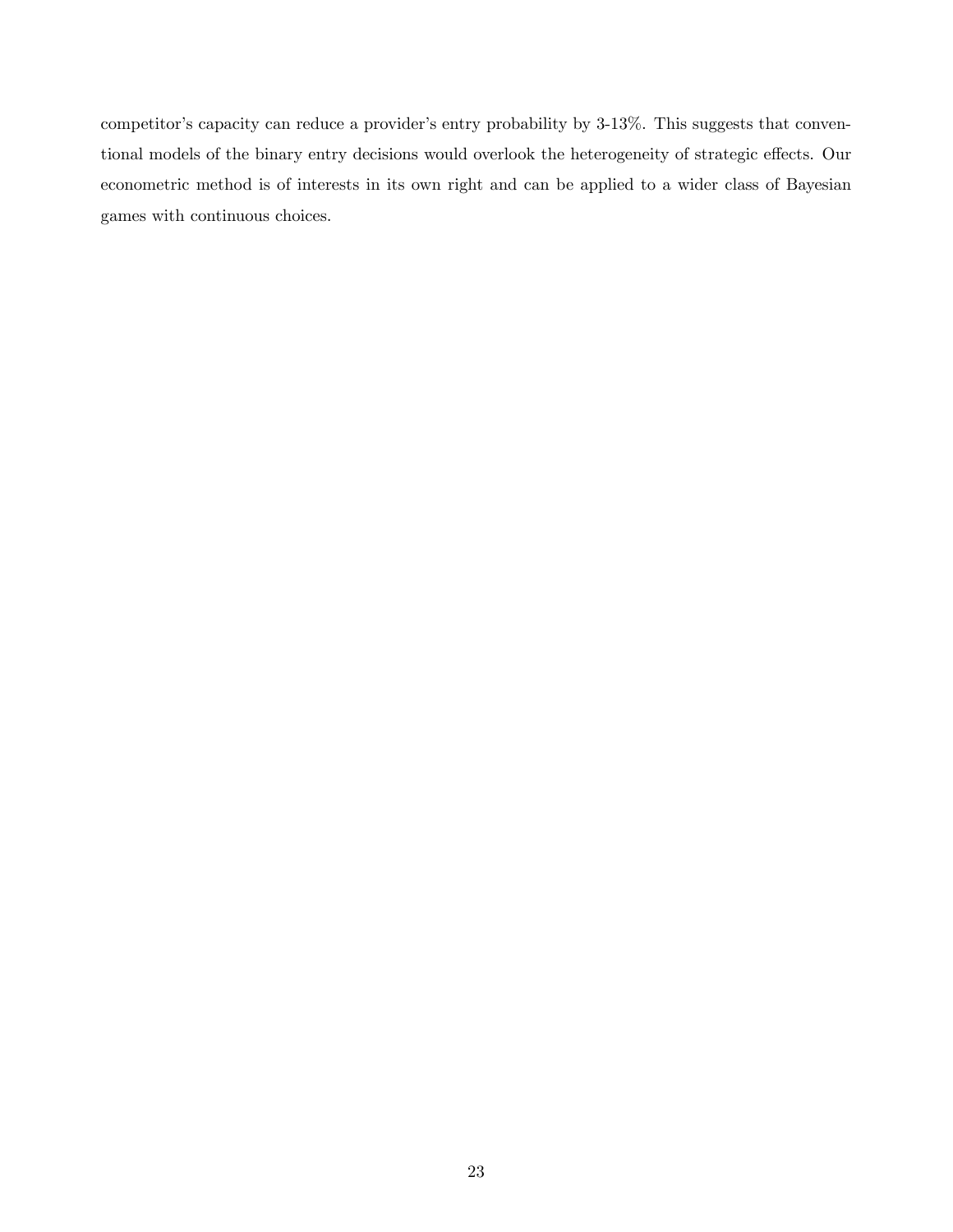| Variable                          | <b>Definition</b>                                  | Mean | Std. | min      | max |
|-----------------------------------|----------------------------------------------------|------|------|----------|-----|
| $K_{fmc}$                         | FMC's Capacity Decision                            | 6.40 | 11.4 | $\theta$ | 60  |
| $K_{dav}$                         | DaVita's Capacity Decision                         | 4.40 | 9.22 | $\theta$ | 54  |
| $K_{nonchain}$                    | Non-Chain's Capacity Decision                      | 5.32 | 10.0 | $\theta$ | 58  |
| $I_{frac}$                        | $I(K_{func} > 0)$                                  | 0.31 | 0.46 | $\theta$ |     |
| $I_{dav}$                         | $I(K_{dav} > 0)$                                   | 0.23 | 0.42 | $\theta$ |     |
| $I_{nonchain}$                    | $I(K_{nonchain} > 0)$                              | 0.28 | 0.45 | $\theta$ |     |
| $K_{func}$ $I_{func} = 1$         | FMC's Capacity Decision Conditional on Entry       | 20.4 | 11.2 | 2        | 60  |
| $K_{dav}$ $I_{dav} = 1$           | DaVita's Capacity Decision Conditional on Entry    | 19.3 | 9.24 |          | 54  |
| $K_{nonchain}$ $I_{nonchain} = 1$ | Non-Chain's Capacity Decision Conditional on Entry | 18.9 | 10.0 |          | 58  |

Table 1. Summary Statistics of Capacity Distribution

Note: obs=1320

Table 2. Capacity Correlations

|                | Correlation |                |         |         |         |                                                           |  |  |  |  |  |  |  |
|----------------|-------------|----------------|---------|---------|---------|-----------------------------------------------------------|--|--|--|--|--|--|--|
|                | $1_{frac}$  |                |         |         |         | $I_{dav}$ $I_{other}$ $K_{func}$ $K_{dav}$ $K_{nonchain}$ |  |  |  |  |  |  |  |
| $I_{fmc}$      |             |                |         |         |         |                                                           |  |  |  |  |  |  |  |
| $I_{dav}$      | $-0.12$     |                |         |         |         |                                                           |  |  |  |  |  |  |  |
| $I_{other}$    | $-0.13$     | $-0.07$        |         |         |         |                                                           |  |  |  |  |  |  |  |
| $K_{frac}$     | 0.83        | $-0.12$        | $-0.12$ |         |         |                                                           |  |  |  |  |  |  |  |
| $K_{dav}$      | $-0.14$     | 0.88           | $-0.04$ | $-0.13$ |         |                                                           |  |  |  |  |  |  |  |
| $K_{nonchain}$ |             | $-0.13 - 0.09$ | 0.85    | $-0.13$ | $-0.06$ |                                                           |  |  |  |  |  |  |  |

Note: obs=1320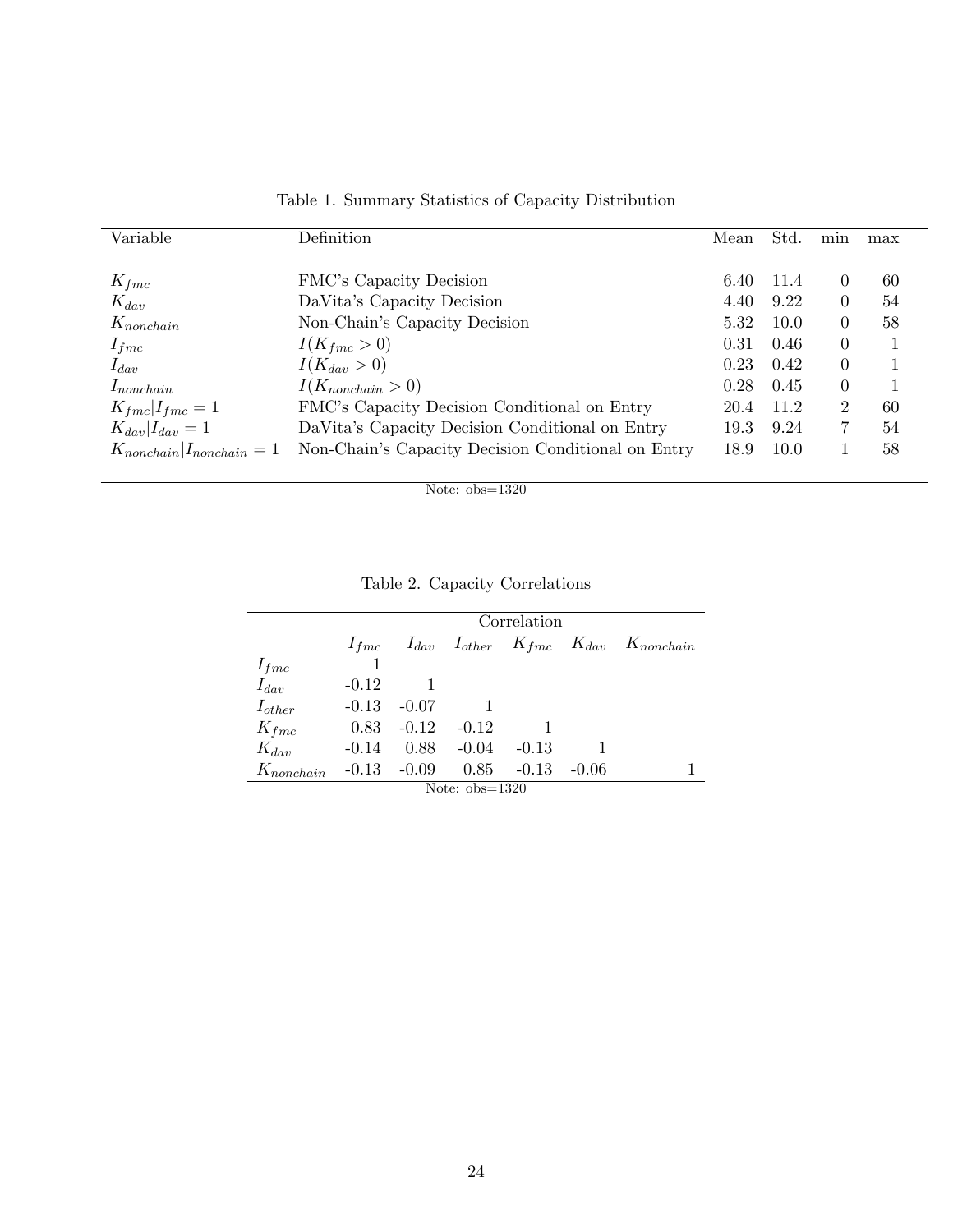| Variable      | Definition                                      | Mean      | Std Dev   |
|---------------|-------------------------------------------------|-----------|-----------|
| $pop^*$       | Total HSA pop from DA                           | 75,531.17 | 65,734.43 |
| black         | Percent black from Census                       | 0.07      | 0.09      |
| white         | Percent white from Census                       | 0.88      | 0.11      |
| latino        | Percent latino from Census                      | 0.09      | 0.11      |
| asian         | Percent asia from Census                        | 0.02      | 0.03      |
| $\text{age}1$ | Percent pop age between 22 and 44 from Census   | 0.33      | 0.04      |
| age2          | Percent pop age between 44 and 65 from Census   | 0.34      | 0.04      |
| age3          | Percent pop age 65+ from Census                 | 0.14      | 0.03      |
| neph          | Number of nephrologist per 1000 pop from DA     | 1.51      | 1.00      |
| $bed*$        | Number of hospital bed per 1000 pop from DA     | 2.59      | 0.89      |
| rn            | Number of registered nurse per 1000 pop from DA | 1.32      | 0.27      |
| dbrate        | Prevelence rate of diabetes                     | 8.42      | 1.63      |
| conreg        | CON regulation indicator                        | 0.21      | 0.41      |
| NE            | Northeast region indicator                      | 0.23      | 0.42      |
| MW            | Midwest region indicator                        | 0.24      | 0.42      |
| West          | West region indicator                           | 0.17      | 0.37      |
| dfmc          | Distance to FMC's headquarter in 1000 miles     | 1.03      | 0.73      |
| $d$ fmc $2$   | dfmc sqaured                                    | 1.60      | 2.04      |
| ddav          | Distance to DaVita's headquarter in 1000 miles  | 1.10      | 0.38      |
| ddav2         | ddave sqaured                                   | 1.34      | 0.83      |

Table 3. Summary Statistics of Market Variables

Note: obs=1320. Variables labeled by \* enter the estimation in logs and are reported without logging in this table. Explanatory variables come from the DA (Dartmouth Atlas) or Census when indicated and otherwise are constructed by the authors.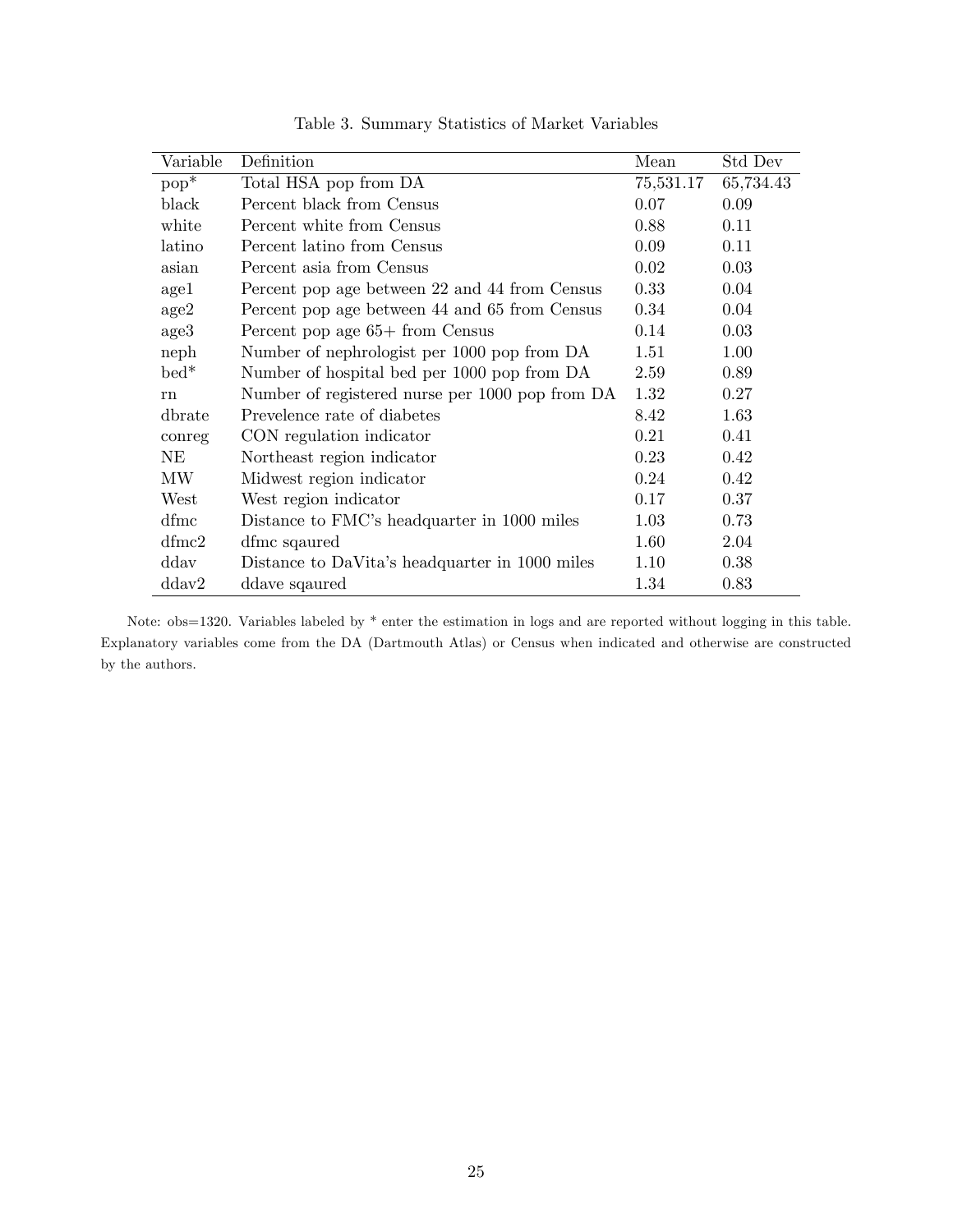Table 4. Strategic Capacity Model Table 4. Strategic Capacity Model

|                                                            | Non-Chain       | SE)            | $0.10***$  | $0.08***$          |                          | $0.78***$ | $0.05***$ | 0.89         | $0.78***$                         | $0.67\,$        | $0.15***$ | $0.98***$        | $0.36***$   | $1.23***$                                   | $2.93***$                                            | $0.89***$                                                    | $10.6***$         | $3.89***$                                                   | 88.2                                                           | $\frac{88.9}{10.3}$                                         |                                                     | 110     | 112      | 86.6            | 74.9      | 146***    | $0.07***$ |                                                                                                                                                                                  |
|------------------------------------------------------------|-----------------|----------------|------------|--------------------|--------------------------|-----------|-----------|--------------|-----------------------------------|-----------------|-----------|------------------|-------------|---------------------------------------------|------------------------------------------------------|--------------------------------------------------------------|-------------------|-------------------------------------------------------------|----------------------------------------------------------------|-------------------------------------------------------------|-----------------------------------------------------|---------|----------|-----------------|-----------|-----------|-----------|----------------------------------------------------------------------------------------------------------------------------------------------------------------------------------|
|                                                            |                 | EST            | $-0.82$    | 0.61               |                          | 20.9      | 2.00      | 0.06         | 5.35                              | 0.51            | 2.60      | 5.70             | $-6.56$     | 0.10                                        | 28.3                                                 | $-10.7$                                                      | $63.2$<br>$-30.3$ |                                                             | 82.9                                                           | 59.1                                                        | $16.1$<br>$35.0$<br>$20.0$                          |         |          | 35.0            | 39.4      | 384       | 22.7      |                                                                                                                                                                                  |
| Panel C: GMM $(\hat{\boldsymbol{\theta}}^{GM}$             | Dav             | SE <sub></sub> | $0.09**$   |                    | $0.16***$                | $1.19***$ | $0.11***$ | $0.80***$    | $1.80***$                         | $0.55***$       | $0.38***$ | $2.88***$        | $0.87***$   | $0.78***$                                   | $5.66*$                                              | $1.60\,$                                                     | 3.73              | 3.71                                                        | $9.88***$                                                      | $\frac{12.6}{13.1}$ **                                      |                                                     | 48.9    | 38       | 103             | 88.6      | $106***$  | $0.04***$ |                                                                                                                                                                                  |
|                                                            |                 | EST            | $-2.17$    |                    | $-1.45$                  | 35.1      | 4.36      | 4.74         | 9.59                              | 2.43            | $-5.10$   | $-16.5$          | 8.54        | $-13.4$                                     |                                                      | $\begin{array}{c} 7.91 \\ -1.17 \end{array}$                 | 5.98              | $-0.62$                                                     | 75.6                                                           | $\begin{array}{c} 12.7 \\ 22.7 \\ 11.2 \\ 78.8 \end{array}$ |                                                     |         |          | .29.1           | 10.9      | 416       | 25.1      |                                                                                                                                                                                  |
|                                                            | <b>FMC</b>      | SE <sub></sub> |            | $0.10***$          | $0.17***$                | $1.22***$ | $0.11***$ | $0.97***$    | $2.08***$                         | $0.68***$       | $0.42***$ | $3.13***$        | $0.98***$   | $0.88***$                                   | $6.10\,$                                             | 1.75                                                         | 8.39              | 4.69                                                        | $14.9***$                                                      |                                                             | $18.8*$<br>16.8*                                    | 72.1    | 175      | $\overline{31}$ | 112       | $129**$   | $0.19***$ |                                                                                                                                                                                  |
|                                                            |                 | EST            |            | 0.76               | $-0.86$                  | 20.1      | 2.00      | 3.86         | $6.39\,$                          | $2.03\,$        | $-4.08$   | $-9.45$          | $-6.74$     | $-7.24$                                     | $-1.41$                                              | $-0.02$<br>$-4.25$                                           |                   | $0.00\,$                                                    | $7.0\,$                                                        | $28.8$<br>$27.6$<br>$-30.8$<br>$12.9$                       |                                                     |         |          | $11.0$          | 44.5      | 298       | 21.3      |                                                                                                                                                                                  |
|                                                            | Non-Chain       | SE <sub></sub> |            | $0.22***$          | $0.23***$                | $2.11***$ | $0.93**$  | 1.63         | $1.95***$                         | 0.91            | $2.16**$  | 1.70             | $3.09***$   | $4.64***$                                   | $11.4***$                                            | $3.60***$                                                    | $15.8**$          | $7.47**$<br>32.2**<br>30.9*                                 |                                                                |                                                             | $10.1$<br>$19.2*$                                   |         | 50.4     | 14.0            | $44.9**$  | $51.9***$ | $-03***$  |                                                                                                                                                                                  |
|                                                            |                 | EST            |            | $1.86\,$           | $-1.58$                  | 26.9      | 2.11      | $-0.04$      | $10.7\,$                          | 0.91            | $-4.08$   | $-0.66$          | $-7.65$     |                                             | $\begin{array}{c} 12.7 \\ 37.8 \\ -14.4 \end{array}$ |                                                              |                   | $\begin{array}{c} 32.6 \\ -13.6 \\ 65.9 \end{array}$        |                                                                | $42.4$<br>12.6                                              |                                                     | 64.8    |          | $-18.8$         | 86.2      | 395       | 22.5      |                                                                                                                                                                                  |
| Panel B: Fixed Point ML $(\hat{\boldsymbol{\theta}}^{FL}.$ | $_{\text{Dav}}$ | SE <sub></sub> | $0.19**$   |                    | $0.26***$                | $2.23***$ | $0.89***$ | $4.80$       | $5.12***$                         | $0.92*$         | $2.25***$ | 4.92             | $3.18***$   | $5.55*$                                     | $12.1***$                                            | $3.98***$                                                    | $16.0\,$          | 7.69                                                        | $20.4***$                                                      | 18.4                                                        | 1.2                                                 | 43.8    | 53.3     | 15.7            | 47.9**    | 51.4***   | $1.15**$  |                                                                                                                                                                                  |
|                                                            |                 | EST            | $-1.88$    |                    | $-1.73$                  | 28.3      | 2.34      | $-0.55$      | 12.1                              | 1.47            | 3.91      | 5.38             | $-8.09$     | 8.54                                        | 30.4                                                 | $-11.6$                                                      |                   | $\frac{10.7}{-3.74}$                                        |                                                                | $15.8$<br>13.5                                              |                                                     | $40.7$  | $-18.4$  | $-16.7$         | 7.0E      | 375       | 22.3      |                                                                                                                                                                                  |
|                                                            |                 | SE <sub></sub> |            | $0.25***$          | $0.20***$                | $1.59***$ | $0.76***$ | 4.00         | $4.33***$                         | $0.76***$       | $1.90**$  | $4.03*$          | $2.61***$   | 4.35                                        | $10.1***$                                            | $3.30***$                                                    | 13.3              |                                                             | $\begin{array}{c} 6.37 \\ 19.4 \\ 18.3 \\ 8.65 \\ \end{array}$ |                                                             |                                                     | $\,2.3$ | 46.3     | $\pm 0.3$       | $39.7***$ | $39.6***$ | $0.80***$ | the estimates are obtained using Two-Stage estimator. The expected capacity choice of each provider is estimated                                                                 |
|                                                            |                 | EST            |            | 2.32               | $-1.44$                  | 25.0      | 2.11      | $-0.37$      | 10.8                              | 147             | $-3.93$   | $-6.17$          | $7.35\,$    | 4.78                                        | 22.7                                                 | 8.91                                                         | 2.51              | $-0.73$                                                     | $41.8$                                                         | 15.6                                                        | 14.7                                                | 25.3    | 7.01     | 3.77            | 0.4       | 330       |           |                                                                                                                                                                                  |
|                                                            | Non-Chain       | SE             | $0.24***$  | $0.26***$          |                          | $2.10***$ | $0.87\,$  |              | $4.65\phantom{}$ $5.04\phantom{}$ | $0.84$<br>2.11* |           | $4.99\,$         |             | $2.96*$<br>4.10**                           | $11.7***$                                            | $3.65***$                                                    | $13.6***$         | $6.85***$                                                   | $44.2*$                                                        |                                                             | $\begin{array}{c} 43.3 \\ 10.2 \\ 56.4 \end{array}$ |         | $47.8$   | $42.9\,$        | $41.3$    | $61.0***$ | $0.74***$ |                                                                                                                                                                                  |
|                                                            |                 | EST            | $-0.73$    | $-0.68$            |                          |           | 1.23      | 4.04         | 3.44                              | 0.44            | $-3.54$   | 7.68             | $-5.35$     | $\begin{array}{c} 10.5 \\ 33.8 \end{array}$ |                                                      | $-12.3$                                                      | $72.9$<br>$-33.3$ |                                                             | $81.0\,$                                                       | $69.2\,$                                                    | 16.1<br>87.9                                        |         | $-12.0$  | 7.13            | 28.2      | $-382$    | 22.9      |                                                                                                                                                                                  |
|                                                            | $_{\text{Dav}}$ | SE             | $0.24***$  |                    | $0.30***$                | $2.43***$ | $0.99***$ | 4.51         | $4.84***$                         | 0.93            | 1.99      | $5.07***$        | 3.26        | $5.18***$                                   | $10.7***$<br>3.69**                                  |                                                              | 16.9              | 8.38                                                        | $\begin{array}{c} 22.5 \\ 20.3 \end{array}$                    |                                                             | $10.3\,$                                            | 47.5    | $52.7*$  | 46.8            | 43.9      | 55.0***   | $0.86***$ |                                                                                                                                                                                  |
|                                                            |                 | EST            | $-1.06$    |                    | $-1.04$                  | 24.9      | 3.38      | $-5.34$      | 11.3                              | 1.35            | $-2.66$   | $-10.0$          | $-4.71$     | $-10.8$                                     |                                                      | $\begin{array}{l} 30.7 \\ -8.22 \\ 7.70 \\ 2.99 \end{array}$ |                   |                                                             | $22.5\,$                                                       | $-14.1$                                                     | $7.69\,$                                            | $21.5$  | $-98.2$  | $-40.7$         | $-45.7$   | $-270$    |           |                                                                                                                                                                                  |
| Panel A: Two-Stage Estimation $(\hat{\theta}^{TS})$        | FMC             | $_{\rm SE}$    |            | $0.26***$          | $0.26***$                | $2.20***$ | $0.76***$ | 4.19         | $4.45**$                          | $0.76***$       | $1.92**$  | $4.04***$        | $2.54***$   | $4.00**$                                    | 9.18                                                 | 3.03                                                         | 14.2              | 7.12                                                        | $22.6***$                                                      | $20.7\,$                                                    | $8.56***$                                           | $50.1*$ | 45.9     | $39.7**$        | 37.0      | 45.6***   | $0.71***$ | Note: *** $p \lt 1\%$ , ** $p \lt 5\%$ , * $p \lt 10\%$ . obs=1320. In panel A,                                                                                                  |
|                                                            |                 | EST            |            | 1.07               | $-1.43$                  | 25.0      | 2.46      | 1.39         | 9.87                              | 2.21            | $-4.84$   | $-8.16$          | $-8.80$     | $-8.49$                                     |                                                      | $10.9$<br>$-3.96$                                            |                   | $\begin{array}{c} 12.6 \\ -6.27 \\ \hline 60.2 \end{array}$ |                                                                | $22.8\,$                                                    | $38.1\,$                                            | $-86.6$ | $29.0\,$ | 81.9            | 53.4      | $-384$    | 23.0      |                                                                                                                                                                                  |
|                                                            |                 |                | $K_{frac}$ | $\mathbf{K}_{dav}$ | $\mathrm{K}_{non-chain}$ | lpop      |           | neph<br>lbed | $\overline{a}$                    | dbrate          | conreg    | $\overline{\Xi}$ | $_{\rm MW}$ | West                                        | $_{\rm{dfm}}$                                        | $d$ fmc $2$                                                  | $_{\rm dadv}$     | $_{\rm ddav2}$                                              | black                                                          | white                                                       | latino                                              | asian   | agel     | age2            | age3      | cons      | sigma     | in the first step using a Poisson regression with regressors being the polynomials of market characteristics, and the standard errors are calculated using a bootstrap procedure |

In panel B, the nested fixed point problem is recast into MPEC and estimated using Knitro. In Panel C, the estimates are obtained through GMM. Kfmc;Kdav;Knon–chain are the expected capacity choice of FMC, DaVita and Non-Chain respectively. Ipop and lbed are logged population and logged number of hospital bed. The definition of other

In panel B, the nested fixed point problem is recast into MPEC and estimated using Knitro. In Panel C, the estimates are obtained through GMM.  $K_{frac}, K_{max}-chain$ are the expected capacity choice of FMC, DaVita and Non-Chain respectively. Ipop and logged population and logged number of hospital bed. The definition of other

variables are presented in Table 3.

variables are presented in Table 3.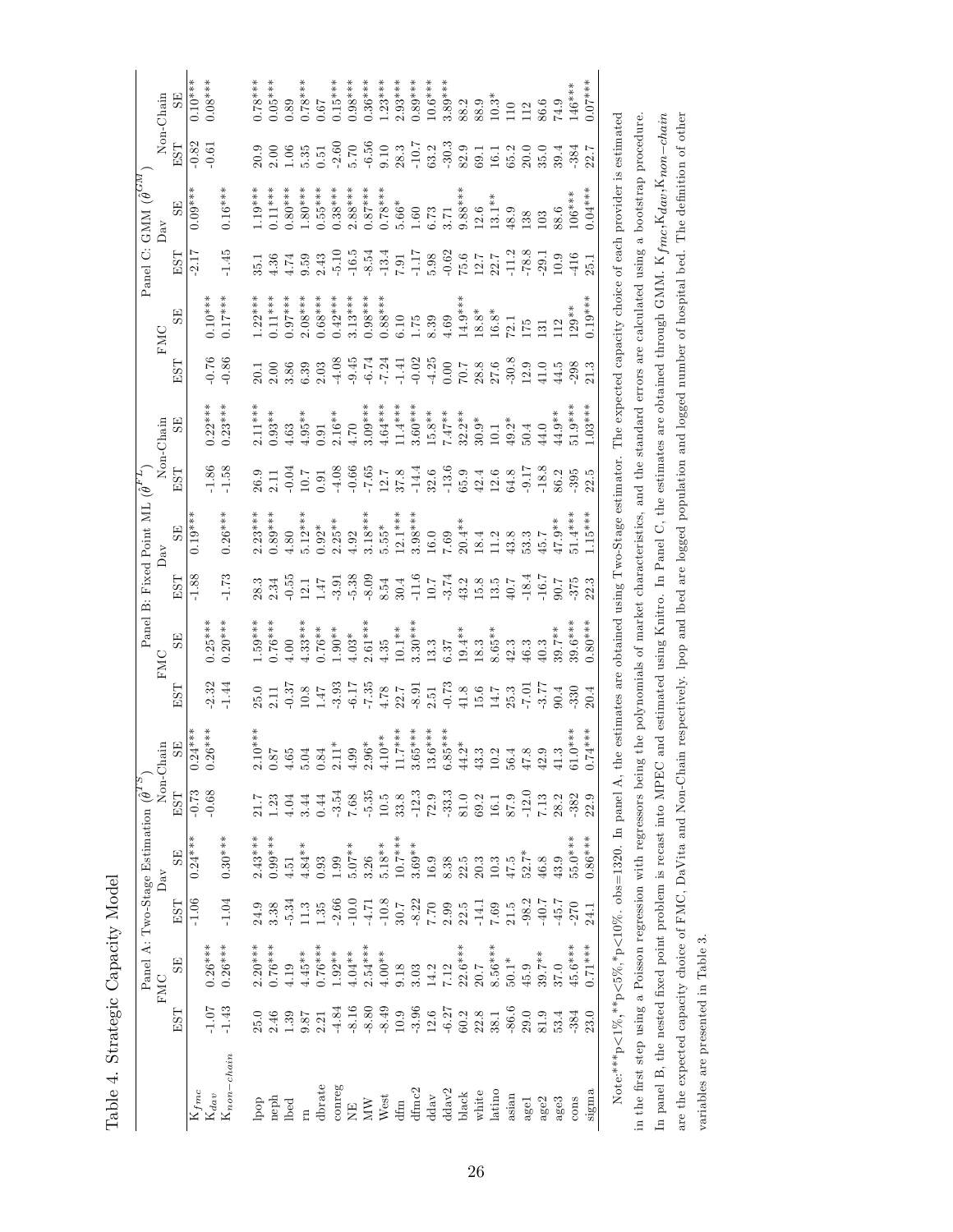|                                              |            | Capacity |           |      | No. of HEP markets |           |
|----------------------------------------------|------------|----------|-----------|------|--------------------|-----------|
|                                              | <b>FMC</b> | Day      | Non-Chain | FMC. | Day                | Non-Chain |
| base case                                    | 8003       | 5586     | 6700      | 330  | 115                | 214       |
| popuplation increases 10\%                   | 8560       | 6097     | 7238      | 368  | 137                | 246       |
| nephropoligst increases $10\%$               | 8066       | 5784     | 6766      | 337  | 126                | 216       |
| prevalence rate of diabetes increases $10\%$ | 8996       | 5593     | 6565      | 395  | 107                | 202       |
| CON regulation $=0$ for all markets          | 8336       | 5593     | 6795      | 354  | 114                | 216       |

Table 5. Equilibrium Response to Market Variables

Note: obs=1320. Capacity is derived from equation (6) after adjusting market variables. The capacity column reports the sum of expected capacity choice for each provider across markets. The number of HEP (i.e. "high entry probability") markets for a provider is defined as the number markets in which that provider's entry probability is estimated to be greater than 0.5.

|         |            | Observed | Predicted                       |      |      |      |  |
|---------|------------|----------|---------------------------------|------|------|------|--|
|         | <b>FMC</b> |          | Day Non-Chain FMC Day Non-Chain |      |      |      |  |
|         |            |          | Panel A: Entry $Pr(K>0)$        |      |      |      |  |
| Mean    | 0.31       | 0.23     | 0.28                            | 0.35 | 0.24 | 0.30 |  |
| Std dev | 0.46       | 0.42     | 0.45                            | 0.21 | 0.18 | 0.18 |  |
|         |            |          |                                 |      |      |      |  |
|         |            |          | Panel B: Capacity $E(K x)$      |      |      |      |  |
| Mean    | 6.40       | 4.40     | 5.32                            | 6.06 | 4.23 | 5.08 |  |
| Std dev | 11.39      | 9.23     | 10.03                           | 5.33 | 4.46 | 4.16 |  |

#### Table 6. Model Fit

Note: obs=1320. "Mean" reports the sample average. "std dev" reports the standard deviation.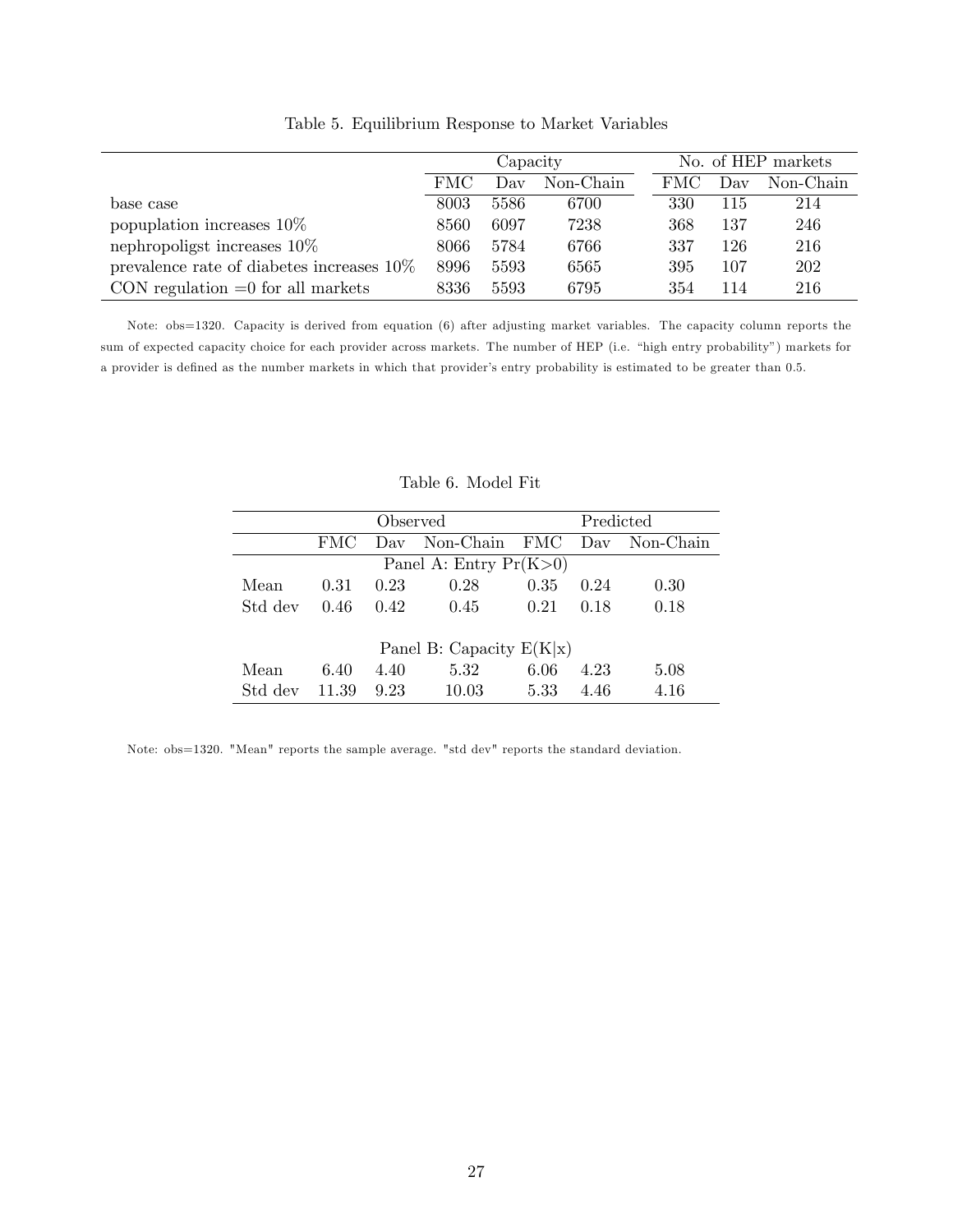|       |                                                         |                                                   |                                                             |                                                              | Entry                                                                                               |                                                |
|-------|---------------------------------------------------------|---------------------------------------------------|-------------------------------------------------------------|--------------------------------------------------------------|-----------------------------------------------------------------------------------------------------|------------------------------------------------|
|       | $\Gamma$ MC                                             | Day                                               | $Non-Chain$                                                 |                                                              | Day                                                                                                 | Non-Chain                                      |
| mean  | 6.1                                                     | 4.2                                               | 5.1                                                         |                                                              | 0.24                                                                                                | 0.3                                            |
| total | 8003                                                    | 5886                                              | 6700                                                        |                                                              | 115                                                                                                 | 214                                            |
|       |                                                         |                                                   |                                                             |                                                              |                                                                                                     |                                                |
|       |                                                         |                                                   |                                                             |                                                              |                                                                                                     | 0.23                                           |
|       |                                                         |                                                   |                                                             |                                                              |                                                                                                     | 72                                             |
| mean  | 2.8                                                     | 3.1                                               | $1.6\,$                                                     |                                                              | 0.18                                                                                                | 0.13                                           |
| total | 3727                                                    | 4135                                              | 2116                                                        |                                                              | 115                                                                                                 | 8                                              |
|       |                                                         |                                                   |                                                             |                                                              |                                                                                                     | 0.06                                           |
| total | 2060                                                    | 2650                                              | 859                                                         |                                                              | 61                                                                                                  | $\theta$                                       |
|       |                                                         |                                                   |                                                             |                                                              |                                                                                                     |                                                |
|       |                                                         |                                                   |                                                             |                                                              |                                                                                                     | 0.39                                           |
|       |                                                         |                                                   |                                                             |                                                              |                                                                                                     | 406                                            |
|       |                                                         |                                                   |                                                             |                                                              |                                                                                                     | 0.32                                           |
|       |                                                         |                                                   |                                                             |                                                              |                                                                                                     | 251                                            |
|       | mean<br>total<br>mean<br>mean<br>total<br>mean<br>total | 4.6<br>6069<br>1.6<br>7.7<br>10148<br>6.9<br>9095 | 4.0<br>5280<br>$\overline{2}$<br>4.1<br>5470<br>1.8<br>2427 | Capacity<br>3.3<br>4408<br>0.7<br>7.4<br>9722<br>5.4<br>7139 | $\Gamma$ MC<br>0.35<br>330<br>0.29<br>218<br>0.21<br>90<br>0.13<br>10<br>0.41<br>446<br>0.38<br>403 | 0.23<br>141<br>0.13<br>0.24<br>86<br>0.13<br>6 |

Table 7. Counterfactual

Note: obs=1320. The Mean capacity row reports the average expected capacity across markets. The total capacty row reports the sum of expected capacity across markets. The mean entry row reports the average entry probability across markets. The total entry probability row reports the total number of market with high entry probability (i.e entry probability greater than 0.5).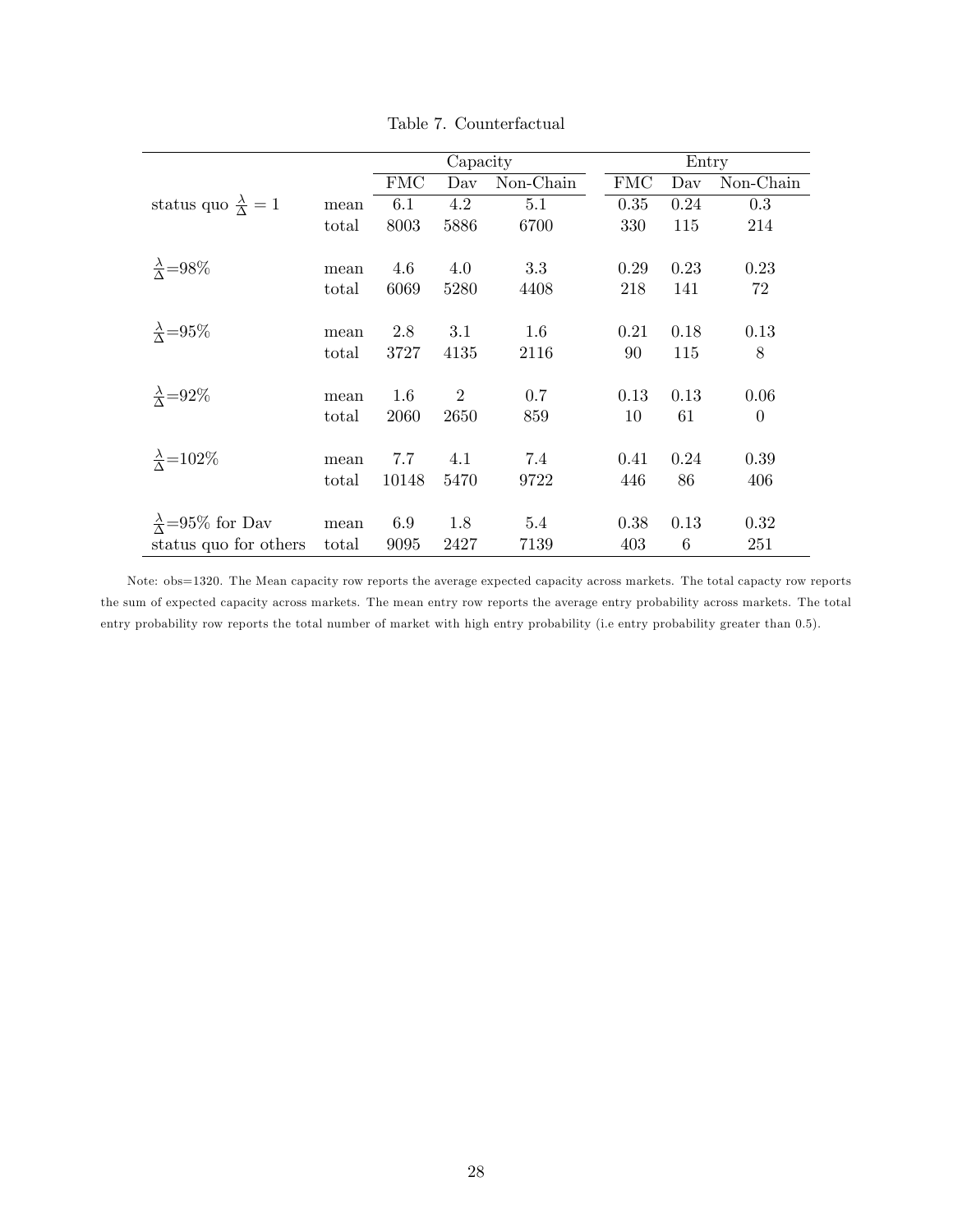Supplemental Tables A Supplemental Tables  $\blacktriangleleft$ 

Table A1. Additional Robustness

Table A1. Additional Robustness

 $0.28***$  $8.40***$  $2.60***$  $10.5***$  $0.23***$  $5.29***$  $29.3***$  $0.77***$ SE  $1.45***$  $3.03***$ EST SE EST SE EST SE EST SE EST SE EST SE EST SE EST SE EST SE Dav -1.14 0.23\*\*\* -0.01 94.01 9.4.01 0.84 0.038 0.84 -1.01\*\*\*\* -0.01 0.84 0.038 0.84 -1.05 0.28\*\*\* -1.14 0.17\* Other -1.18 0.29\*\*\* -0.60 0.28\*\* -0.55 0.18\*\*\* -0.92 0.25\*\*\* -0.22 0.25 -0.35 0.15\*\* -1.45 0.37\*\*\* -0.93 0.37\*\* -0.93 0.28\*\*\*  $\frac{1}{25}.1$  1.64\*\*\* 1.64\*\*\* 1.64\*\*\* 21.54\*\*\* 25.1 1.83\*\*\*\* 21.83\*\*\*\* 21.63\*\*\*\* 21.64\*\* 21.64\*\*\* 147\*\*\* 1.9.7 1.47\*\*\* 147\*\* 21.64\*\* 21.64\*\*\* 21.64\*\* 21.64\*\* 21.64\*\* 21.64\*\* 21.64\*\* 21.64\*\* 21.64\*\* 21.64\*\* 21.64\*\* 21.64\*\* 2  $0.57***$  $\rm{West}$   $^{-10.0}_{-1.0}$   $^{-11.0}_{-1.0}$   $^{-11.8}_{-1.1}$   $^{-11.8}_{-1.0}$   $^{-11.8}_{-1.0}$   $^{-11.8}_{-1.0}$   $^{-11.8}_{-1.0}$   $^{-11.8}_{-1.0}$   $^{-11.8}_{-1.0}$   $^{-11.8}_{-1.0}$   $^{-11.8}_{-1.0}$   $^{-11.8}_{-1.0}$   $^{-11.8}_{-1.0}$   $^{-11.8}_{-1.0}$   $^{-11.8}_{-1.0}$   $^{$ fmcdist 13.29.1 8.29.1 8.8.2.4 14.36.1 8.3.29 8.37.29 8.37.2 8.29 8.36 8.29 8.29 8.198 1.202 1.202 1.202 1.202<br>1.47 8.9918 2.18.202 8.02.202 1.202 1.202 1.202 1.202 1.202 1.202 1.202 1.202 1.202 1.202 1.202 1.202 1.202 1.  $\frac{\text{fmdd}}{\text{fmdd}}$  -3.53 2.82 -2.16 2.94 -1.83 2.81\*\*\* -1.83 2.80 -0.64 -2.80 2.80 -2.80 -2.94 -2.59 2.60\*\*\* -2.16 2.94 -2.16 2.60 2.94 -2.16 2.60 2.60\*\*\*  $\frac{\text{daydist}}{\text{daydist}}$  2.38 11.5 11.5 11.6 11.6 11.24 11.4 11.4 11.4 11.4 11.29 11.4 11.2\* -3.53 11.2\* -3.53 11.5\* -3.53 11.5\* -3.53 11.5\* -3.53 11.2\* -3.53 11.5\* -3.53 11.5\* -3.53 11.5\* -3.53 11.5\* -3.53 11.5\* -4.3.8 11.5\* -1.  ${\rm d} {\rm ar} {\rm dist2}$  0.35 5.69 5.72\*\*\* 1.22 5.64 5.64 5.87\*\*\* 1.22 5.52\*\*\* 2.82 5.52\*\* 2.82 5.55\*\* 5.29\*\* 5.29\*\* \*\*\*\*\* 05.8 35.8 35.8\*\*\*\* -260 30.0\*\*\*\* -201 32.0\*\*\*\* -201 32.0\*\*\*\* -201.0\*\*\*\* -201.0\*\*\*\* -201.0\*\*\*\* -201.0\*\*\*\* sigma 23.5 0.723.5 0.87\*\*\*\* 23.5 0.83 23.5 0.83\*\*\* 24.1 0.74.1 24.1 0.764 24.1 0.764 23.0 0.874 24.1 0.774.1 0<br>Sigma 21.1 0.23.5 0.87\*\*\*\* 21.1 0.77\*\* 24.1 0.77\*\*\* 21.1 0.784 23.1 0.79.1 0.79.1 0.784 21.1 0.78.1 0.27.1 0.7  $1.54***$ neph 2.23 0.55\*\*\* 2.54 2.54 0.59\*\* 1.14 0.61\* 1.32 0.59\* 1.32 0.59\* 1.32 0.59\*\* 2.50\*\*\* 2.50\*\*\* 2.54 0.59\*\* 2.54 0.57\*\* conreg -3.42 1.56\* -2.37 -2.37 -2.37 -3.76 -3.76 -3.88 -3.89 -3.76 -3.76 -3.76 -3.79 -3.79 -3.70 -3.70 -3.70 -3.70 -3.70 -3.70 -3.70 -3.70 -3.70 -3.70 -3.70 -3.70 -3.70 -3.79 -3.79 -3.79 -3.79 -3.70 -3.70 -3.70 -3.70 -3.70  $\mbox{Non-Chain}$  $10.6\,{*}$ 7.13  $\frac{26.8}{35.9}$  $30.7$  $2.99$  $3.\overline{35}$ <br>0.65 3.73 2.23 FMC Dav Non-Chain FMC Dav Non-Chain FMC Dav Non-Chain  $10.9$ white 10.2 15.2 -17.6 11.8 -23.3 14\*\* 11.4\*\* 11.4\*\* 11.4\*\* 11.8 -20.6 -20.6 12.6 12.6 12.6 12.7 13.2 -13.4 11.2 -20.7 10.6\*  $31.6$ black 51.5 15.1\*\*\* 9.54 12.4 0.76 11.7 58.7 16.2\*\*\* 10.0 13.0 -1.53 12.1 42.4 13.0\*\*\* 8.45 11.9 4.78 10.9 latino 26.5 6.98\*\*\* 3.23 7.85 14.8 6.92\* 14.8 6.20 14.8 92.8 92.3 8.20 14.8 7.85 14.8 7.85 7.85 7.85 7.85 7.85 asian -85.2 33.1\*\*\* 7.93 29.3 29.2 -0.75 27.0 -72.2 32.3\*\* 16.6 29.7 -72.27 -2.27 29.2 -1.87 -1.87 -1.86 29.2 -1.86 age1 27.1 36.9 -60.9 -60.9 38.2 -60.9 -60.2 37.2 -61.4 37.2 37.2 37.3 37.2 22.4 34.3 -61.3 22.4 34.3 -61.4 37.2 and and also 2.00 - 1.00 - 1.00 - 1.00 - 1.00 - 1.00 - 1.00 - 1.00 - 1.00 - 1.00 - 1.00.0 - 1.00.7 - 1.00.0 - 1<br>Discouss and also - 1.00 - 1.00 - 1.00 - 1.00 - 1.00 - 1.00 - 1.00 - 1.00 - 1.00 - 1.00.7 - 1.00.0 - 1.00.0 age3 36.0 32.8 -20.4 34.7 24.7 32.1 46.9 33.4 -20.4 36.3 27.7 33.0 32.1 30.6 -26.4 34.4 12.9 31.6 lbed 5.53 3.08\* -2.14 3.32 6.12 3.11\*\* 6.86 3.16\*\* -2.76 3.50 7.04 3.20\*\* 4.17 2.86 -4.25 3.30 4.41 2.99 rn 10.4 3.47\*\*\* 6.35 3.69\* 3.59 3.47 10.3 3.54\*\*\* 6.62 3.87\* 3.02 3.58 8.68 3.23\*\*\* 6.70 3.61\* 3.26 3.35 dbrate 1.67 0.64\*\*\* 1.13 0.65 0.89 0.72 0.65 0.89 0.89 0.89 0.89 0.89 0.89 0.69 0.69 0.68 1.15 0.65 0.75 0.65 NE -7.63 3.87\*\* -12.4 4.07\* -12.4 4.07\* -17.4 4.22\*\*\* -17.3 4.22\*\*\* -0.05 3.05 3.05 3.73 -12.4 4.12.4 4.12.4 4.12.4 4.12.4 4.15\*\*\* -9.27 -17.4 4.15\*\*\* -17.4 4.12.4 4.12.4 4.12.4 4.17.4 4.17.4 4.17.4 4.17.4 4.17.4 4.17.4 4. MW -6.10 2.18\*\*\* -3.09 2.36 -1.94 2.26 -6.23 2.19\*\*\* -3.46 2.43 -1.18 2.29 -6.49 2.03\*\*\* -4.47 2.34\* -1.43 2.23 EST  $-1.86$ <br> $-47.4$  $-3.70$  $-9.58$  $-1.05$  $-0.93$  $\frac{18.6}{4.78}$ 5.67  $-26.1$  $3.26$ <br> $0.75$  $-1.43$  $11.5$ 24.6  $\!-19.1$  $-218$ 12.9  $4.41\,$ 3.77 43.8  $21.1$ 1.41  $0.87***$  $\overline{\rm SE}$  $0.59***$  $1.79***$  $4.15***$  $35.0***$  $4.14***$  $11.2*$ <br>5.55\*\* FMC -0.82 0.17\*\*\* -0.69 0.17\*\*\* -0.75 0.23\*\*\*  $29.2$ <br> $38.1***$  $33.1***$  $0.37***$  $2.34*$  $0.69*$  $3.61*$  $8.85*$  $\begin{array}{c} 11.9 \\ 11.2 \end{array}$  $3.30$ 34.4 1.69 2.94 8.04  $0.23$ Panel C Panel A Panel B Panel B Panel B Panel C Panel C Panel C Panel C Panel C Panel C Panel C Panel C Panel C Panel C  $_{\mathrm{Dav}}$  $-0.75$  $-11.3$ <br> $-4.47$ EST  $-0.93$  $-1.22$ <br>  $32.4$ <br>  $-78.1$ <br>  $-69.7$ <br>  $-26.4$  $-4.25$  $-1.60$  $\overline{11.1}$  $-3.83$  $\begin{array}{c} 19.5 \\ 13.5 \end{array}$  $-13.4$ 2.16  $1.15$ 16.8  $17.0$ <br>8.45  $6.70\,$  $-151$ 21.9  $6.59***$  $3.23**$ <br> $0.59**$  $2.03***$  $0.37***$  $1.61***$  $13.0***$  $0.50***$  $32.9***$  $0.70***$ SE  $0.28***$  $31.6**$ <br> $34.3$  $3.67**$  $1.46^*$  $3.57*$ 13.1  $30.6$ 2.86  $30.7$ 2.64  $10.4$  $5.28$ 7.98 **FMC** EST  $-1.46$  $-1.45$  $-77.3$  $-2.79$  $-9.05$  $-6.49$  $-6.85$  $-2.80$  $-3.53$  $21.6\,$ 4.95  $21.6$ 2.26  $4.17$  $\frac{8.68}{1.52}$ 8.99 2.82 20.2 2930 32.1  $42.4$ 19.4  $22.4$  $-293$ obs  $3129$   $3129$  $11.2***$ <br>5.52\*\*  $\rm{SB}$  $0.16***$  $1.48***$  $8.18***$  $2.59***$  $31.4***$  $0.76***$  $3.20***$  $12.1$ <br> $12.0**$  $7.08**$  $1.63**$ <br>3.72\*\*  $0.15***$  $3.20^{**}$  $\mbox{Non-Chain}$  $0.61*$  $\frac{27.6}{37.2}$  $33.0$  $\begin{array}{c} 3.58 \\ 0.68 \end{array}$ 2.29 33.0 EST  $-1.53$ <br> $-25.6$  $-24.6$  $-0.64$  $-0.35$  $-2.27$ <br> $-39.3$  $-3.88$  $-1.18$  $61.9$ <br> $-27.3$ 14.6  $-13.1$  $20.5$  $27.7$ <br>1.14 7.04 3.02 0.27  $0.05$ 13.2 34.2  $-257$ 24.1  $\rm SE$  $1.78$ <br> $4.22***$  $37.1***$  $0.63***$  $0.83***$  $4.29***$  $5.87***$  $1.83***$  $12.0**$  $36.0*$  $3.87*$  $8.20$ 3.50  $0.72$ 2.43  $13.0$  $12.6$  $29.7$ <br> $40.1$  $36.3$  $9.02$ 3.04 0.25 Panel B  $0.17$  $_{\mathrm{Dav}}$ EST  $-0.22$  $-20.3$  $-1.42$  $\begin{array}{c} 16.6 \\ -65.2 \end{array}$  $-65.5$  $-2.76$  $-2.59$ <br> $-17.3$  $-3.46$  $16.6\,$  $-29.0$ <br>19.4  $0.69$  $20.4$  $\begin{array}{c} 6.62 \\ 0.89 \end{array}$  $-0.64$  $-177$ <br>25.0  $19.6$ <br> $10.0$ 2.50  $10.3$  $0.25***$  $1.58***$  $7.02***$  $0.57***$  $3.95***$  $2.19***$  $0.71***$ SE  $16.2***$  $3.54***$  $0.65***$  $3.65***$  $36.3***$  $0.16***$  $1.60**$  $32.3**$  $3.16**$ 16.2  $37.5$  $34.2$ 33.4 8.36  $_{2.80}$ 5.64  $11.4\,$ FMC EST  $-10.2$  $-10.8$  $-0.84$  $-0.92$  $72.2$  $-3.76$  $-6.23$  $-1.83$  $-1.29$ <br> $1.22$ <br> $-360$  $\frac{25.1}{5.8.7}$ 26.3  $33.0$ 1.98 6.86  $1.47$ 7.29 23.9 3204 36.1 16.9  $10.3$  $0.18***$  $5.45***$  $3.11***$  $0.75***$  $SE$  $0.17***$  $1.48***$  $8.17***$  $2.57***$  $11.0***$  $31.0***$  $0.59**$  $\frac{11.7}{11.4}$  $1.59**$  $3.64***$  $6.92***$  $3.11**$  $\mbox{Non-Chain}$ 2.26 27.0 36.1  $31.9$ 3.47 0.66  $32.1$ EST  $\begin{array}{c} 20.7 \\ 0.76 \\ -23.3 \end{array}$  $-12.5$  $-0.88$  $-0.55$  $-0.75$ <br> $-39.5$  $-20.4$  $-3.68$  $\textbf{-1.94}$  $\frac{13.1}{33.1}$  $-26.0$  $-260$ 14.8 24.7<br>1.32  $6.12\,$ 3.59  $0.59$ 7.76  $7.8\mathrm{c}$ 23.0  $0.83***$  $\rm SE$  $1.77***$  $0.59***$  $1.70$ <br> $4.07***$  $4.10***$  $5.72***$ 35.9\*\*\*  $0.28**$ 8.79\*  $11.6*$  $3.69*$ 7.85  $\frac{29.2}{38.2}$ 34.2 34.7 3.32  $0.69$ 2.36 2.94 12.4 11.8 Panel A  $0.17$  $_{\text{Dav}}$  $-0.82$  $-0.60$  $-17.6$  $7.93$ <br>-60.9  $-12.4$  $-3.09$  $-15.0$  $-2.16$  $\begin{array}{c} \textbf{-21.5} \\ \textbf{15.4} \end{array}$ EST  $-54.1$  $-20.4$  $-2.14$  $-2.37$ 3.23  $19.7\,$ 6.35 1.13 14.9  $-192$ 23.5 9.54 2.54  $0.29***$  $1.64***$  $15.1***$  $0.55***$  $2.18***$ SE  $0.20***$  $6.98***$  $33.1***$  $3.47***$  $0.64***$  $1.56***$  $3.64***$  $35.8***$  $0.71***$  $3.87***$  $3.08*$ 15.2  $33.3$ 32.8  $\frac{11.5}{5.69}$ 2.82 36.8 8.44 **FMC** EST  $\frac{26.5}{-85.2}$  $-3.42$  $-6.10$  $-10.0$  $-1.14$  $-1.18$  $\frac{25.1}{51.5}$  $38.1\,$  $36.0$ 2.23 1.67  $-7.63$  $13.1$  $-3.53$ -358 3129 5.53 2.38  $0.35$  $10.4\,$ 23.0 davdist2 fmcdist2 fmcdist davdist  $lation$ dbrate conreg sigma  $Other$ white black asian  $\rm age2$ age3 West  $cons$ **DINE**  $_{\mathrm{Dav}}$ lpop age1  $neph$ lbed  $\frac{\text{NE}}{\text{MW}}$ obs  $\overline{\mathbf{n}}$ 

Note:\*\*\*p<1%,\*\*p<5%,\*p<10%. Results are obtained using a two-stage estimator and standard errors are computed based on 300 bootstraps. Panel A is based a sample of 3129 markets where only large markets with capacity greater than 60 are dropped. Panel B and Panel C are based on alternative cutoffs when markets with capactiy greater chan 80 and greater than 40 are dropped. The market capacity of 80 corresponds to approximately the 95th percentile in capacity distribution and 40 corresponds to the 85th. Note:\*\*\*p $<1\%$ ,\*\*p $<10\%$ . Results are obtained using a two-stage estimator and standard errors are computed based on 300 bootstraps. Panel A is based a sample of than 80 and greater than 40 are dropped. The market capacity of 80 corresponds to approximately the 95th percentile in capacity distribution and 40 corresponds to the 85th. 3129 markets where only large markets with capacity greater than 60 are dropped. Panel B and Panel C are based on alternative cutoffs when markets with capactiy greater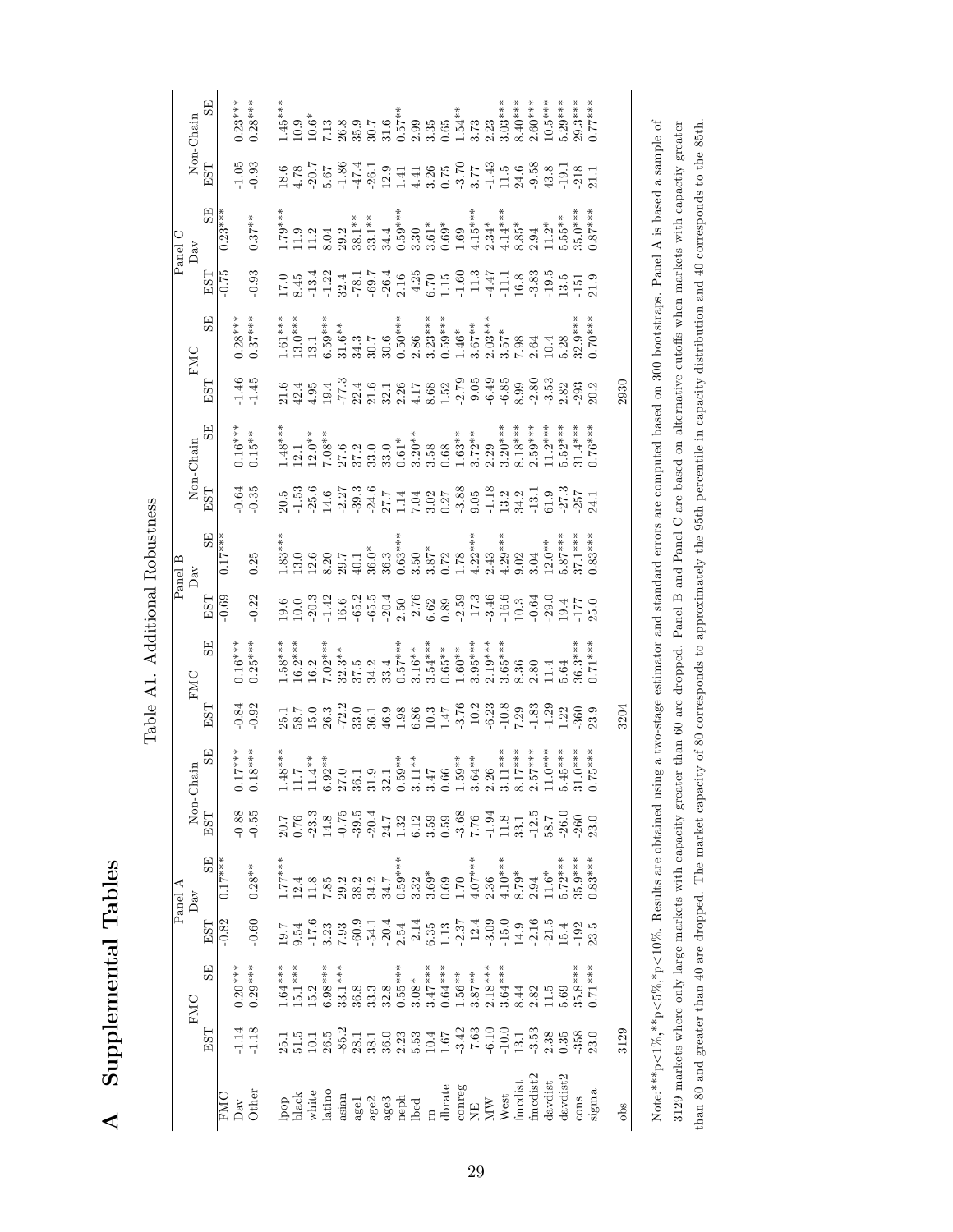| rapic 112. moder Fie. Out of pailiple Frediction |                 |                 |               |      |        |       |  |  |  |  |  |  |  |
|--------------------------------------------------|-----------------|-----------------|---------------|------|--------|-------|--|--|--|--|--|--|--|
|                                                  |                 | <i>Observed</i> | Predicted     |      |        |       |  |  |  |  |  |  |  |
|                                                  | FMC.            |                 | Day Other FMC |      | Dav    | Other |  |  |  |  |  |  |  |
| Panel A: Capacity $E(K x)$                       |                 |                 |               |      |        |       |  |  |  |  |  |  |  |
| Mean                                             | 2.84 2.53       |                 | 2.55          | 3.43 | - 2.16 | 2.36  |  |  |  |  |  |  |  |
| Std dev 7.57 7.06                                |                 |                 | 7.02          | 4.96 | 4.12   | 3.49  |  |  |  |  |  |  |  |
| Panel B: Entry $Pr(K > 0)$                       |                 |                 |               |      |        |       |  |  |  |  |  |  |  |
| Mean                                             | 0.16            | 0.15            | 0.15          | 0.21 | 0.12   | 0.15  |  |  |  |  |  |  |  |
| Std dev $0.36$                                   |                 | 0.35            | 0.36          | 0.21 | 0.17   | 0.17  |  |  |  |  |  |  |  |
|                                                  | No markets:1809 |                 |               |      |        |       |  |  |  |  |  |  |  |

Table A2. Model Fit: Out of Sample Prediction

Note: The out of sample prediction is made based on the GMM estimates reported in Table 4 and the large sample in Panel A of Table A1. We report the results after excluding 1320 markets that are currently included in the main specifications. This left 3129-1320=1809 markets.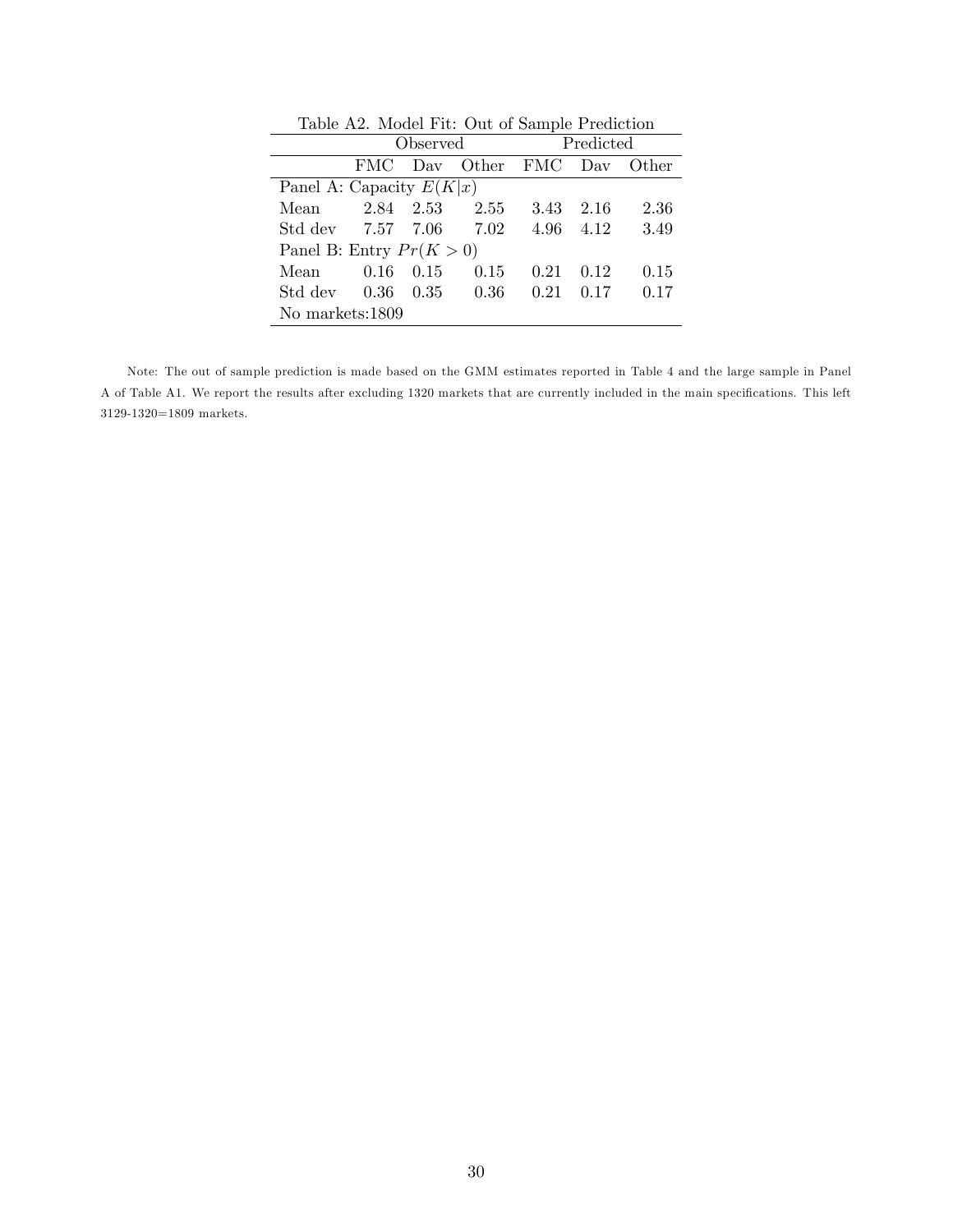## B Proof of Proposition 1

**Proof of Proposition 1..** Suppose the solution of the maximization problem is in the interior (i.e.  $K_i^*(X, \varepsilon_i) > 0$ . Then the first-order condition of (1) implies that in equilibrium:

$$
K_i^*(X, \varepsilon_i) = \frac{1}{2a_i} \left\{ X\beta_i + \sum_{j \neq i} \gamma_{i,j} \mathbb{E}_{\varepsilon_j} \left[ K_j^*(X, \varepsilon_j) | x, \varepsilon_i \right] - b_i - \varepsilon_i \right\},\tag{11}
$$

where the right-hand side of (11) is necessarily strictly positive. Since  $a_i > 0$ , the second-order condition for such an interior solution would be satisfied automatically. Next, suppose the solution is on the corner, i.e.  $K_i^*(X, \varepsilon_i) = 0$ . Because  $a_i > 0$  and  $\Pi_i(0, K_{-i}, x, \varepsilon_i) = 0$  regardless of  $K_{-i}$ , the first-order condition of (1) evaluated at  $K_i^*(X, \varepsilon_i) = 0$  and  $K_{-i}^*(.)$  is necessarily negative. (Otherwise the solution would be interior.) Therefore, with a corner solution in equilibrium, we have:

$$
K_i^*(X, \varepsilon_i) = 0 \text{ and } X\beta_i + \sum_{j \neq i} \gamma_{i,j} \mathbb{E}_{\varepsilon_j} \left[ K_j^*(X, \varepsilon_j) | x, \varepsilon_i \right] - b_i - \varepsilon_i < 0. \tag{12}
$$

Combining (11) and (12), we conclude that (2) holds in any PSBNE.  $Q.E.D.$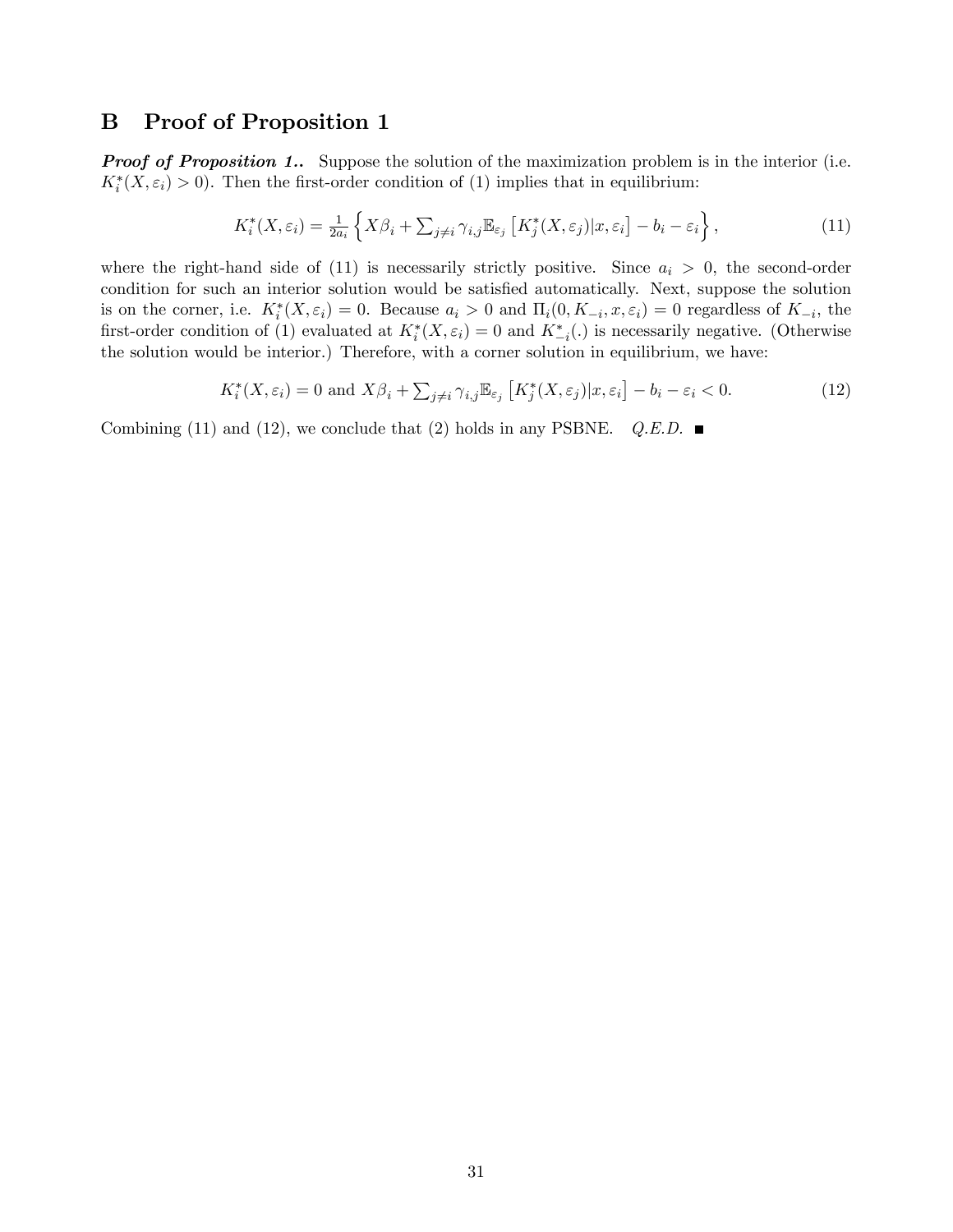## References

- [1] Athey, S. "Single Crossing Properties and the Existence of Pure Strategy Equlibria in Games of Incomplete Information." Econometrica, Vol. 69 (2001), pp. 861-890.
- [2] Bajari, P., Hong H., Krainer, J. and Nekipelov,D. "Estimating Static Models of Strategic Interactions." Journal of Business & Economic Statistics Vol 28 (2010), pp. 469-482.
- [3] Buckley, J. and James, I. "Linear Regression with Censored Data." Biometrika, 66 (1979), 429-436.
- [4] Cameron, A.C. and P.K. Trivedi Regression analysis of count data, Cambridge University Press 1998.
- [5] Christensen, R. Log-linear models and logistic regression. Springer Texts in Statistics (Second ed.). New York: Springer-Verlag 1997.
- [6] Cultler, D., Dafny, L. and Ody, C. "How Does Competition Impact the Quality of Health Care? A Case Study of the U.S. Dialysis Industry." (2012), unpublished manuscript.
- [7] Davis, P. "Spatial Competition in Retail Markets: Movie Theaters." The RAND Journal of Economics Vol. 37 (2006), pp. 964-982.
- [8] Dixit, A. "The Role of Investment in Entry-Deterrence." The Economic Journal Vol. 90 (1980), pp. 95-106.
- [9] Gelman, J. and Salop, S. "Judo Economics: Capacity Limitation and Coupon Competition." The Bell Journal of Economics Vol. 14 (1983), pp. 315-325.
- [10] Horowitz, J.L. "A Distribution-Free Least Squares Estimator for Censored Linear Regression Models." Journal of Econometrics, Vol. 32 (1986), pp. 59-84.
- [11] Judd, K. and Su, C.L. "Constrained Optimization Approaches to Estimation of Structural Models." Econometrica Vol. 80 (2012), pp.2213-2230.
- [12] Kreps, D. and Scheinkman, J. "Quantity Precommitment and Bertrand Competition Yield Cournot Outcomes." The Bell Journal of Economics Vol. 14 (1983), pp. 326-337.
- [13] Ford, J. and Kaserman, D. "Certificate-of-Need Regulation and Entry: Evidence from the Dialysis Industry." Southern Economic Journal, Vol. 59 (1993), pp.783-791.
- [14] Grieco, P. and McDevitt, R."Productivity and Quality in Health Care: Evidence from the Dialysis Industry." (2013) unpublished manuscript.
- [15] Johansen, K. "Choice of Dialysis Modality in the United States." Archives of Internal Medicine, Vol. 171 (2011), pp.107-109.
- [16] Mazzeo, M., "Product Choice and Oligopoly Market Structure." The Rand Journal of Economics, Vol. 33 (2002), pp.221-242.
- [17] Newey, W. and McFadden, D. "Large Sample Estimation and Hypothesis Testing." Chapter 36, Handbook of Econometrics, Volume IV (1994), Edited by R.F. Engle and D.L. McFadden. Elsevier
- [18] Powell, J.L. "Least Absolute Deviations Estimation for the Censored Regression Model." Journal of Econometrics, Vol. 25 (1984), pp. 303-325.